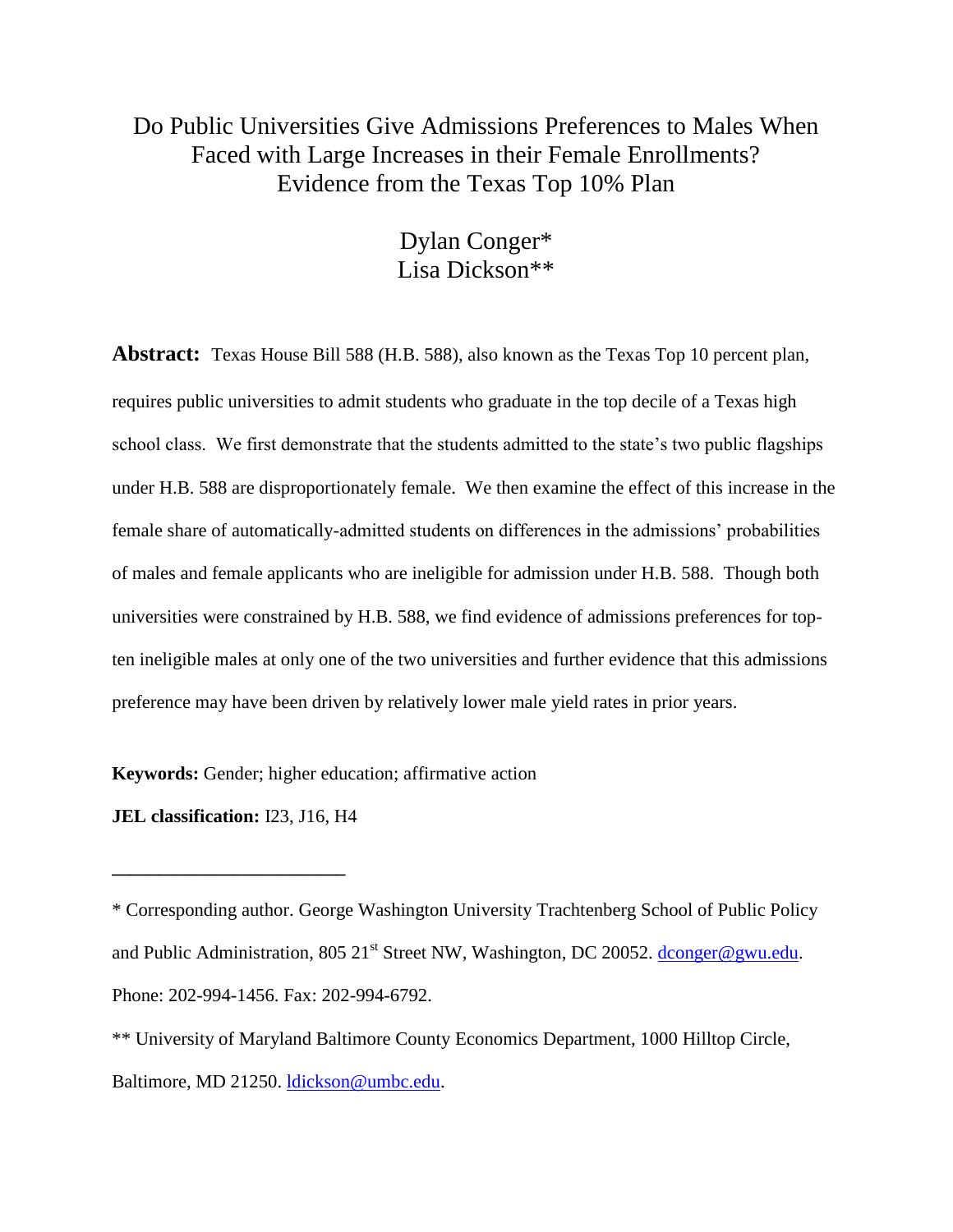## Do Public Universities Give Admissions Preferences to Males When Faced with Large Increases in their Female Enrollments? Evidence from the Texas Top 10% Plan

**Abstract:** Texas House Bill 588 (H.B. 588), also known as the Texas Top 10 percent plan, requires public universities to admit students who graduate in the top decile of a Texas high school class. We first demonstrate that the students admitted to the state's two public flagships under H.B. 588 are disproportionately female. We then examine the effect of this increase in the female share of automatically-admitted students on differences in the admissions' probabilities of males and female applicants who are ineligible for admission under H.B. 588. Though both universities were constrained by H.B. 588, we find evidence of admissions preferences for topten ineligible males at only one of the two universities and further evidence that this admissions preference may have been driven by relatively lower male yield rates in prior years.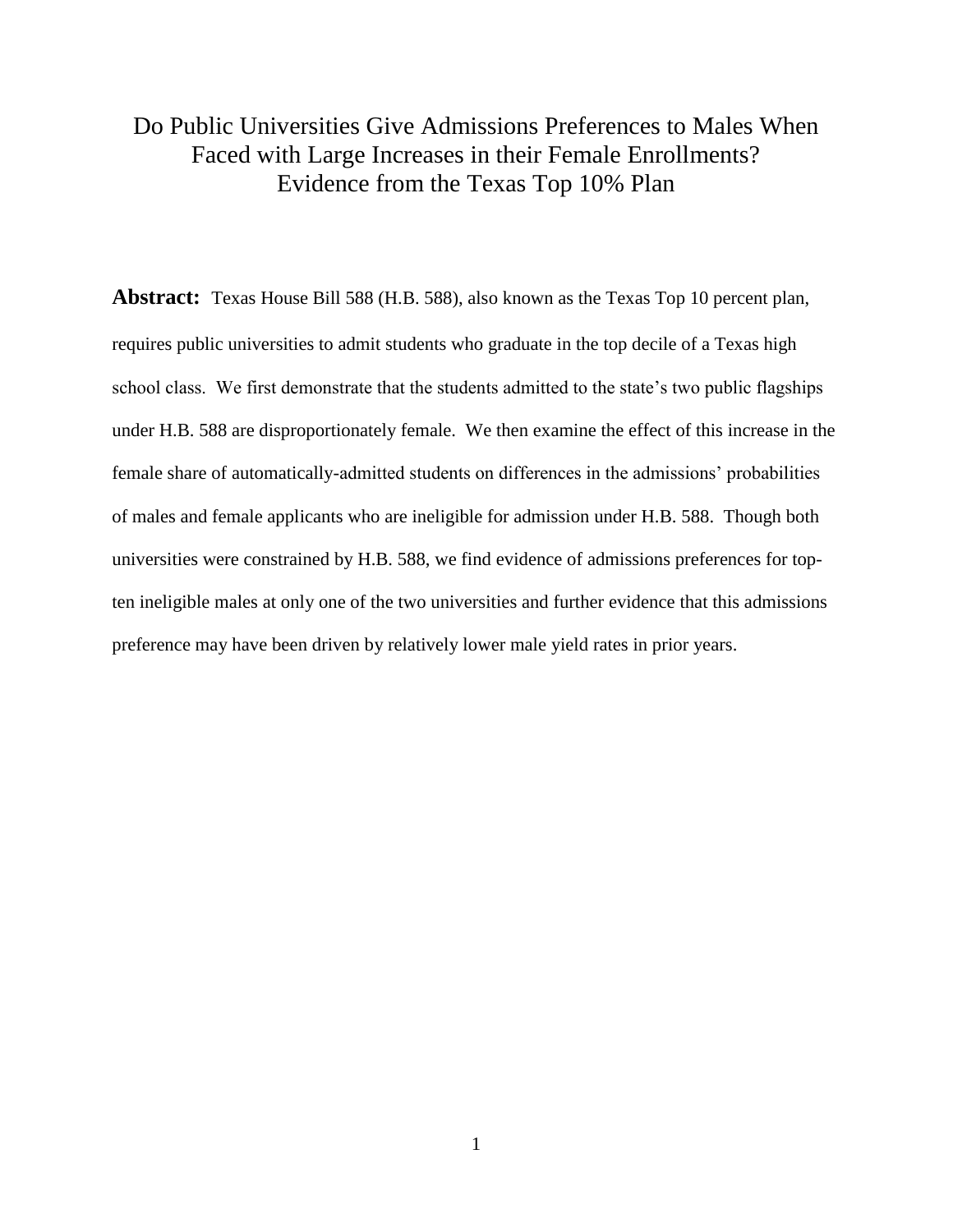## I. Introduction

 $\overline{a}$ 

An estimated 57 percent of enrollees in U.S. degree-granting postsecondary institutions are women, and the National Center for Education Statistics projects an enrollment increase of 21 percent for women relative to only 12 percent for men through 2019 (National Center for Education Statistics, 2011; Hussar & Bailey, 2011).<sup>1</sup> Much of the gender imbalance on college campuses appears to be driven by women's higher high school grades, high school graduation rates, and likelihood of applying to college (Jacob, 2002). Several college administrators have expressed concern over the imbalance to journalists and court officials because they fear that unequal gender ratios in enrollments reduce applications from top male and female high school graduates (Tierney, 2006). Some private colleges have also reported that they employ strategies to increase the male share of applicants and that they weigh male applicants differently from female applicants in the admissions process (Britz, 2006; Gibbs, 2008; Lewin, 2006).<sup>2</sup> These reports have sparked debate in the popular press of widespread "affirmative action for boys", which would imply that university admissions committees are accepting less qualified men in

<sup>1</sup> The 57 percent of current enrollees is calculated from the information provided in Table 200 of the Digest of Education Statistics 2011. The number is for students enrolled in 2010 at degreegranting institutions.

<sup>2</sup> For instance, the Dean of Admissions and Financial Aid at Kenyon College in Ohio wrote an op-ed piece in the *Washington Post* entitled "To All the Girls I've Rejected", where she reported that her university sometimes admitted less-qualified male applicants in an effort to maintain gender balance (Britz, 2006). The Vice President of Enrollment at Dickinson College in Pennsylvania reported to a *New York Times* journalist that the college sometimes give preference to males in admissions (Lewin, 2006).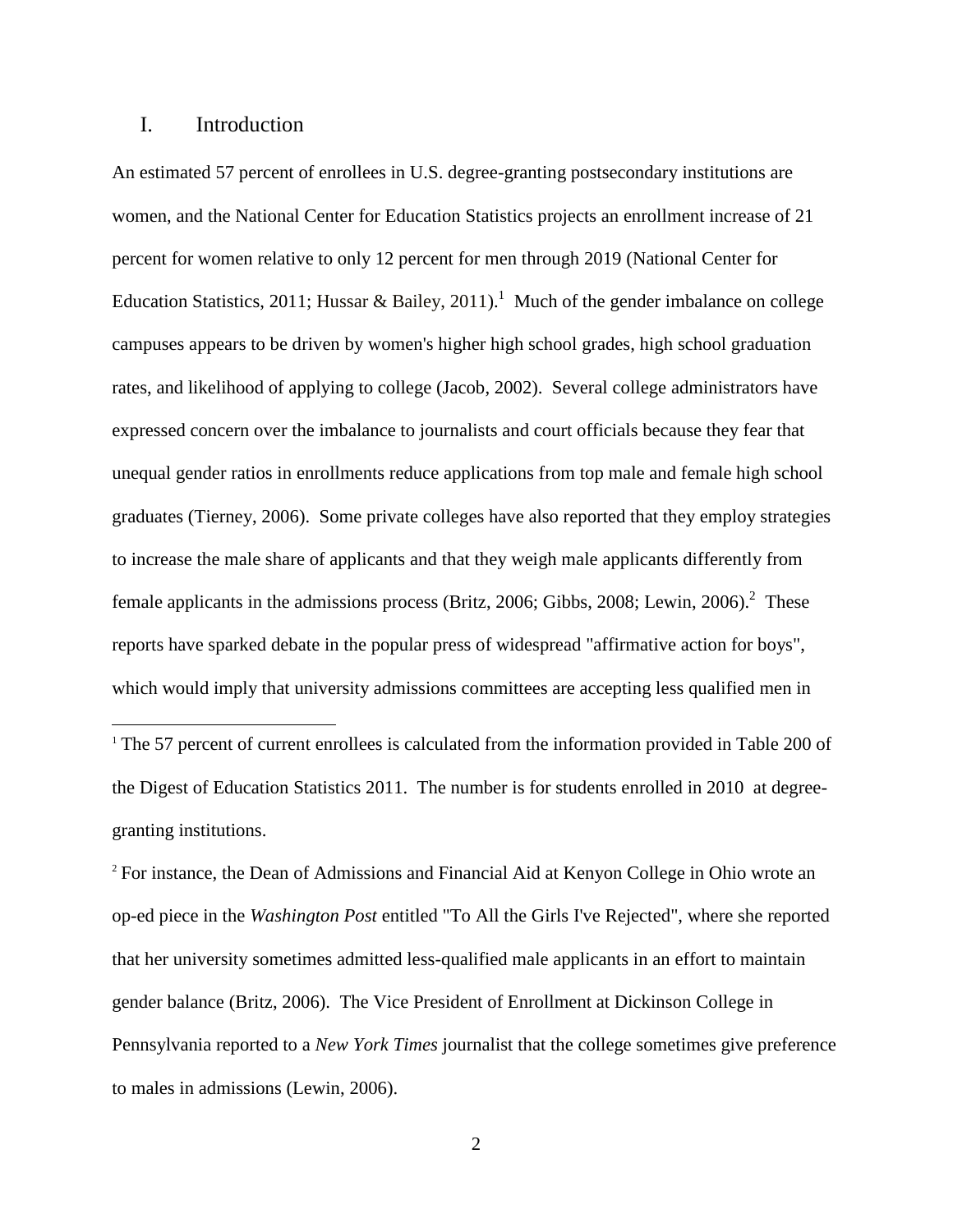order to lower the ratio of women to men in their entering classes (Bronson, 2009; Cardenas, 2007; Clayton, 2001; Gibbs, 2008; Marklein, 2005; Tierney, 2006).

Several federal and state statutes govern the legality of such practices. Most relevant is Title IX of the 1972 Education Amendments, which prohibits sex discrimination in educational institutions that receive federal monies. To date, there has been one lawsuit filed concerning gender sensitive admissions; in 2000, a case was brought against the University of Georgia for awarding additional points to minorities and males in the admissions process. The district court ruled against the university and the defendants chose not to appeal the decision regarding their use of gender in admissions, so gender-based affirmative action has not yet reached higher courts (see *Johnson I*, 106 F. Supp.  $2<sup>nd</sup>$  at 1363).<sup>3</sup> In 2009, the U.S. Civil Rights Commission launched an investigation of gender sensitive admissions practices by requesting applications and admissions records from a sample of 19 public and private universities in the Washington D.C. metropolitan area. In March of 2011, the Commission voted to end the investigation due to the limited and poor quality of the data obtained from the subpoena (Greisemer, 2011; Kowarski, 2010).

In the meantime, the research community has produced only one study on the use of gender sensitive admissions policies. Using data on 13 private liberal arts colleges, Baum and Goodstein (2005) find higher rates of admission among males who apply to historically femaleonly colleges, but no evidence of gender sensitive practices among the remaining colleges. No other studies have examined the practice. This omission from the research literature is partially driven by the relative newness of the issue, but also by the empirical challenges in isolating

 $\overline{a}$ 

<sup>&</sup>lt;sup>3</sup> See Franzese (2007) for one legal analysis of the constitutionality of gender sensitive admissions practices.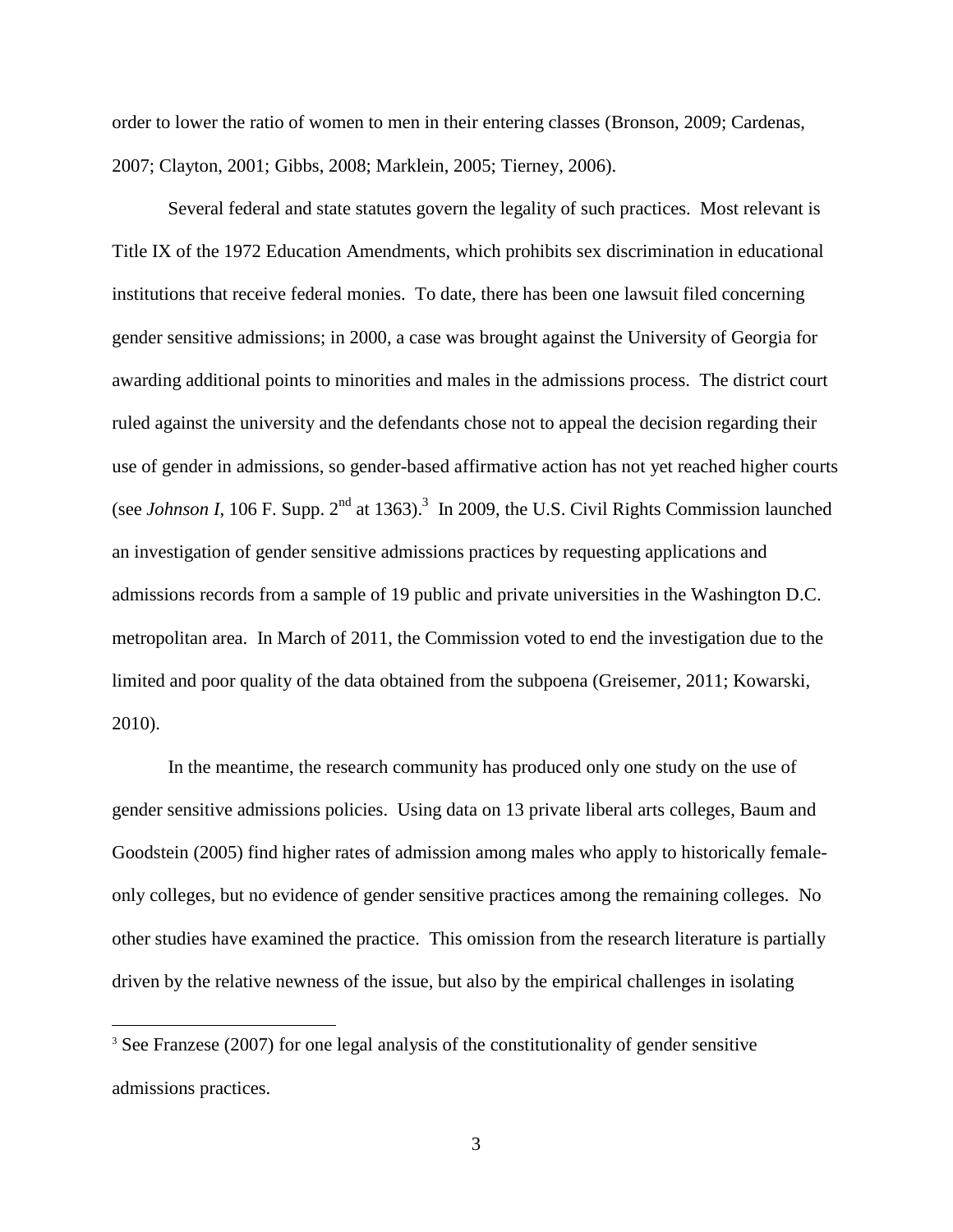evidence that demographic characteristics play a role in admissions decisions. Few universities share data on their applicant pools, and even when made available to researchers, the data do not contain quantifiable measures of all applicant characteristics that inform admissions decisions.

In this study, we address this identification challenge with data on applicants to the two most selective public universities in Texas (Texas A&M at College Station (Texas A&M) and the University of Texas at Austin (UT-Austin)) where a state policy was enacted that provides an exogenous shock to the gender ratio of accepted students at both universities. House Bill 588 (H.B. 588) commonly called the Texas Top 10 percent plan, which was passed into law in 1997 and implemented in 1998, requires public universities to admit in-state students who graduate in the top 10 percent of their high school class. Given females' higher high school grades, this policy forced universities to guarantee acceptance to more females than males. At both institutions, automatically-admitted students comprised nearly 40 percent of the applicants after H.B. 588 and almost 60 percent of these students were women. The plan was designed to address racial imbalance in applications and enrollments (and not gender imbalance). Thus, we test whether university officials responded to the gender imbalance in automatic admits by loosening admissions requirements for males who are not eligible for automatic admission. Specifically, the empirical analysis uses data from applicants who do not meet the qualifications for acceptance under H.B. 588. We evaluate whether the probability of admission for males relative to females increases in years when the percent plan is in place and as the gender imbalance in the number of automatically admitted students increases. This is captured by a 3 way interaction term between: an indicator variable for male, an indicator variable for H.B. 588, and the number of women accepted under H.B. 588 minus the number of men accepted under H.B. 588. The main results, which hold under robustness checks, provide evidence of male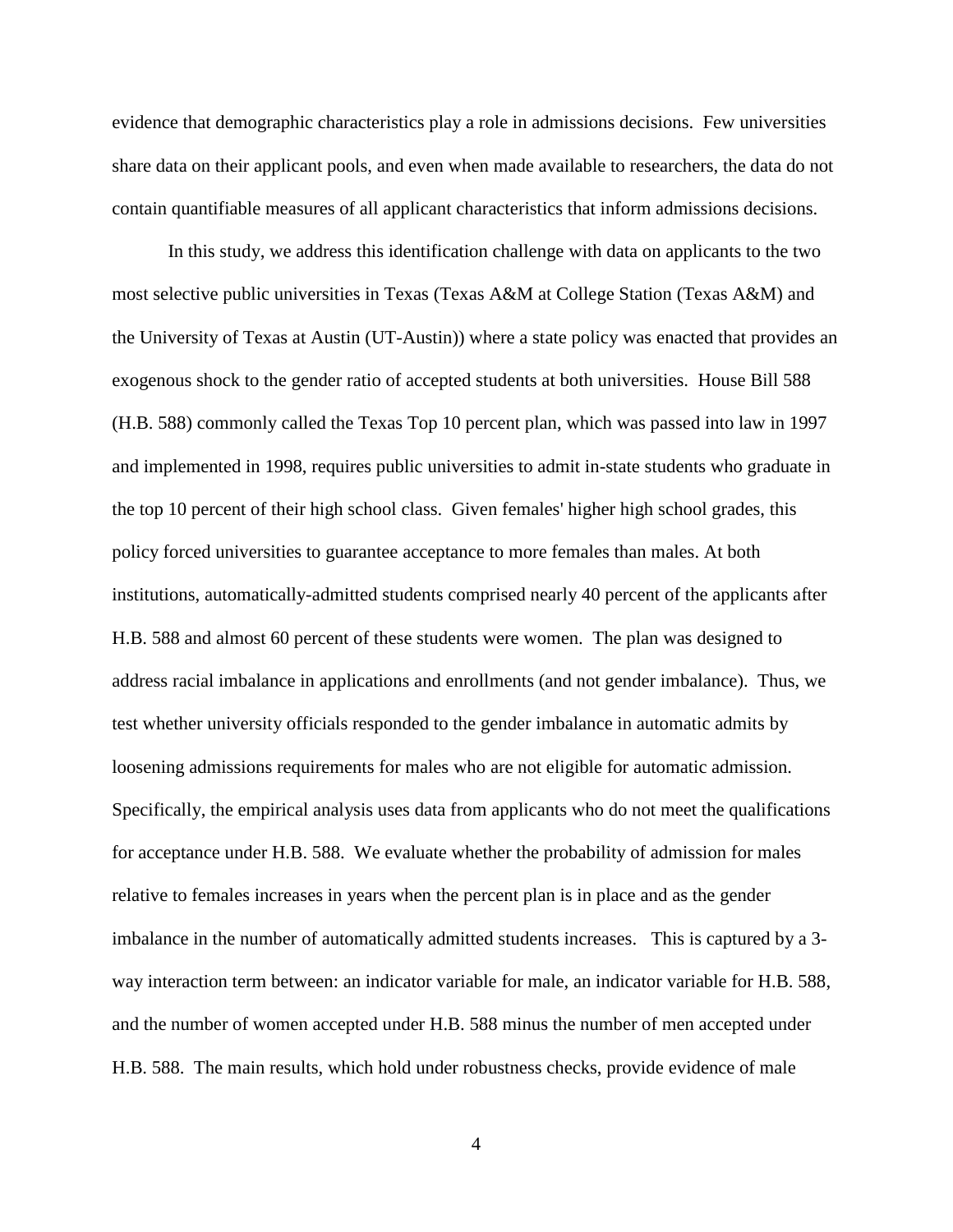preferences at Texas A&M, but not at UT-Austin. The primary identifying assumption of the estimation is that the deviations in the gender imbalance of students who qualify for automatic admission are orthogonal to unobserved differences in the characteristics of male and female applicants who do not qualify for automatic admission under H.B. 588. We evaluate this assumption with a falsification exercise.

The paper is organized into 4 additional sections. Section II describes the prior research on affirmative action in college admissions and describes our identification strategy in detail. Section III provides descriptive information on the applicants and presents preliminary tests of gender preferences in admissions. Section IV presents the main results as well as sensitivity and falsification tests. Section V discusses these results and Section VI concludes.

## II. Background and Research Design

#### *Public Policy and Research on Affirmative Action in College Admissions*

Though the literature on gender-based affirmative action in higher education is slim, there is a large literature on the use of race in college admissions. In one of the first such analyses, Kane (1998) finds that black and Hispanic applicants are approximately 8 to 10 percentage-points more likely to be admitted to selective colleges than white applicants with the same observable qualifications. Recent legislative and judicial decisions prohibiting the use of race in college admissions in several states have created quasi-experimental conditions for further investigations into the effects of race on college admissions as well as the effect of affirmative action bans on college diversity. Most relevant to our inquiry, the *Hopwood v. University of Texas* decision in 1996 banned the practice of affirmative action for minority students in all Texas public postsecondary institutions. Long and Tienda (2008) examine application records from several Texas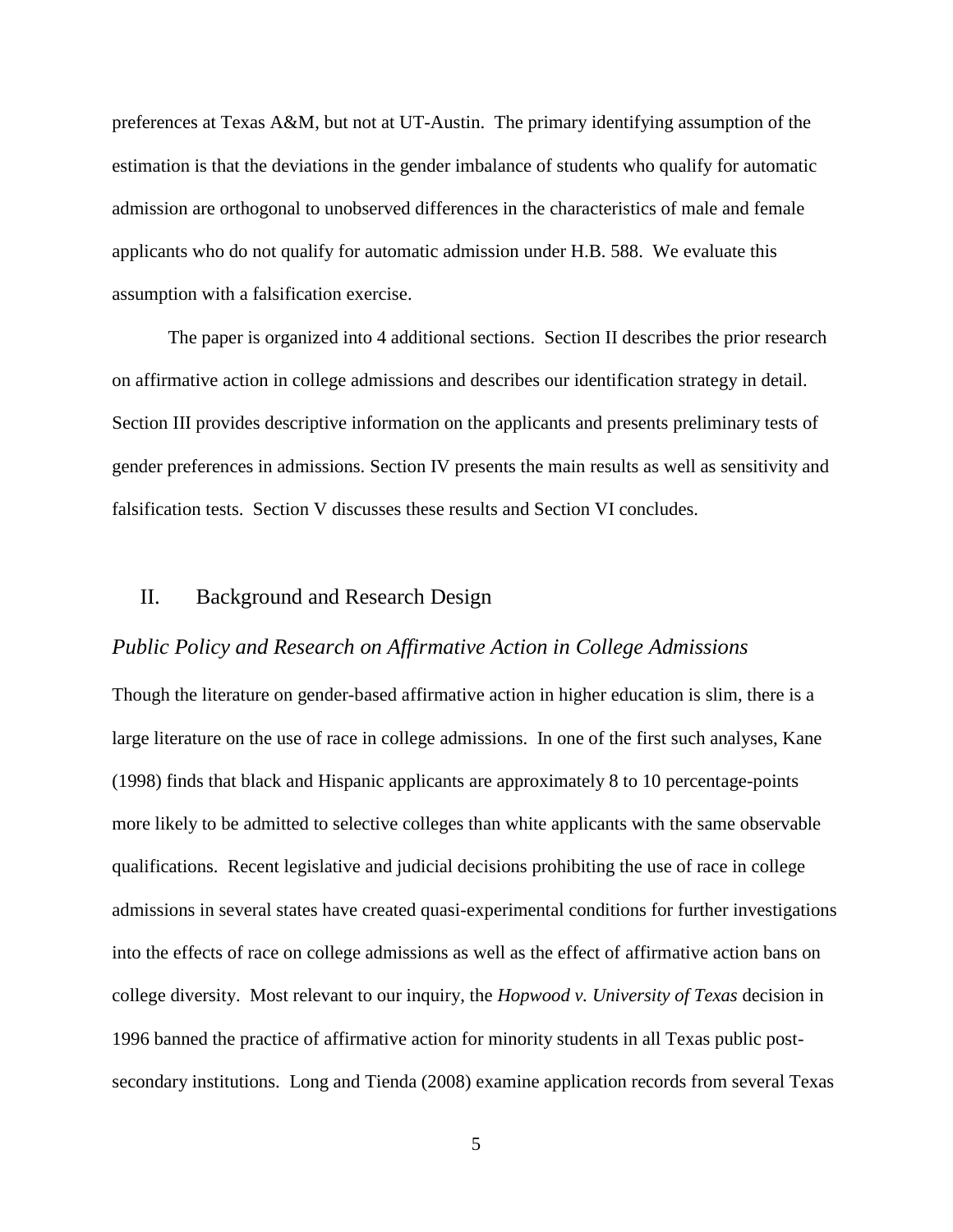institutions and find evidence of affirmative action at selective universities prior to the ban as well as evidence that college administrators placed greater value on applicant characteristics that favored minority applicants after the ban, such as home language and neighborhood poverty. See also Card and Krueger (2005), Dickson (2006a), Hinrichs (2012), Howell (2010), and Long (2004a; 2004b) for other analyses of the effect of affirmative action bans on minority students' college-going behavior and admissions.

As a means to avoid using race in admissions, some states have passed percentage plans that guarantee acceptance to a public university for students who achieve a specific class rank.<sup>4</sup> The Texas legislature passed H.B. 588, which mandates public universities (beginning with the fall admission cohort of 1998) to admit students who graduate in the top 10 percent of a Texas high school. By basing admissions decisions on high school class rank, percent plans provide a possible means for colleges and universities to achieve racial diversity. In Texas, for example, the high degree of racial segregation across high schools contributes to a racially diverse pool of applicants in the top 10 percent (Tienda & Niu, 2006).

Several studies have evaluated the impact of the Texas top 10 percent rule on racial disparities in applications (Andrews, Ranchod, & Sathy, 2010; Harris & Tienda, 2010; Long & Tienda, 2010) and enrollments (Dickson, 2006b; Harris & Tienda, 2010; Long & Tienda, 2008; Niu & Tienda, 2010). In contrast, there have been no inquiries about the effects of the policy on

 $\overline{a}$ 

 $4$  Long (2007) provides a review of these percentage plans and other alternatives to affirmative action. The plans vary in their criteria for admission. California's plan is for the top 4% of the high school class, Florida's plan is for the top 20% and the Texas plan is for the top 10%. Unlike Texas, California and Florida guarantee admission to the public university system, but do not guarantee admission to a specific college or university within that system.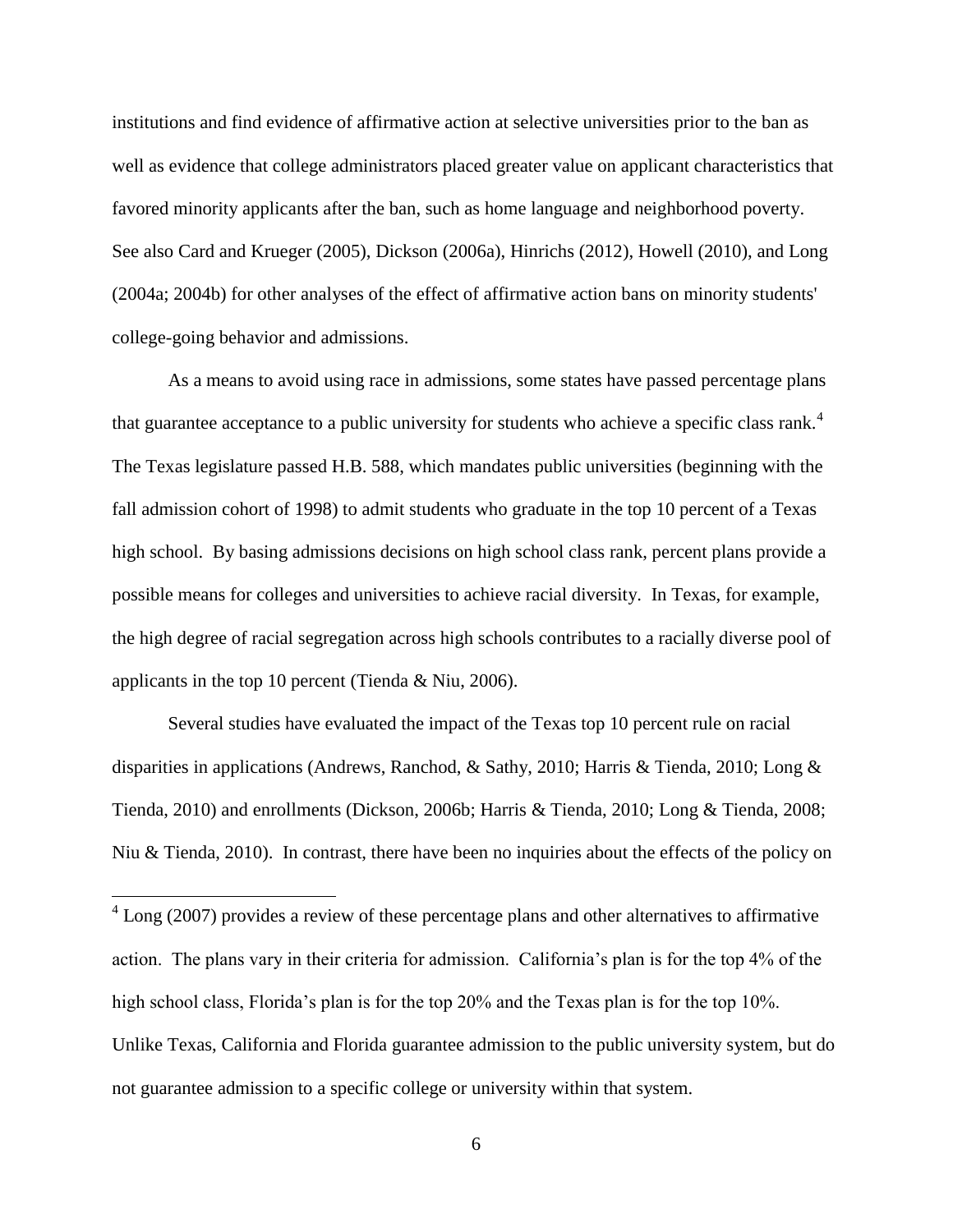the gender composition of the applicant and admissions pools, despite reasons to expect such effects. To elaborate, it is well-documented that while females earn either equal or lower scores on college entrance exams, they typically earn much higher high school grades than males, both nationally and in Texas (Conger & Long, 2010; Jacob, 2002). Thus, the percent plans, which require universities to admit students at the top of their graduating classes irrespective of their test scores, may force universities to admit higher shares of females than they might have admitted if no such requirement existed. In Texas, the two public flagship institutions have been particularly impacted by H.B. 588 because most H.B. 588 eligible students seek enrollment at these institutions. In Section III, we demonstrate that a large, and increasing, share of these automatically-admitted students are female.

## *Identification Strategy and Estimating Equation*

The identification strategy uses this shock to the gender ratio of admitted students to uncover signs of gender-sensitivity in admissions decisions among applicants who do not meet the requirements of H.B. 588. Students who do not meet the requirements are those who are either not in the top decile of a Texas high school or who obtained their high school degree from outside of Texas (irrespective of high school rank). We explore whether increasing female shares of automatically-admitted students increase the admissions probabilities of males who do not qualify for automatic admission. We assume that these increases in the female share of automatically-admitted students are uncorrelated with unobserved applicant characteristics (e.g., teacher recommendation letters, extracurricular activities) that might explain differential probabilities of admission for male and female students ineligible for admission under H.B. 588. The validity of this assumption is evaluated in Section IV. The main specification is as follows: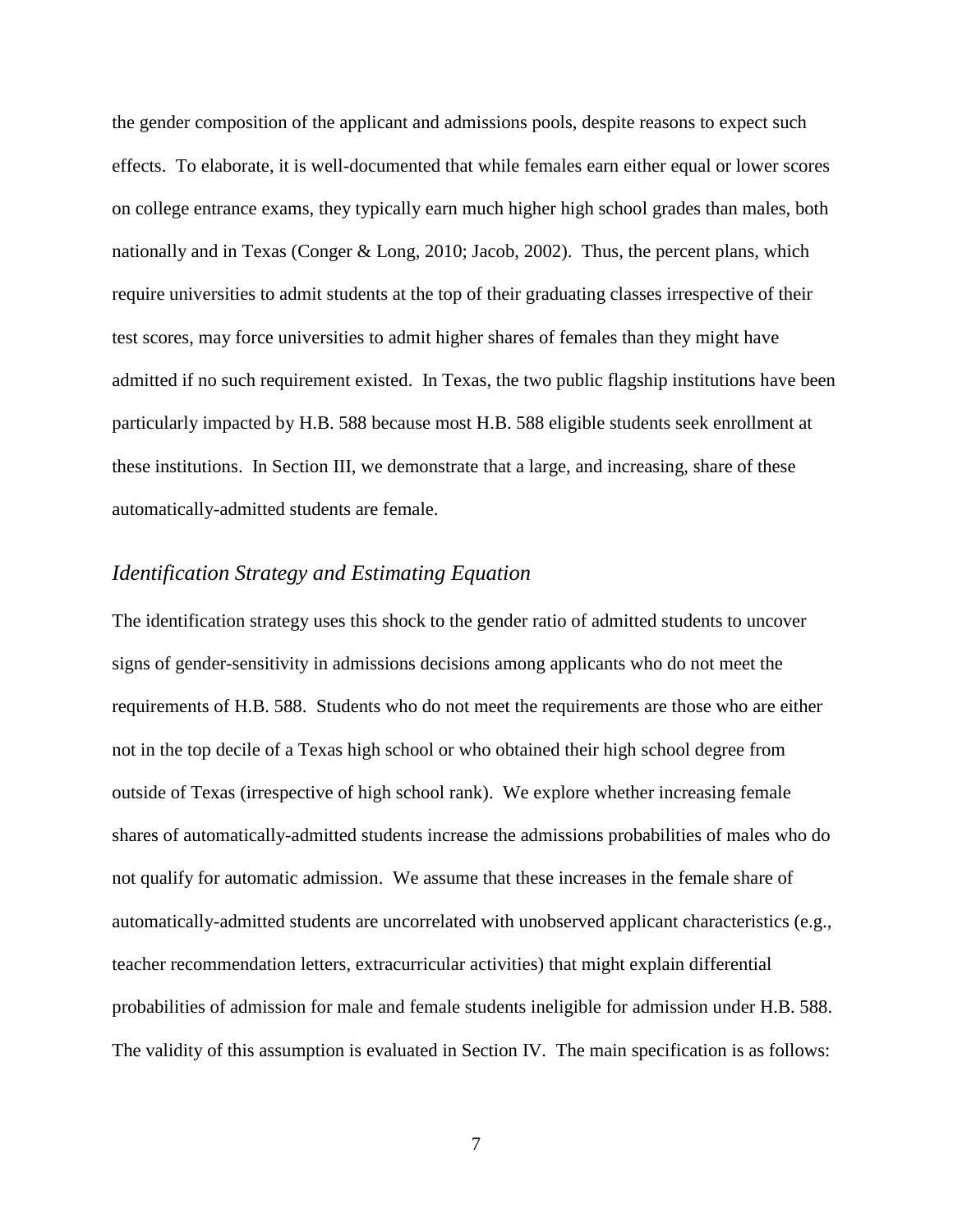(1) 
$$
Admit_{ijt} = \beta_0 + \beta_1 (Male_i \times Imb_t \times H.B. 588_t) + \beta_2 (Male_i \times Imb_t)
$$
  
+  $\beta_3 (Male_i \times H.B. 588_t)$   
+  $\beta_4 (Imb_t \times H.B. 588_t) + \beta_5 Male_i + \beta_6 X_i + a_j + a_t + \epsilon_{ijt}$ 

where  $Admit_{i\,j\,t}$  equals 1 if applicant *i* from high school *j* whose year of desired admission *t* is admitted to the university. Male<sub>i</sub> is an indicator set to 1 if the student is male;  $Imb_t$  is equal to the imbalance in the gender of in-state students in the top decile (specifically, the number of female in-state, top decile students minus the number of male in-state, top decile students measured in 100s) in the admission year;  $H.B. 588<sub>t</sub>$  is equal to 1 if the applicant applied after 1997;  $X_i$  is a vector of student academic and demographic characteristics, including highest combined SAT or ACT score (converted to the SAT scale),<sup>5</sup> high school class rank (where  $1$ indicates that the student is in the top 1 percent of her class and 100 indicates that she is in the bottom 1 percent), race/ethnicity, whether the student is a Texas resident, and desired major;  $a_i$ are high school fixed effects; and  $a_t$  are year of desired admission fixed effects.<sup>6</sup> Regressions

 $\overline{a}$ 

<sup>6</sup> According to H.B. 588 [\(http://www.legis.state.tx.us/tlodocs/75R/billtext/html/HB00588F.htm\)](http://www.legis.state.tx.us/tlodocs/75R/billtext/html/HB00588F.htm), in addition to the student's academic record, Texas public universities can consider many other student attributes in the admissions process, such as family income and parental education; whether the applicant would be the first generation in the family to attend or graduate from college; and "any other consideration the institution considers necessary to accomplish the institution's stated mission."(Page 3). Correspondingly, each university collects and uses a

 $5$  Following Long & Tienda (2008), we combine students' verbal and math scores on the SAT and ACT exams. For students who only took the ACT, we then convert their scores to the SAT scale using a conversation table provided by the College Board (Dorans, 2002).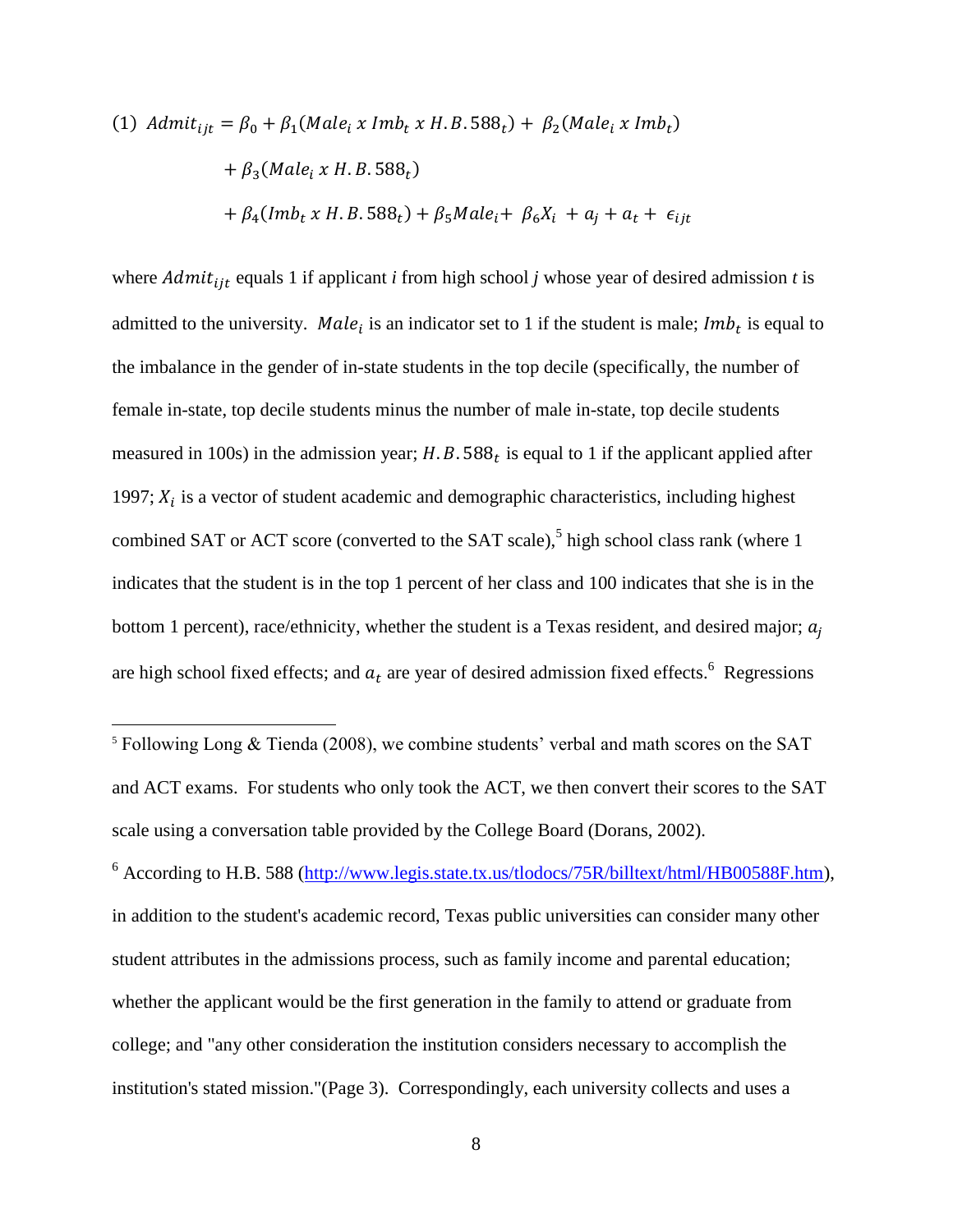are estimated separately for each university; hence, we omit institution-level variables from all equations.

The coefficient of primary interest is  $\beta_1$ , which provides an estimate of the differential effect of more female automatic-admits on the probability of admission for non-automatic male admits after versus before H.B. 588. If the two universities are concerned about increasing gender imbalances in enrollments and respond by tipping the scales to favor men in years when the automatically-admitted female population increases, then we would expect the estimated  $\beta_1$ to be positive and statistically significant. The inclusion of the students' academic qualifications, desired major, demographic characteristics, high schools, and year indicators should mitigate biases due to omitted variables. Any remaining biases on the 3-way interaction term in Equation (1) could be driven by unobservables that render gender differences in the quality of applicants in post H.B. 588 years when there is an increase in the female share of the automaticallyadmitted applicant pool different than previous years.

Equation (1) is estimated using linear probability models for most of the specifications and standard errors that are corrected for clustering of observations within year of desired admission. The small number of clusters/years in the analysis (11 years for Texas A&M and 13 years for UT-Austin) often yields cluster-robust standard errors that are downwards biased (see Bertrand, Duflo, & Mullainathan, 2004; Donald & Lang, 2007; Cameron, Gelbach, & Miller. 2008). To improve our inferences, we implement the wild cluster bootstrap-t procedure

different set of criteria to determine admissions. We are unable to observe and control for all determinants of admission; our regressions include all of the variables that were provided by our data source (described in Section III), with the exception of a few for which the majority of students were missing data.

 $\overline{a}$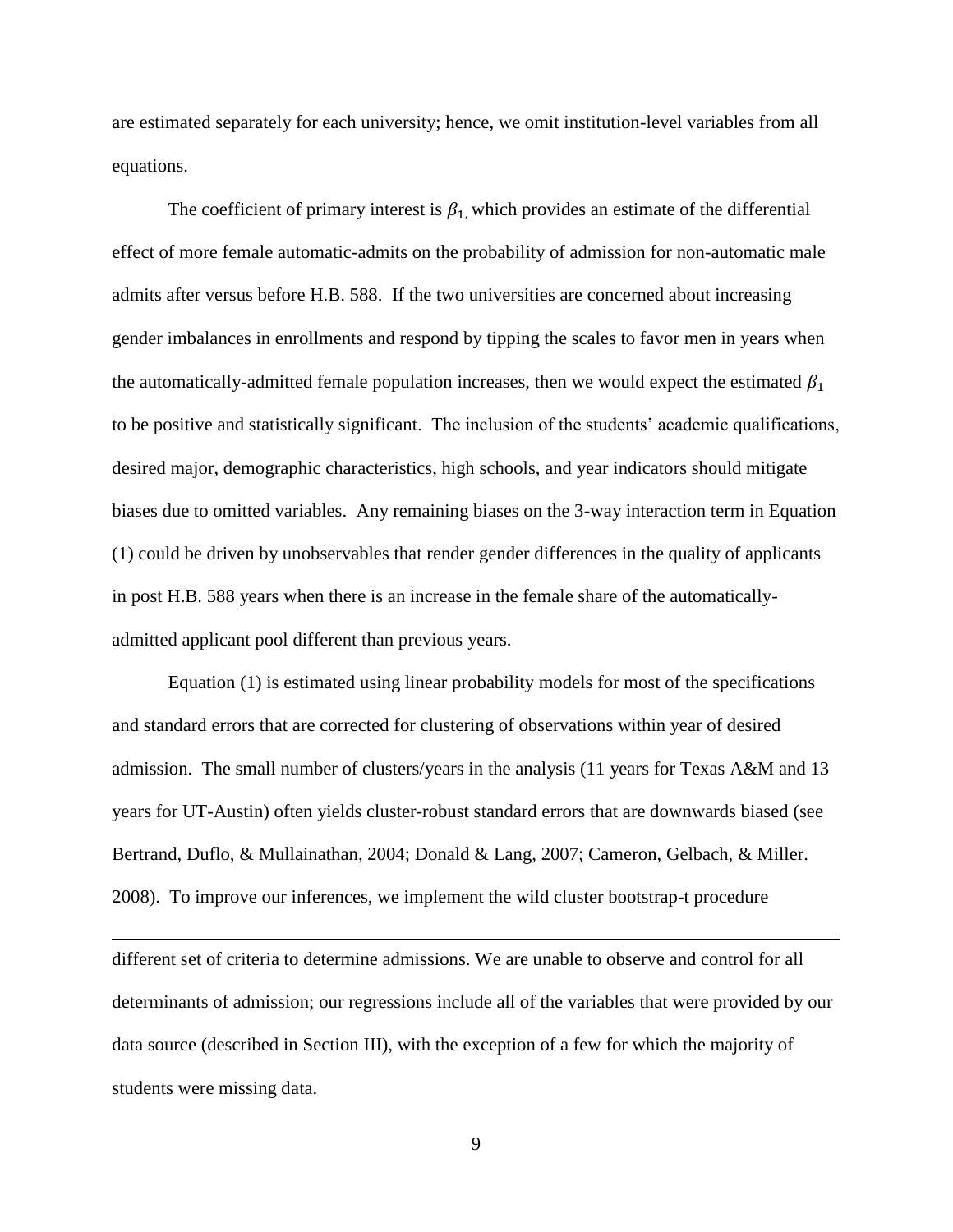described in Cameron, Gelbach, and Miller  $(2008)$ .<sup>7</sup> Cameron et al.  $(2008)$  demonstrate through Monte Carlo experiments that the wild cluster bootstrap-t technique provides more valid inferences than many alternative corrections to the small-cluster problem, including clusterrobust standard errors and other bootstrap methods. The approach works well in cases with as few as 6 clusters. One downside of using the bootstrap-t technique is that it generates rejection rates and p-values, but does not provide an estimate of the standard error. Thus, in presenting our results, we provide the standard errors computed using the cluster-robust technique along with the p-values using both the cluster robust and the wild bootstrap-t procedure. Though we present both, we rely primarily on the bootstrap p-values for determining statistical significance.

<sup>7</sup> This technique first involves OLS estimation of the model that imposes the null hypothesis (in this case, that the interaction of H.B.588, gender imbalance, and male is zero). From the resulting residual distribution, we draw 999 pseudo-samples from within cluster and with replacement to calculate new values of the dependent variable. Prior to calculating the new value of the dependent variable, the residual is weighted with a Rademacher weight of either +1 or -1, each with a probability of 0.5 (meaning the positive value of the residual is drawn half of the time, while the negative value of the residual is drawn the other half of the time). The weighting leads to asymptotic refinement of parameter estimates. Finally, for each bootstrap sample, the newly created dependent variable is regressed on all the independent variables in the model. Significance levels are determined based on the number of times the pseudo-sample coefficients differ from the null hypothesis.

 $\overline{a}$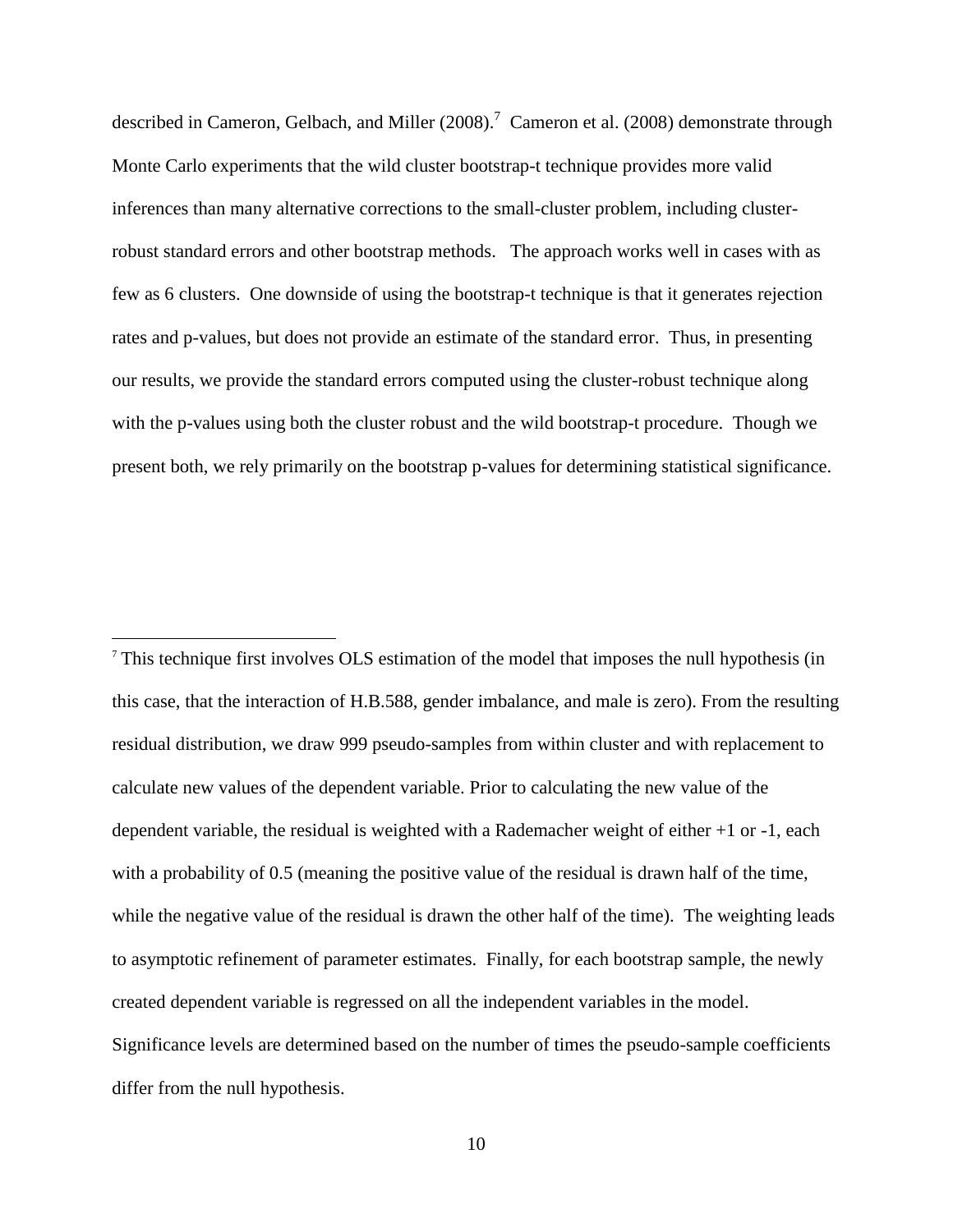#### III. Data and Descriptives

 $\overline{a}$ 

The Texas Higher Education Opportunity Project<sup>8</sup> supplied us with over 10 years of applicant data from the state's two most selective public universities: Texas A&M and UT-Austin. We use data on all in-state applicants from the top decile to generate aggregate numbers of females and males who meet the requirements of H.B. 588. We then restrict the estimating sample to the 195,552 applicants who do not meet the requirements of the law and who had complete data on all variables in Equation (1).

Table 1 provides summary statistics on applications, admissions, and enrollments at both universities in the years before and after H.B. 588. After H.B. 588, both universities experienced increases (approximately 2 to 3 thousand) in the average number of applicants. This growth was partially driven by increases in the college-eligible population (due to fertility and migration) in Texas (Tienda & Sullivan, 2009). However, at UT-Austin, the increases were also driven by more applications from in-state, top decile students (from 36.7 to 39.8 percent), while at Texas A&M, the in-state, top decile share of applicants actually decreased (from 36.8 to 36.1 percent). Long and Tienda (2010) document a similar trend and provide a straightforward explanation: H.B. 588 removed admissions uncertainties for students who met the requirements of H.B. 588, which likely reduced their probability of applying to both universities. The results suggest that UT-Austin served as the top choice for a larger number of H.B. 588-eligible applicants. As a

<sup>8</sup> The Texas Higher Education Opportunity Project is a multi-year study directed by Marta Tienda (Princeton University) and her collaborators to study the college planning and enrollment behavior of students in Texas. More information on the study and access to the administrative data can be found at [http://www.texastop10.princeton.edu.](http://www.texastop10.princeton.edu/) Appendix Table 1 provides a list of all the data elements obtained from each university.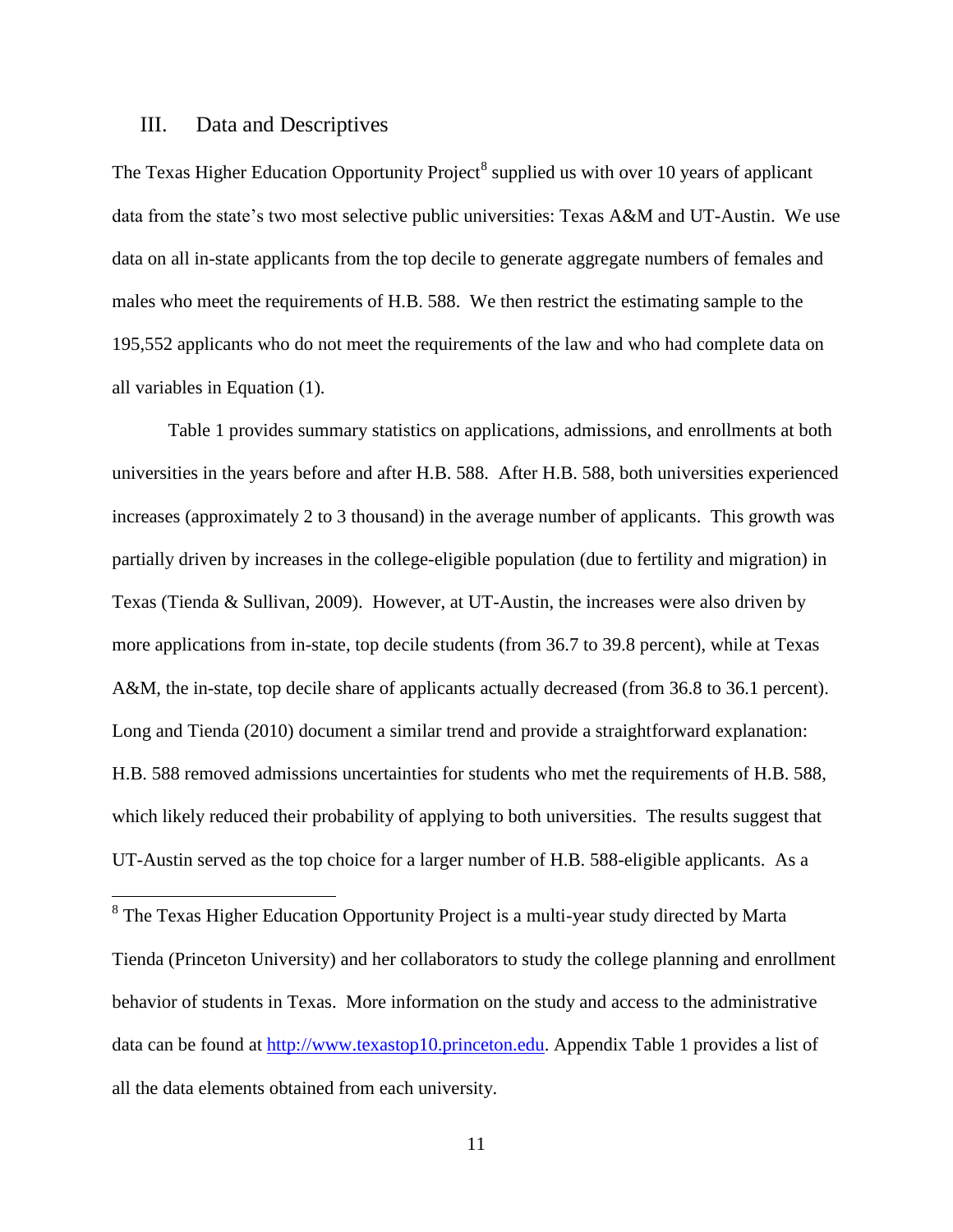consequence of the increasing applicant pool, both universities lowered their admissions rates by approximately 3 percentage-points.

### (Table 1 here)

The next set of figures in Table 1 focus on the gender composition of students at each university. In the years prior to H.B. 588, the admitted students who enrolled were slightly less likely to be female (49.3 percent male at Texas A&M and 48.4 percent male at UT-Austin). Yet, the enrolled population became disproportionately female in the years after H.B. 588 was enacted. This increase in female enrollments was driven by higher shares of female applicants overall, but particularly by high shares of females among in-state, top decile students. At both universities, the female share of in-state, top decile students increased from approximately 55 percent before the policy to approximately 58 percent after the policy while the female share of students who do not meet the requirements of H.B. 588 increased by approximately 1 percentage point.

In Table 1, we present the "gender imbalance" that translates these percentages into numbers of students. Before H.B. 588, Texas A&M received, in an average year, applications from 490 more in-state females in the top decile than in-state males in the top decile, while after the policy, the university received applications from an average of 820 more in-state, top decile females than in-state, top decile males. UT-Austin experienced an even larger increase pre to post H.B. 588 in the number of females eligible for automatic admission. Our identification relies on the variation in the imbalance across the years observed; at Texas A&M, the imbalance ranged from 210 to 610 females before H.B. 588 and from 650 to 1,020 females after H.B. 588. At UT-Austin, the respective minimum and maximum values are 140 to 610 before the policy and 710 to 1,170 after the policy. Though these numbers represent small shares of the total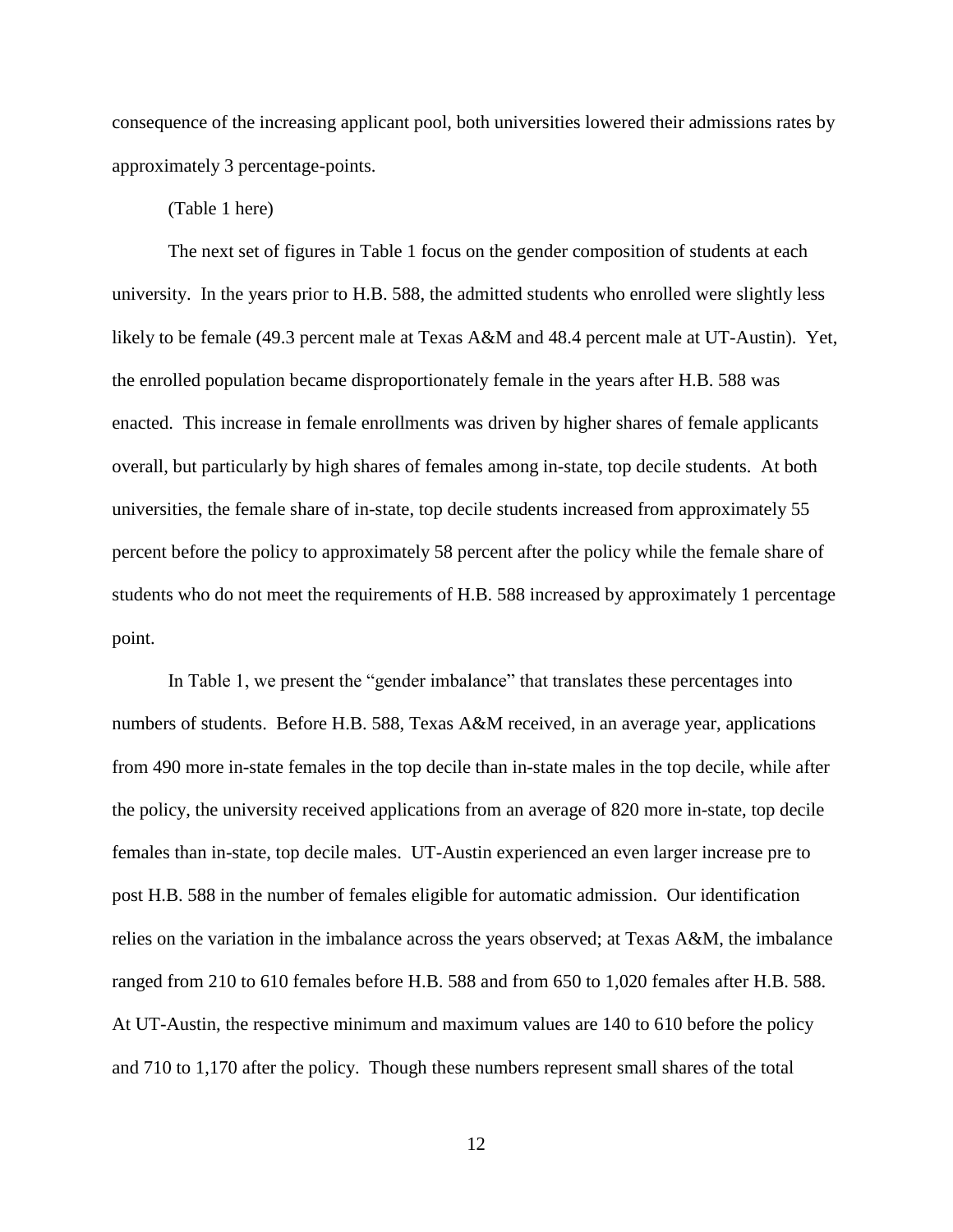number of admitted students, we posit that the increases are large enough to affect gender imbalances in enrollments (and potentially influence admissions decisions), and that the variation in the imbalance is wide enough to generate precise estimates. In Section V below we provide and discuss aggregate enrollment trends for the two universities after the last year of data that we have observed (2002 and 2003) to provide a more recent picture of gender balance following H.B. 588.

We precede our primary analysis with two traditional approaches to examining whether the H.B. 588 policy may have led to gender sensitive admissions. First, we examine whether the qualifications (SAT/ACT score and class rank) of the males from the top ten ineligible pool who are admitted to each university differ from the qualifications of females in the ineligible pool, and whether those differences increased after the passage of H.B. 588. Suggestive evidence of preferences for males would be revealed if the marginal male applicant who is admitted is of observably lower quality than the marginal female applicant, particularly in the years after H.B. 588. Table 2 includes the results of regressions of SAT/ACT score and class rank on whether the student is male; admitted to the university; applies in a top ten year; the full set of interactions among these three variables; year fixed effects; high school fixed effects, and the controls listed in  $X_i$  of Equation (1). See Appendix Table 2 for descriptive statistics on the control variables for each university overall and by gender.

The estimated coefficients and linear combinations of coefficients from the regressions presented in Table 2 provide the relevant comparisons of means. For instance, the estimated coefficient on male *x* H.B. 588 provides the difference from before to after H.B. 588 in the average qualifications of males versus females who were rejected from the university. The sum of the coefficients on male *x* H.B. 588 year and male *x* admitted *x* H.B. 588 year provides the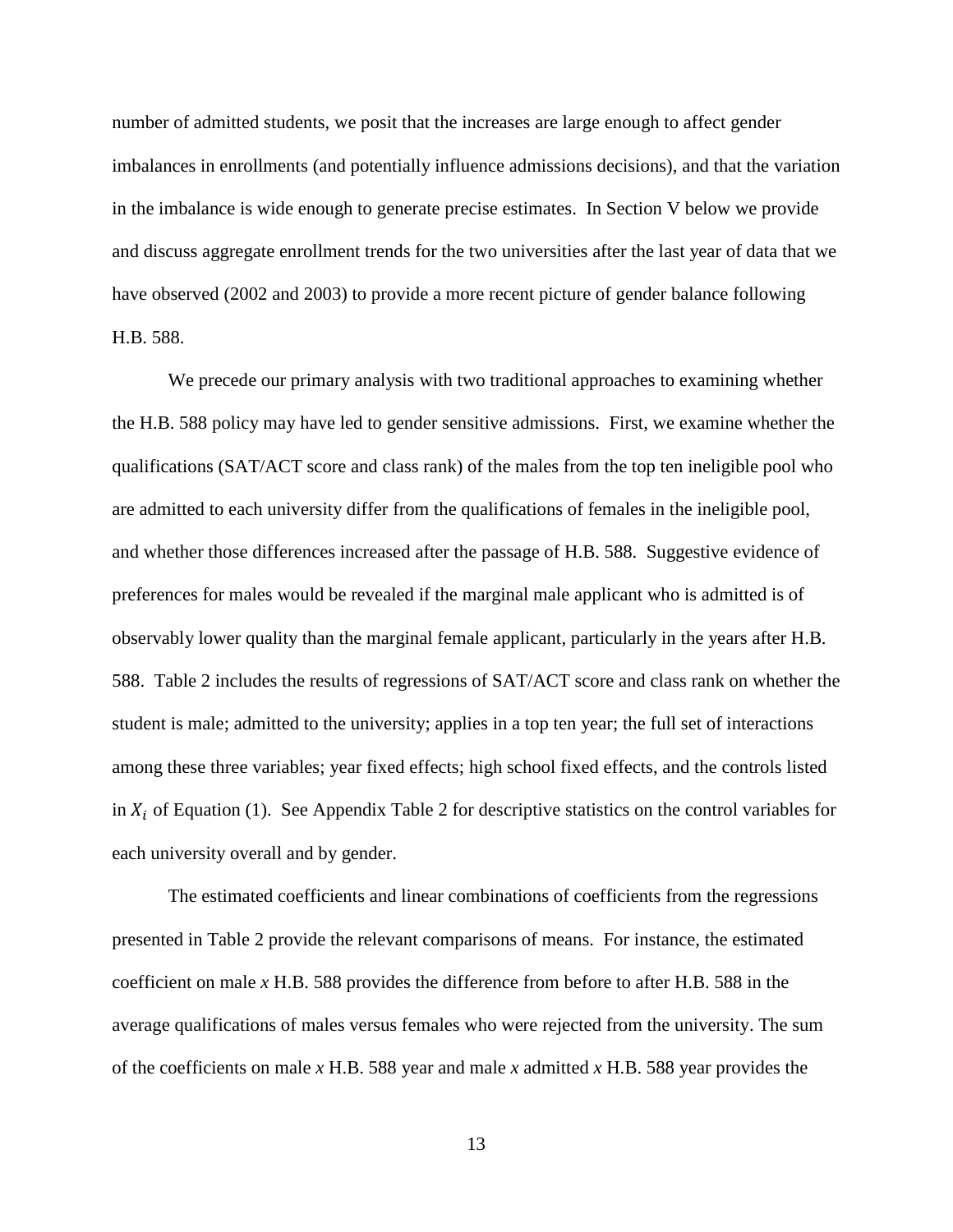difference from before to after H.B. 588 in the average qualifications of males versus females who were admitted to the university. Correspondingly, the coefficient on the male *x* admitted *x* H.B. 588 year term tells us whether (and by how much) the qualifications of the males who were admitted after H.B. 588 differ from the females who were admitted after H.B. 588 and, further, how that mean difference departs from the mean difference among applicants who were rejected from the university. Evidence of less academically qualified male applicants being disproportionately admitted after H.B. 588 would be found in a positive and statistically significant coefficient on the 3-way interaction in the SAT/ACT regression and a negative and statistically significant coefficient on the 3-way interaction in the class rank regression (where a high score on rank indicates a lower relative GPA). Regressions are estimated for all H.B. 588 ineligible applicants as well as applicants in the bottom 10% of the SAT/ACT distribution and the bottom 10% of the class rank distribution to determine whether males among these lessqualified pools appear to be given an admissions boost.

(Table 2 here)

For Texas A&M, the results suggest no major differences between males and females in the SAT/ACT scores of those who are admitted relative to those who are rejected after versus before H.B. 588. The coefficients on the triple interaction terms are statistically insignificant for all applicants (Column 1) as well as applicants in the bottom 10% of the SAT/ACT distribution (Column 2) and class rank distribution (Column 3). Slightly larger differences are found on class rank (see Columns 4, 5, and 6). For all three samples, the coefficients on the 3-way interaction are positive and, for the full sample, statistically significant at conventional levels. Column (4) indicates that female applicants have higher class ranks than male applicants in the pre and post H.B. 588 years and that the male-female difference in class rank is smaller among students who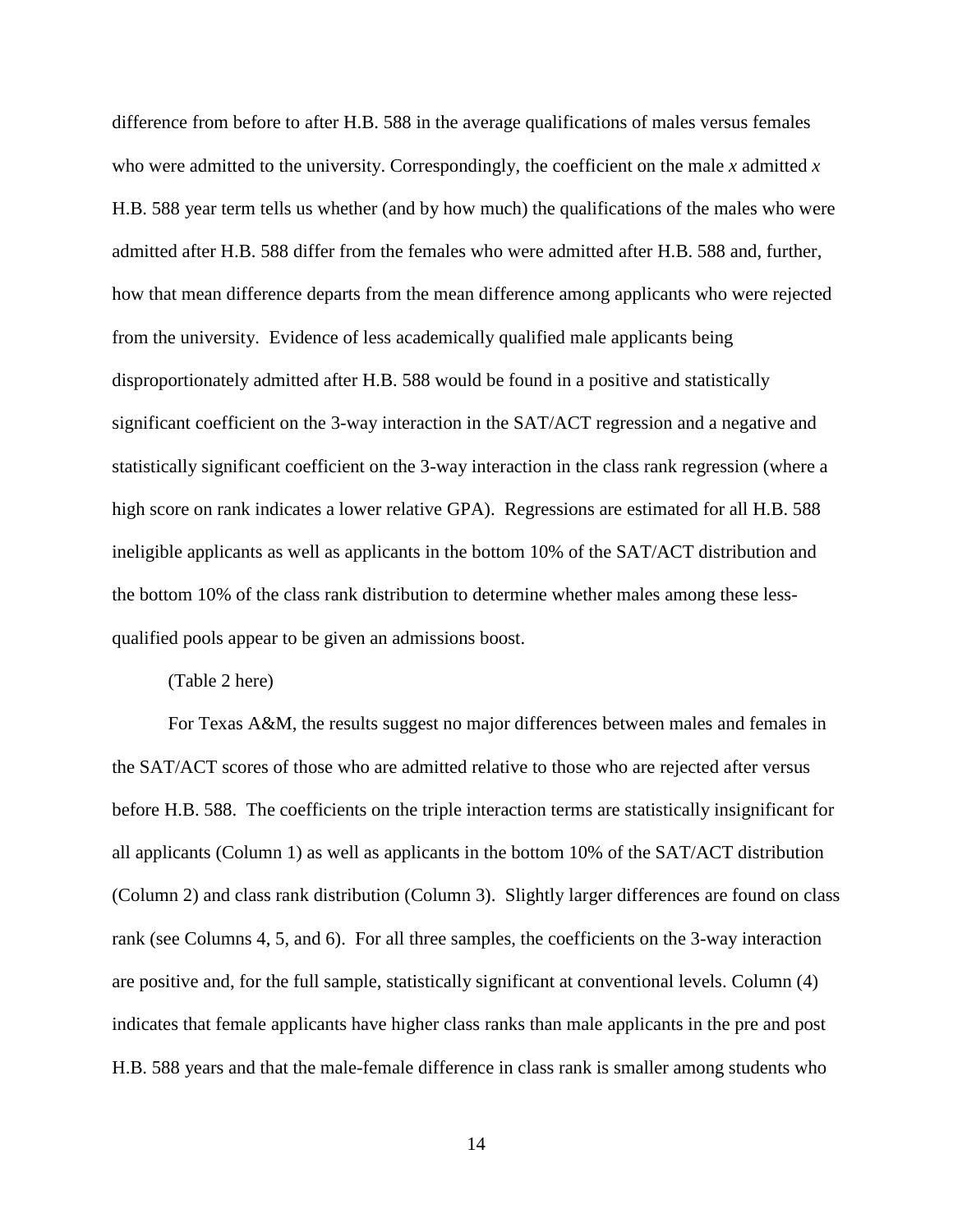are admitted relative to students who are rejected from the university. Relative to students who are rejected, the average rank of a male admitted student in pre H.B. 588 years is better than the average rank of a female (by 2.74 rank points); in other words, in the pre H.B. 588 years, the male admitted students appear to be more positively selected than the females (at least on class rank).<sup>9</sup> In the post H.B. 588 years, males were still more positively selected on rank, but the degree to which they were positively selected decreased by 0.92 of a point (from -2.74 to - 1.82).<sup>10</sup> For UT-Austin, Columns (7) through (12) suggest that slightly less qualified male applicants (on SAT/ACT, but not class rank) are admitted after H.B. 588 (as indicated by the negative and statistically significant coefficient on the 3-way interaction term only in Column 7). These qualification differences provide some, but not overwhelming, evidence of males with lower grades being admitted to Texas A&M in post H.B. 588 years and lower SAT/ACT scores being admitted to UT-Austin in post H.B. 588 years.

Our second approach is to estimate a regression of admission as a function of all covariates included in Equation (1) and a full set of interactions between each covariate and H.B.

 $\overline{a}$ 

 $10$  This latter number (-1.82) is calculated as follows: Post H.B. 588, the class rank difference between rejected males and females is 8.12 (the sum of the coefficients on male and male *x* post H.B. 588), while the class rank difference between admitted males and females is 6.30 (the sum of the coefficients on male, male *x* admitted, male *x* post, and male *x* admitted *x* post), leading to a difference of -1.82.

<sup>&</sup>lt;sup>9</sup> Prior to H.B. 588, the class rank difference between rejected males and females is 8.31 (the coefficient on the male indicator), while the class rank difference between admitted males and females is 5.57 (the sum of the coefficients on the male and male *x* admitted), leading to a difference of -2.74 (the coefficient on male *x* admitted).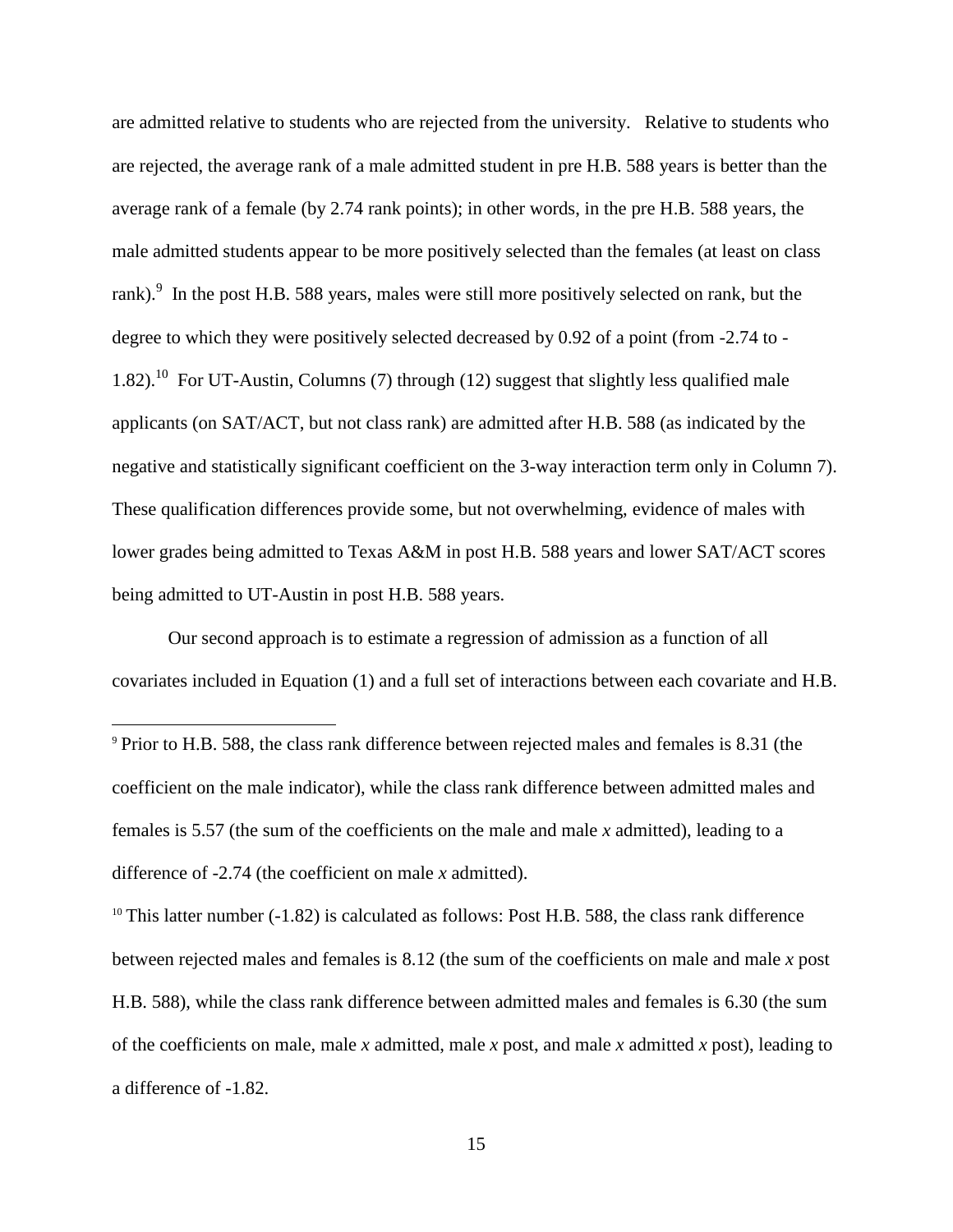588 year (note, this regression excludes the gender imbalance variables); the results are provided in Table 3. This approach to identifying gender preferences is similar to that taken in earlier studies such as Kane (1998) and Long and Tienda (2008) to identify racial preferences. While the coefficients are separated into two columns for both universities, they are the result of one regression including the base term and the interaction term for each characteristic listed. The first column provides the effects of each characteristic on admissions' probabilities prior to H.B. 588 while the second column provides the change in the effect from pre to post H.B. 588. For Texas A&M, the results suggest that prior to H.B. 588, males had a higher probability of admission of 0.019 than females with similar application characteristics. After H.B. 588, the male advantage in admissions increased to 0.037, though the increase in the male advantage from pre to post is statistically insignificant even at the 10 percent level. At UT-Austin, a very different story emerges, with a small negative effect of being male pre H.B. 588 and a much larger negative effect in the post H.B. 588 years.

#### (Table 3 here)

While these basic analyses are suggestive, the differences in the probability of admission by gender may be affected by biases from unobserved applicant characteristics, such as recommendation letters or the difficulty of academic coursework. We know that the malefemale top ten ineligible applicants changed on observables from before to after H.B. 588, particularly at UT-Austin. For instance, relative to females, males who applied to UT-Austin after H.B. 588 had slightly better SAT/ACT scores, worse class ranks, and were less likely to be white, non-Texas residents, and interested in Natural/Physical science majors (see Appendix Table 3 for the differences from before to after H.B. 588 between male and female top ten ineligible applicants). Given the nontrivial number of differences between male and female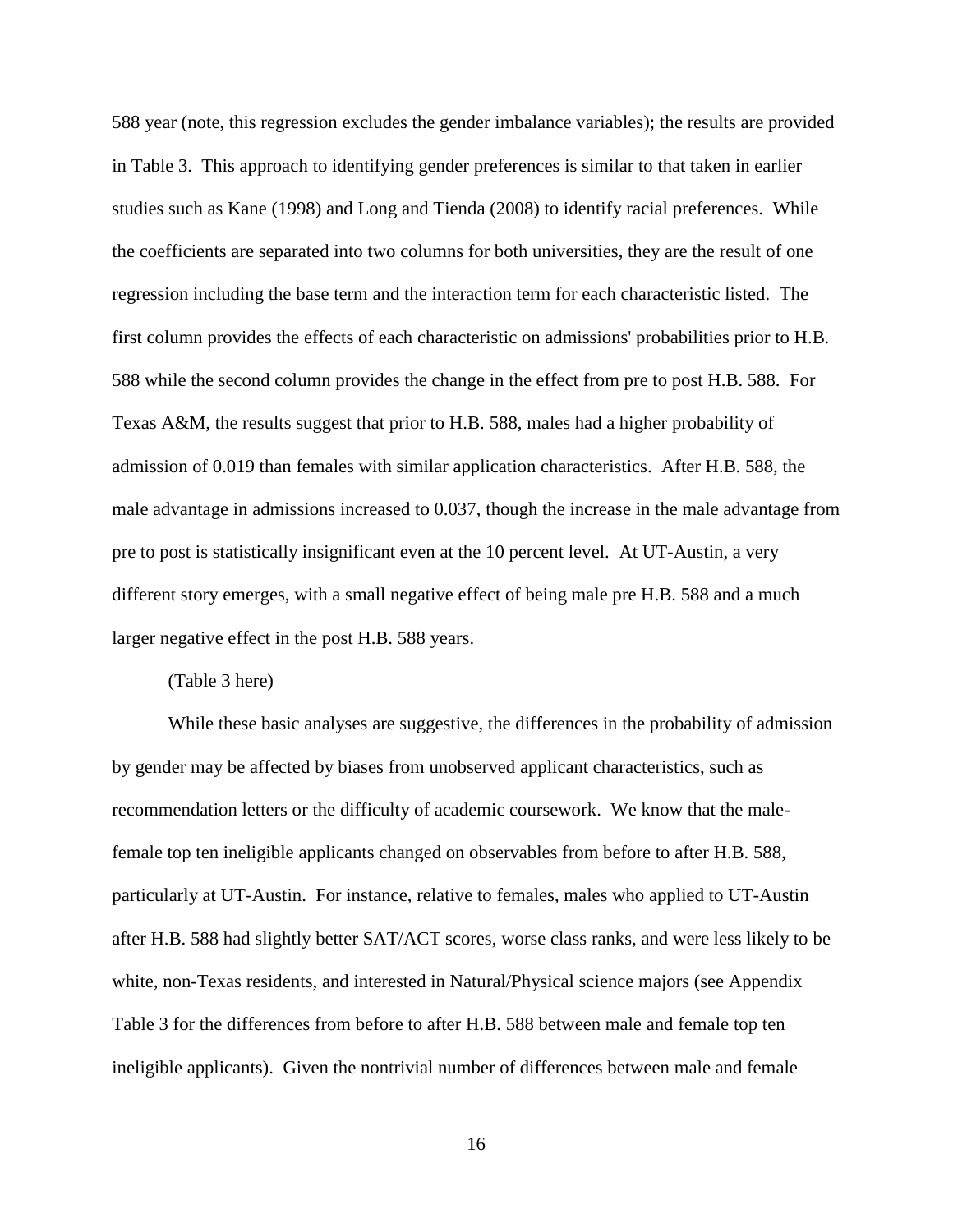applicants in the post H.B. 588 years relative to the pre H.B. 588 years (again, primarily at UT-Austin), we suspect there are other differences that we have not observed that could be biasing the estimates in Table 3. We turn now to our main difference estimation, which aims to reduce some of these biases.

## IV. Results

#### *Difference Estimates*

We motivate our results section with a set of difference-in-difference specifications where Equation (1) is modified to include only the male *x* imbalance variables and the regressions are estimated separately for pre and post H.B. 588 years (see Table 4). We also include results for the state's most selective private university (Rice University), which is unconstrained by the Top 10 percent rule and for which we only have post-H.B. 588 applicant data (2000 to 2004). The mean gender imbalance in in-state, top decile applicants was much smaller at Rice than at the two public flagships (an average of 80 more females than males), but the variation was wide (ranging from 20 to 150 students).

#### (Table 4 here)

The estimated effects for post H.B. 588 years indicate that at Texas A&M, a one hundred female increase in the gender imbalance associates with a 1.3 percentage point increase in a male's probability of admission, a coefficient that is highly statistically significant using the cluster-robust correction and marginally statistically significant using the bootstrap technique. In the pre-H.B. 588 years, the coefficient is negative for Texas A&M, but statistically insignificant using both p-values. For UT-Austin, the estimates suggest no relationship between increases in the gender imbalance and differential admission probabilities for males either before or after H.B.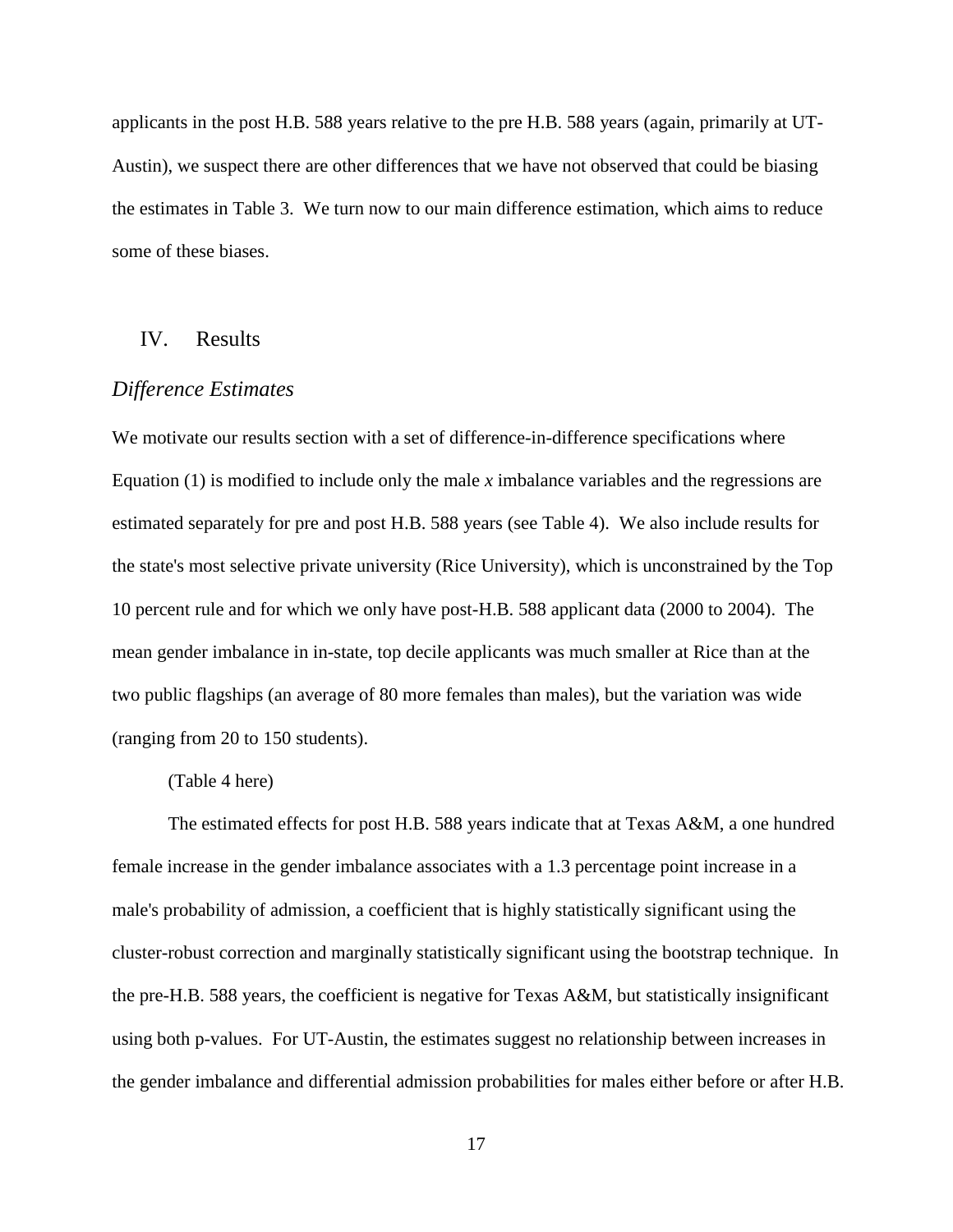588. And for Rice University, we see no relationship between gender imbalances and male's probability of admission in the post H.B. 588 years. Though the time series is short and the variation in the gender imbalance is small, the absence of an effect of the gender imbalance at Rice lends support to the assumption that there were no statewide changes in the quality of male and female applicants to selective universities in the years when the gender imbalances were large.

The primary identification relies on the difference in these difference estimates- that is, the difference between pre and post H.B. 588 in the interaction of gender imbalance and male. The results from these triple difference models are reported in Table 5. Column (1) provides the results from estimation of Equation (1) with only year fixed effects on the right hand side and the results match with those provided in Table 4 (0.025 approximately equal to the sum of 0.013 and 0.011), adding a test of significance between the two difference estimates. Column (1) results suggest that a 100-person increase in the gender imbalance of H.B. 588 eligible admits associates with a 0.025 higher probability of admission for males after passage of H.B. 588 relative to before. At UT-Austin, the gender imbalance has no effect on male/female admissions probabilities.

#### (Table 5 here)

Column (2) results adjust for the full set of controls; Column (3) results adjust for interactions between all of the student covariates and high school fixed effects with the H.B. 588 year variable to control for the possibility that universities adjusted their weighting of these characteristics in admissions over time; Column (4) results adjust for additional student controls available for each university (listed in the notes of the table); and Column (5) estimates result from dropping 1997, a year that exhibited a large change in the characteristics of students who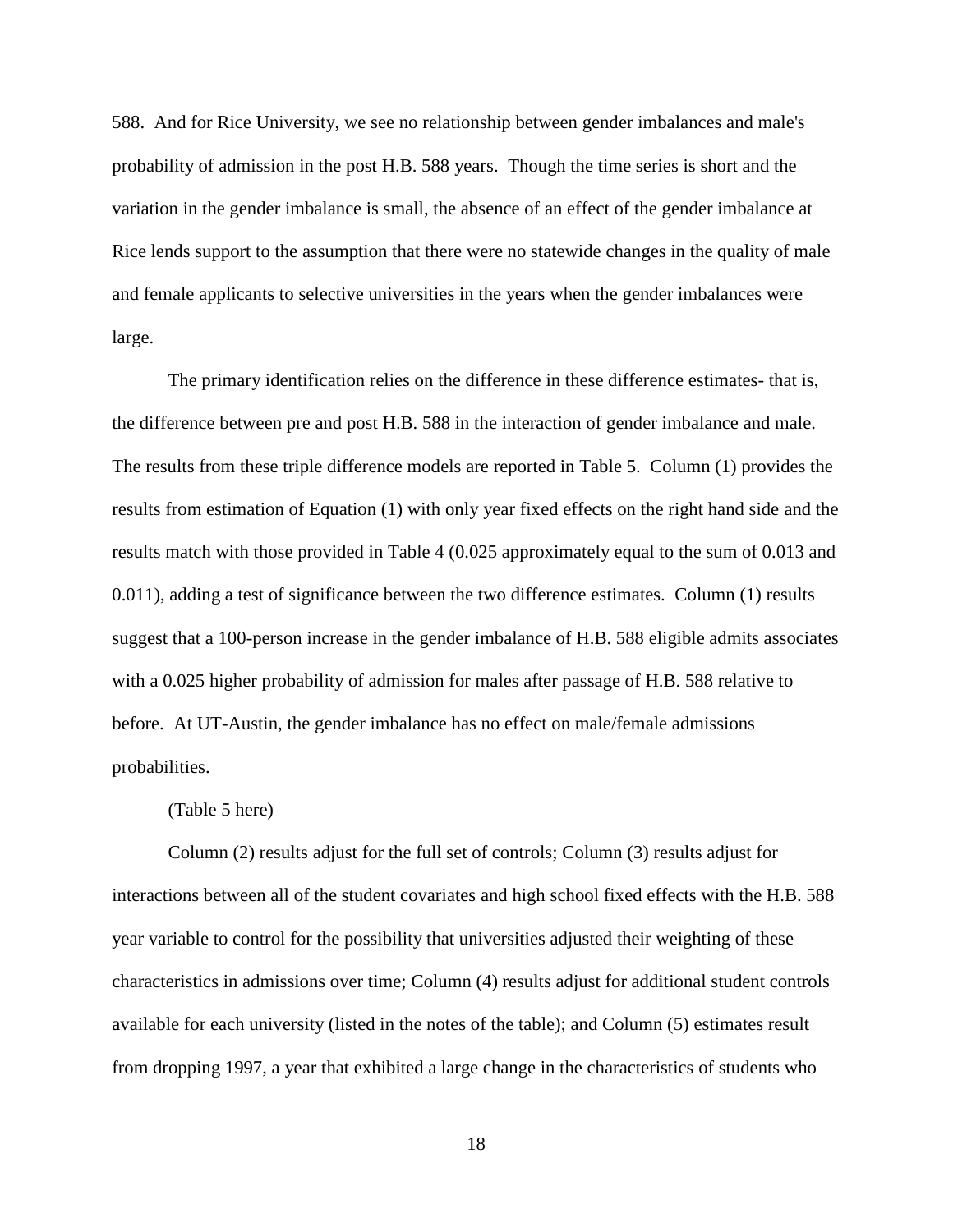applied to the state flagships due to the *Hopwood* decision. The addition of covariates (from Column 1 to Column 2) attenuates the triple interaction estimate slightly for both universities, yet across all specifications the estimated effect remains positive and statistically significant at Texas A&M and statistically and quantitatively insignificant at UT-Austin. The estimated effects vary at Texas A&M from a minimum of 0.017 to a maximum of 0.025 and are consistent with the interpretation that Texas A&M may be responding to the mandate to admit in-state, top decile females by disproportionately admitting males from the pool of applicants ineligible for automatic admission.

To further illustrate the effect of the gender imbalance on the likelihood of admission for top-ten ineligible male students, we compare the male percentage of the admitted students from the ineligible pool under three scenarios in each year. The first is the percent male of the ineligible pool that would need to be admitted to completely offset the gender imbalance among applicants accepted under the percent plan. The second is the percent male of the ineligible pool that is actually admitted in each year. The third is the predicted percent male of the ineligible pool that would be admitted if the gender imbalance in the top ten applicant pool impacted male and female H.B. 588 ineligible applicants equally. We generate these predictions from Equation (1) by constraining the estimated coefficients on the 2 variables that interact male with gender imbalance (the 3-way interaction of male, gender imbalance, and H.B. 588 year as well as the 2 way interaction of male and gender imbalance) to zero. In other words, our predictions apply the female coefficients on the gender imbalance variables to determine the male's probability of admission if the gender imbalance impacted them in the same way that it impacts females. Figure 1 provides the results for Texas A&M and Figure 2 provides the results for UT-Austin.

(Figure 1 and Figure 2 here)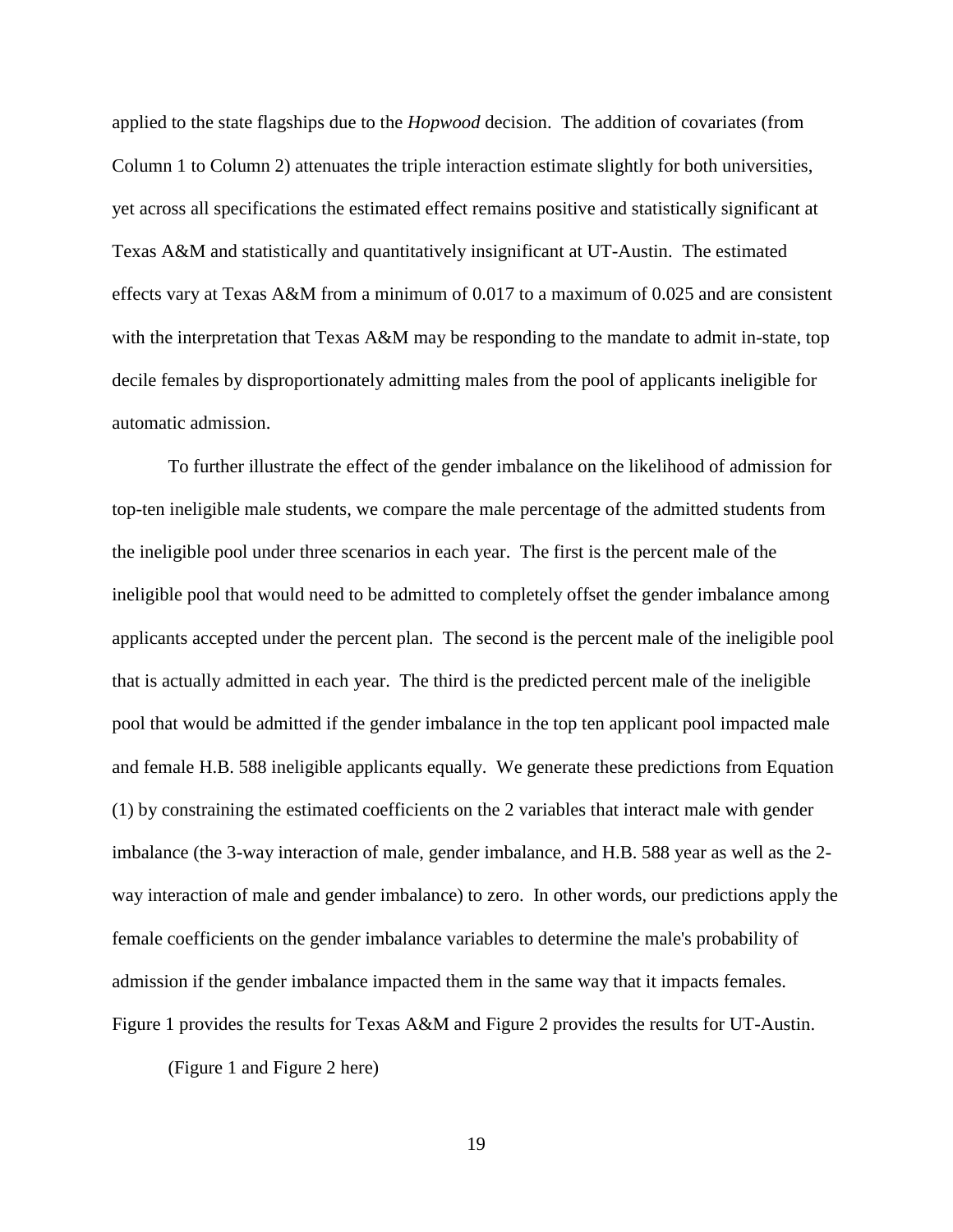The first bar in both figures illustrates the effect of the percent plan on the gender imbalance at both universities. If the universities sought to completely offset the effects of the percent plan on the gender ratio in admitted students, they would have to admit between 55 to 58 percent male among the ineligible applicant pool. Our estimate of how much gender preferences might affect admissions is demonstrated by the difference between the second and third bars in the figures. For UT-Austin, these differences are relatively small and, as demonstrated in our models above, the gender imbalance does not impact males and females differently at conventional levels of statistical significance. For Texas A&M, the percent male of admitted top ten ineligible students ranges from 53 percent to 55 percent across the years; we note that if we were to use our model to predict the percent male (instead of the actual percent admitted), we predict nearly the same percentages, ranging from 52 percent to 55 percent. The third bar in the figures indicates that the percent male of the admitted pool would range from 41 percent to 49 percent if the gender imbalance in the top ten pool did not impact males and females differently. The difference between the percent male who are admitted and the percent who would be admitted in the absence of a differential effect of the top ten gender imbalance on male/female admissions increases from 5 percentage points in 1998 to 13 percentage points in 2002.

## *Falsification Exercises*

The main identifying assumption of the approach we use is that small increases in the number of women who are eligible for admission under H.B. 588 are uncorrelated with unobserved and admissions-relevant characteristics of the male and female applicants who are ineligible for admission under H.B. 588. A threat to the identification would arise if ineligible males became much more or less positively selected as the female share in the automatically-admitted pool increased. To partially test this assumption, we examine the correlation between the imbalance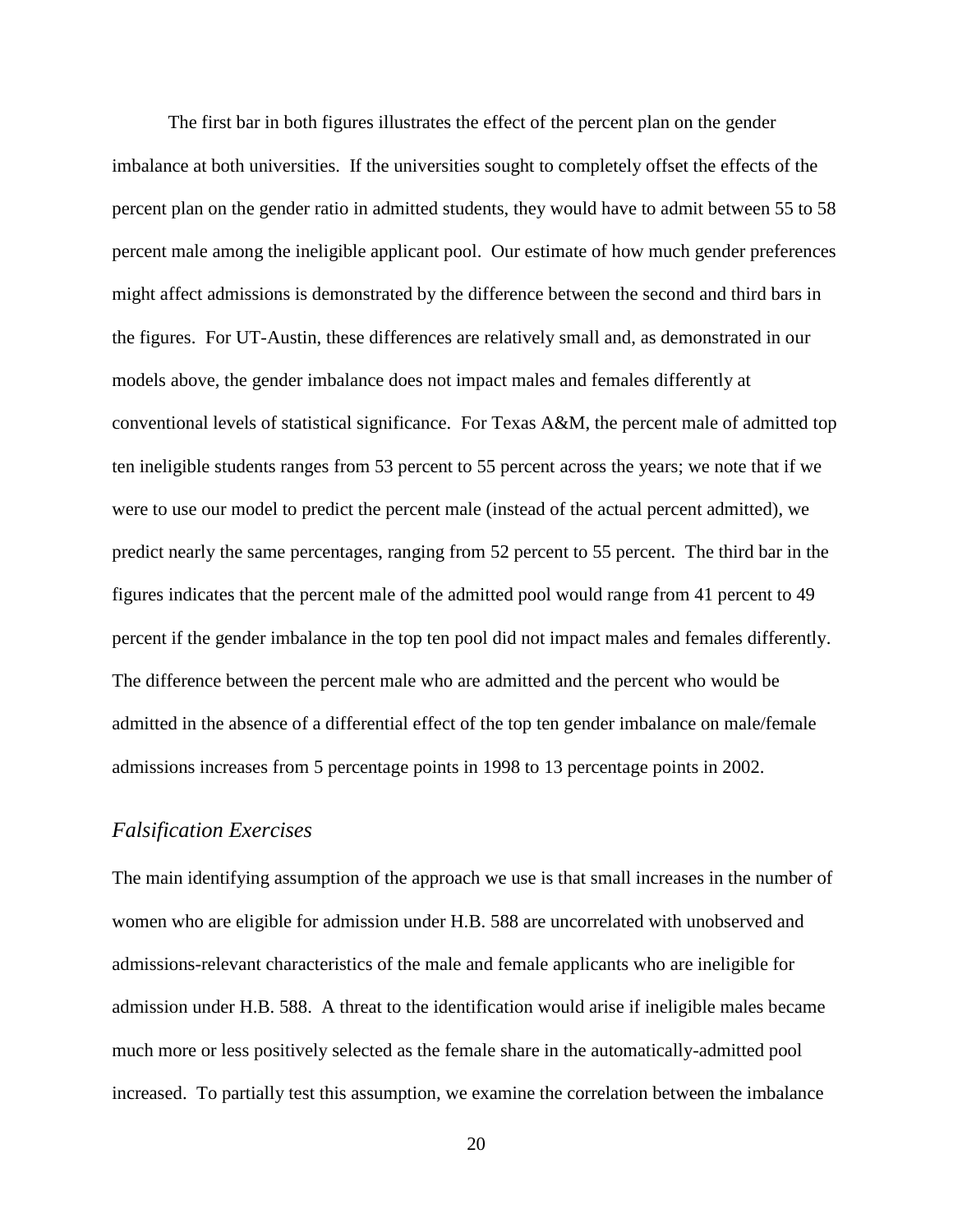in the gender composition of in-state, top decile applicants and the observed characteristics of non H.B. 588 eligible females and males pre and post passage of H.B. 588. Table 6 provides the estimated coefficients on the interaction of male and gender imbalance from regressions of each characteristic on that variable along with year fixed effects and the male indicator in the pre and post H.B. 588 years. In addition to examining correlations between the observed student characteristics, we explore relationships between a set of high school attributes, including whether the high school is in-state, private, a feeder school (one that sends large shares of students to selective universities in Texas), or Longhorn Opportunity Scholar (LOS) or Century Scholar high school. The LOS program offers financial aid to students who enroll at UT-Austin while the Century Scholars program offers support to students who enroll at Texas A&M.

#### (Table 6 here)

The results from Table 6 indicate no relationship between increases in the automaticallyadmitted female population and differences in the characteristics of male and female applicants after H.B. 588. Panel A of Table 6, for instance, suggests that in the post H.B. 588 years, an increase in the gender imbalance in the top ten eligible pool associated with a 0.002 higher SAT/ACT score for ineligible males relative to ineligible females; yet this difference is statistically insignificant using both inferential approaches. Moving across the columns in Panel A of Table 6 (post H.B. 588 for Texas A&M) and Panel C (post H.B. 588 for UT-Austin) reveals a similar finding on the other applicant traits.

In the pre H.B. 588 years, however, there are some signs of changes in the male-female applicant pool that coincide with increases in the gender imbalance among students who graduate in the top decile of their high school class. Looking across all characteristics at A&M and focusing only on those that are statistically different from zero at conventional levels using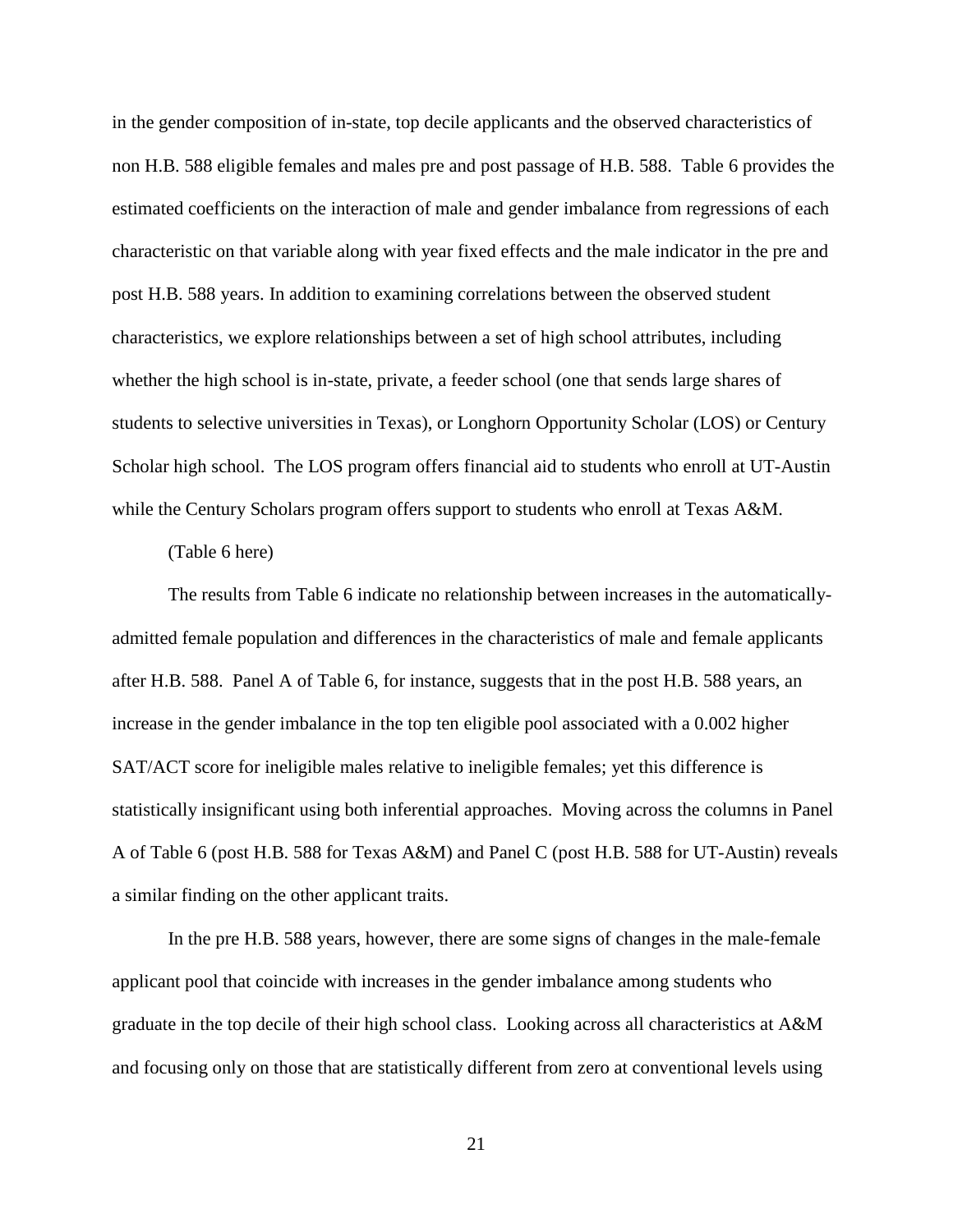the bootstrap p-values (Panel B), it appears that males who apply in highly gender-imbalanced years have slightly worse class ranks and choose different majors. They are more likely to choose Engineering majors and less likely to choose Natural/Physical science majors. At UT-Austin, in the pre H.B. 588 years, the gender imbalance also correlates with some of the characteristics of male and female applicants. The magnitudes of most of these patterns are relatively small and it is possible that the wild t-bootstrap technique still over-rejects the null hypothesis due to the small cluster size. When we separate our panel into pre and post H.B. 588 years, we have only 5 or 6 clusters. The magnitude of the coefficient (0.015) on the Engineering major for Texas A&M is nontrivial. Upon closer inspection of the data, we see that the percent of male applicants to Texas A&M who select Engineering majors increases substantially from 1992 to 1997 (from 42% to 52%), while the percent of female applicants who select these majors changes only modestly (from 13% to 14%). Given that the gender imbalance increased from 1992 to 1997, this produces a correlation between Engineering major and the male *x* gender imbalance interaction.

Table 7 presents the triple difference equivalent to Table 6 (the estimated coefficients on the interaction of male and gender imbalance, and H.B. 588) for the pooled (pre and post H.B. 588) samples. As shown, the largest difference is on the desired majors at Texas A&M, where male applicants in post-top ten, highly gender imbalance years are much less likely to select Engineering and much more likely to select Natural/Physical sciences. We should note that while Texas A&M does not use desired major in the admissions decision, it likely proxies for unobserved applicant traits that are relevant to the admissions process. Taken together, these results indicate some correlation between the gender imbalance and the majors selected by male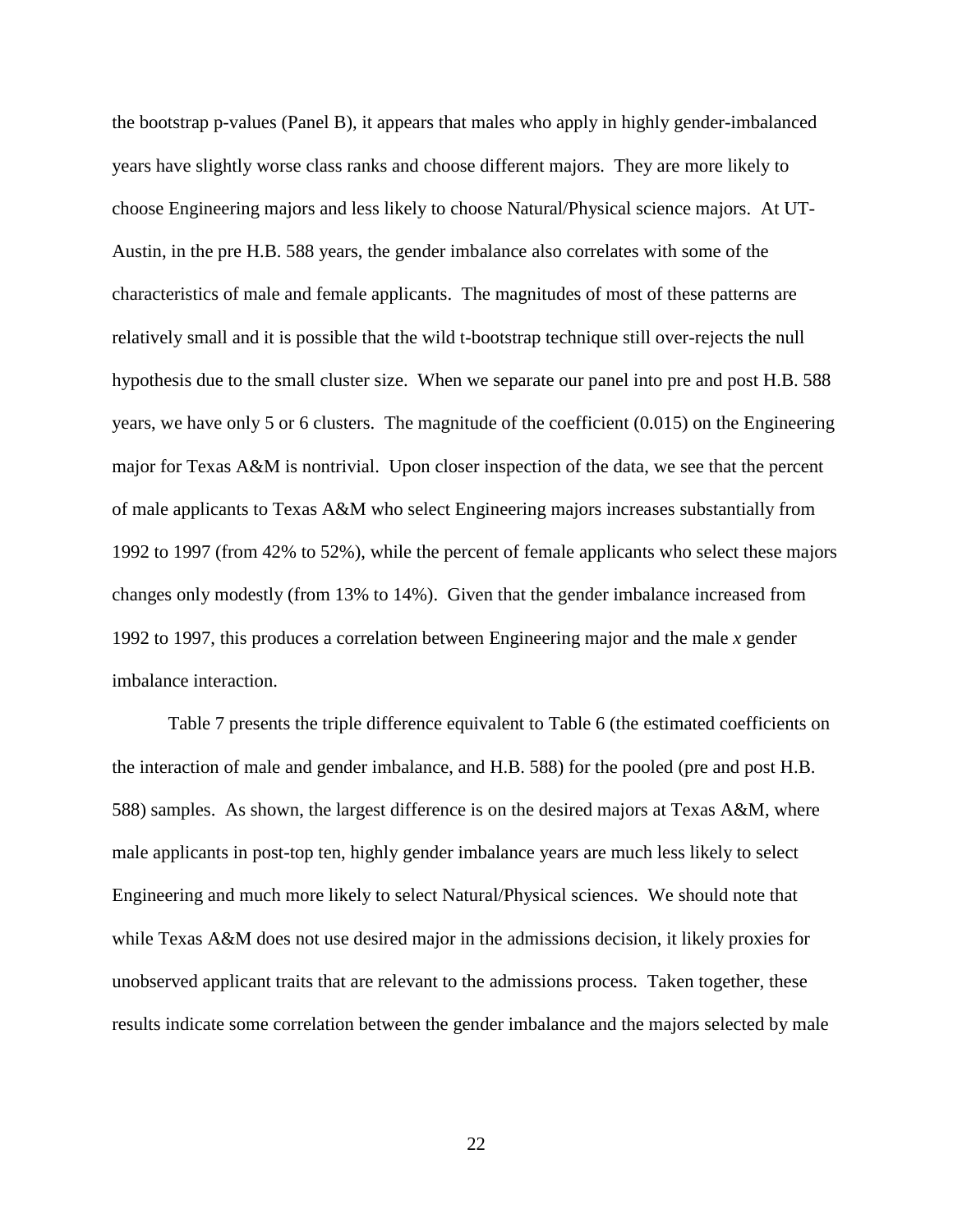and female applicants in pre H.B. 588 years, but no signs of changing applicant pools after the law was enacted.

#### (Table 7 here)

In a second falsification exercise, we estimate regressions of admission and replace the gender imbalance variable with other characteristics of the applicant pools, including the share of all applicants who are H.B. 588 admits, Hispanic, and black. The purpose of this exercise is to determine whether the patterns we observe could be driven by other changes in the applicant pools that are somehow correlated with the gender balance and with differences in male and female admissions probabilities (see Table 8). For reference, the first column of Table 8 provides a version of the primary specification that replaces the gender imbalance variable (which captures the difference in the number of female and male top ten applicants) with the share of top ten applicants who are female. Specifically, we interact the share of H.B. 588 applicants who are female with the male and H.B. 588 year indicators along with all relevant interactions and year fixed effects on the right-hand side (an unadjusted baseline equivalent to the results reported in Column (1) of Table 5). The results for Texas A&M indicate a 0.033 percentage-point increase in the male probability of admission relative to female as the share of top ten applicants who are female increases by 1 percentage point. Consistent with the results using the gender imbalance variable, the coefficient is statistically significant at conventional levels using both p-values. Moving across the columns of Panel A reveals small and statistically insignificant estimated coefficients when we replace the share female with other applicant characteristics, lending some support to the identification strategy. That is, the gender imbalance in each year likely correlates with other characteristics of the applicant pools, but the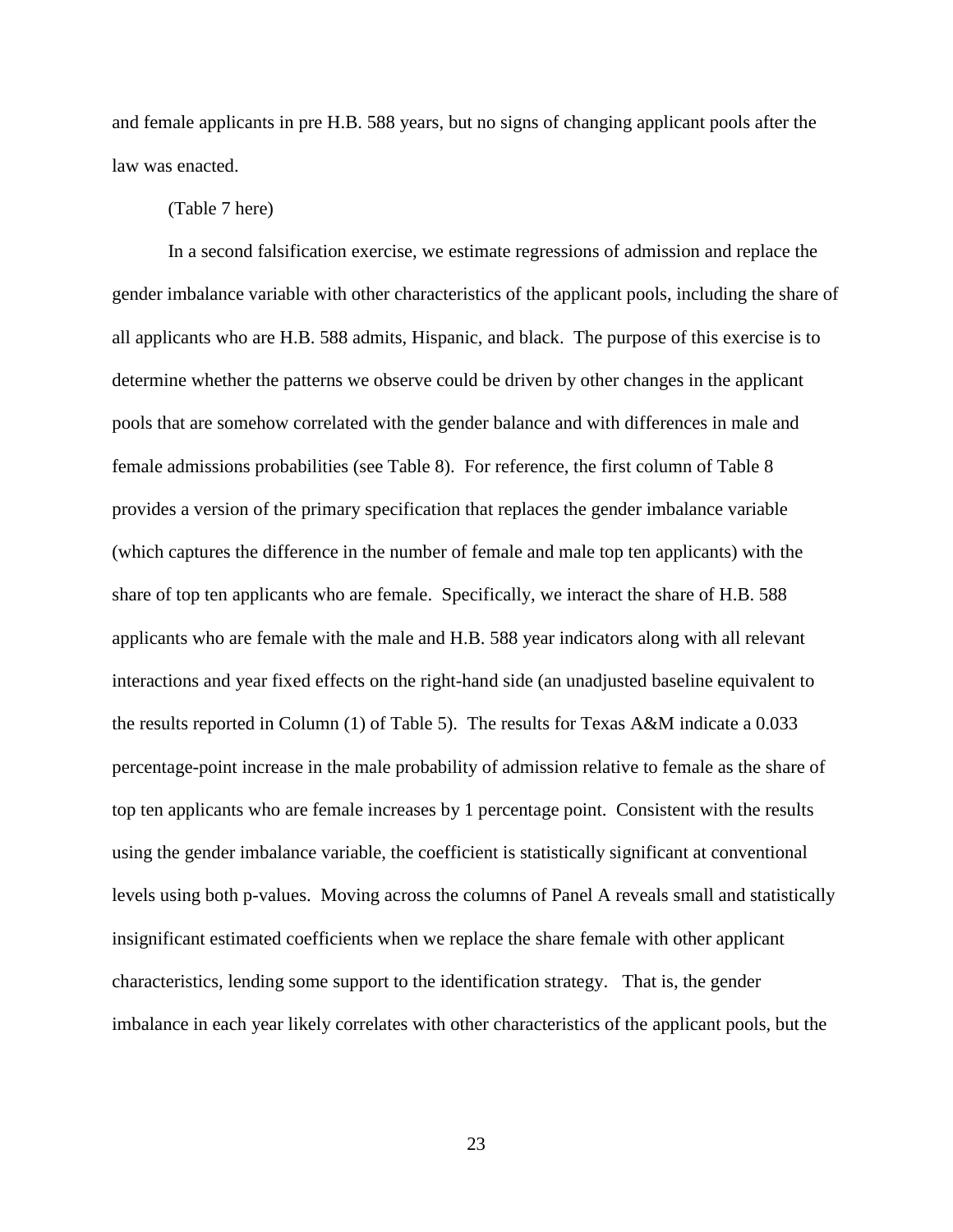results in Table 8 suggest that these other characteristics do not differentially impact the admissions probabilities of males and females.

(Table 8 here)

## V. Discussion

### *Different Results for the Two Universities*

Our inquiry has led us to a finding that requires further discussion. We searched for signs of gender sensitivity in admissions at two selective public universities that are both faced with expanding enrollments and a state law that requires them to guarantee acceptance to more females than males. The results indicate evidence of gender sensitivity at only one of the institutions.

One possible explanation for the difference is that the characteristics of the male/female H.B. 588 ineligible applicant pools to Texas A&M (but not UT-Austin) may have changed in ways that are correlated with the gender imbalance in each year. We evaluated this possibility with a falsification test (shown in Tables 6 and 7). These falsification exercises suggest that male and female applicants to Texas A&M selected different majors in years when more top decile, in-state applicants were female. However, this was only true prior to the passage of H.B. 588 and there is no evidence of a correlation in the top-ten gender imbalance post H.B. 588 and the major choices (or other applicant traits) of students who apply to Texas A&M. We also see no signs of changes in the male/female applicant pools at UT-Austin that correlates with the gender imbalance in the top ten applicant pool. Thus, while changes in the applicant pools on unobservables are a possibility, there is not strong evidence of this in the observables.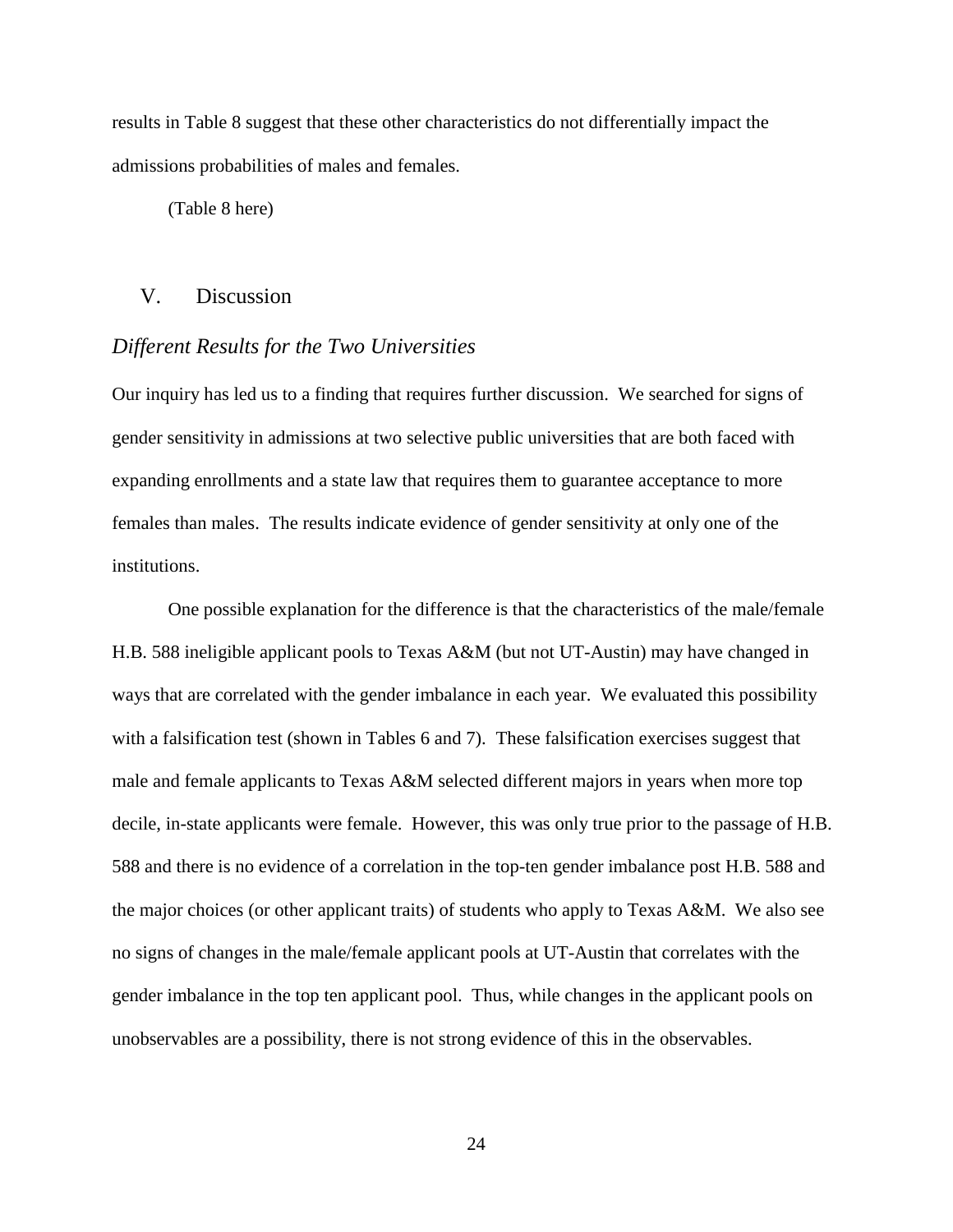A second possible explanation for the differential response between the two universities is the differences in their male and female enrollment yields (the percent of admitted students who enroll in the university). Table 9 reveals that the enrollment yield for males is lower than the enrollment yield for females at Texas A&M both before and after H.B. 588, while the reverse is true for UT-Austin. This means that Texas A&M has to admit more males than UT-Austin in order to achieve gender balance in enrollments. For UT-Austin, the higher male yield serves to reduce the gender imbalance in enrollments.

#### (Table 9 here)

To determine whether the ratio of the male to female enrollment yield explains why Texas A&M appears to over-admit males in years with more female automatic admits while UT-Austin does not, we incorporate the ratio of the male to female yield rate into the main regressions. Table 10 provides the results from two specifications: Column (1) presents our most basic specification without student covariates restricted to the years during which we can measure a lag yield rate (the first year is dropped for both institutions); and Column (2) presents the results when we add the interaction of male and the one-year lag in the male/female yield ratio multiplied by 100. The first column simply indicates that dropping 1992 from the regression results in a larger coefficient on the three-way interaction term primarily for Texas A&M (from 0.025 to 0.043). Of greater interest are the results in Column 2, where adding the interaction of the male/female lagged yield results in a 3-way interaction term that is close to zero and statistically insignificant. In addition, the estimate on the interaction of male with the lag yield ratio is statistically significant and negative indicating that higher male yields in the prior year leads to lower male admissions in the current year. The results from these regressions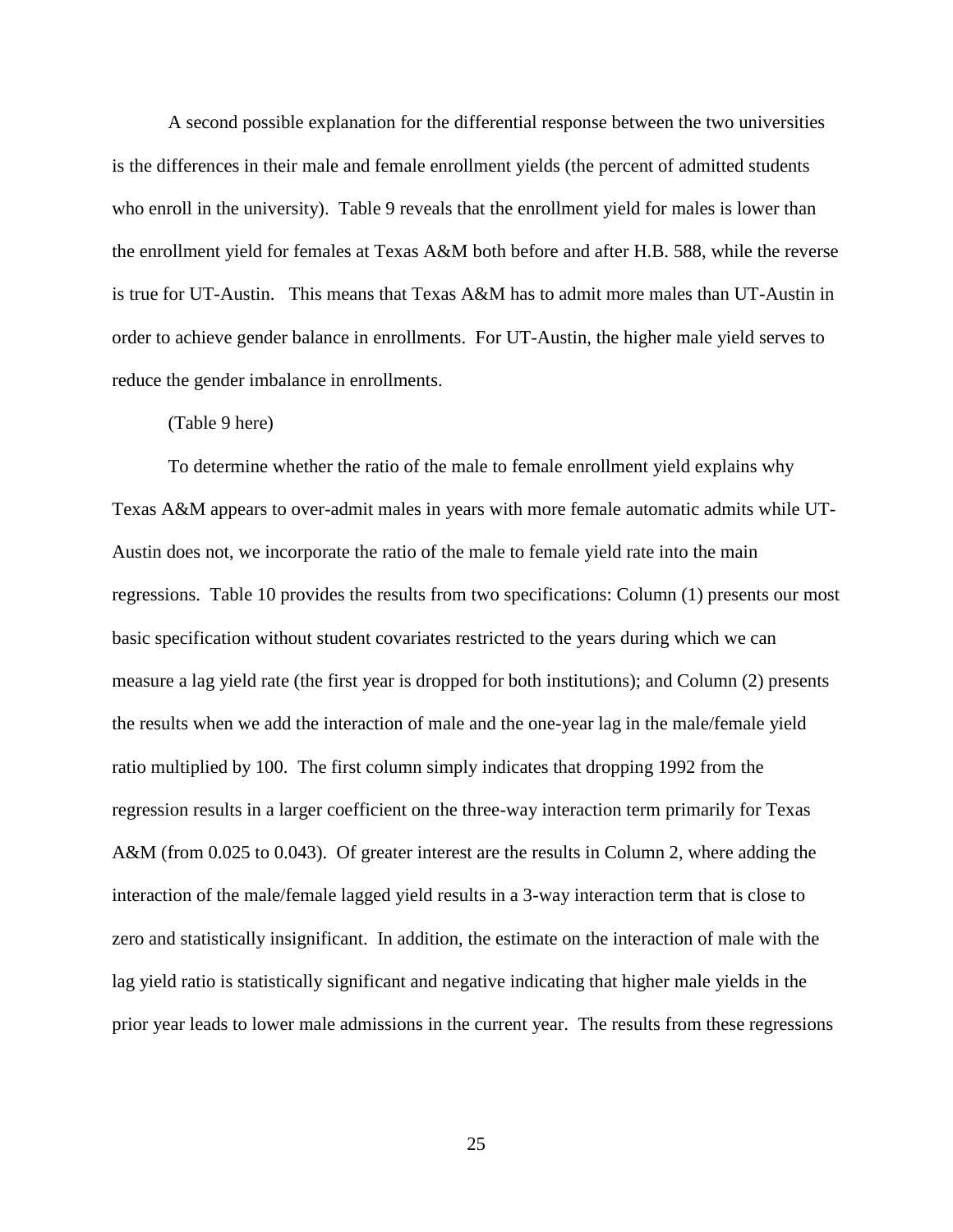suggest that the previous year's yield rates may explain some of the admissions decisions and the differences in the patterns found at the two universities.

(Table 10 here)

## *Recent Trends for the Universities*

The number of students applying to selective universities in Texas overall and under H.B. 588 has grown substantially since the policy was first enacted. The enrollment trends at the two institutions in this study have also changed since the last year of our panel, which is 2002 for Texas A&M and 2003 for UT-Austin. One might wonder whether the patterns we observe in the early 2000s have led to dramatic changes in the gender composition of the two institutions. To answer this question, we gathered aggregate information on the number of students applying, admitted, and enrolled at the two selective universities from the early 2000s to 2011 using publicly-available data from the Texas Higher Education Coordinating Board.<sup>11</sup> For each institution, Table 11 provides indicators for the post-H.B. 588 years that we used in the primary analysis along with the same indicators for the time that elapsed between the last year of observation and 2011. Panel A focuses on trends for all applicants, while Panel B focuses on the gender composition of the applicant and enrollment pools.

[http://www.txhighereddata.org/index.cfm?objectId=27282A55-A77E-2A0D-](http://www.txhighereddata.org/index.cfm?objectId=27282A55-A77E-2A0D-87B58BE320C6B099)[87B58BE320C6B099.](http://www.txhighereddata.org/index.cfm?objectId=27282A55-A77E-2A0D-87B58BE320C6B099) The website for the coordinating board is available here:

 $\overline{a}$ 

 $11$  The Texas Higher Education Coordinating Board's information on applications, acceptances and enrollments is available here:

<http://www.thecb.state.tx.us/>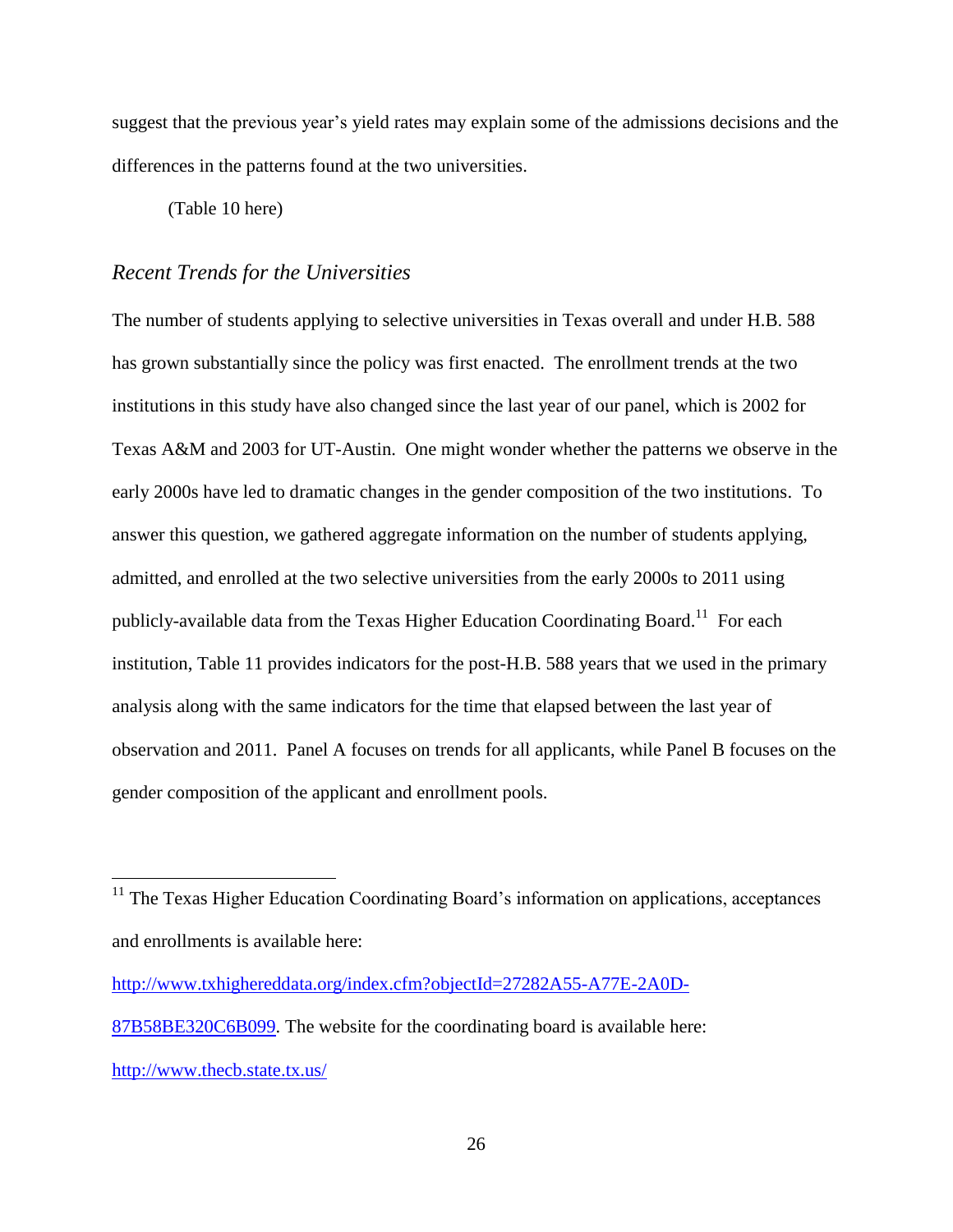At Texas A&M, there is a substantial increase in the number of applicants from 1998- 2002 to the 2003-2011 interval, with relatively small decreases in the percent of applicants who are eligible for H.B. 588 (36 to 34). At the same time, the percent of all H.B. ineligible applicants who are admitted decreased from 59 to 55, which results in a slightly higher share of the enrolled population who are automatically admitted under H.B. 588. Panel B also reveals that the female share of the automatic admits decreased slightly after 2003, from 58 to 57 percent as did the female share of non-automatic admits. Despite the decline in the female share of H.B. 588 applicants, the excess number of automatically-admitted females (the "top ten gender imbalance") increased due to the sizable increase in the number of applicants. In addition, while the overall yield decreased for both males and females, it decreased by much more for females rendering the two yield rates equivalent in the 2003-2011 years. In sum, the decrease in the percent of applicants from both the H.B. 588 eligible and ineligible pools who are female along with the decrease in the female yield rate led to an overall decline in the share of females among the enrolled students at Texas A&M.

#### (Table 11 here)

The UT-Austin trend is entirely different. The university experienced an even larger increase in applications after 2003 than Texas A&M with a 2 percentage-point decrease in the share of applicants from the H.B. 588 eligible pool. Yet, due to capacity constraints, UT-Austin's acceptance of H.B. 588 ineligible applicants decreased substantially (from 57 to 28 percent), leading to a large increase in the share of enrolled students from the automatic admit pool (48 to 69 percent). In fact, in 2009, the near saturation of UT-Austin by top ten admits led to the percent plan being amended by the Texas state legislature; one amendment to the law permits UT-Austin to accept students with the highest class ranks until it hits 75% of the entering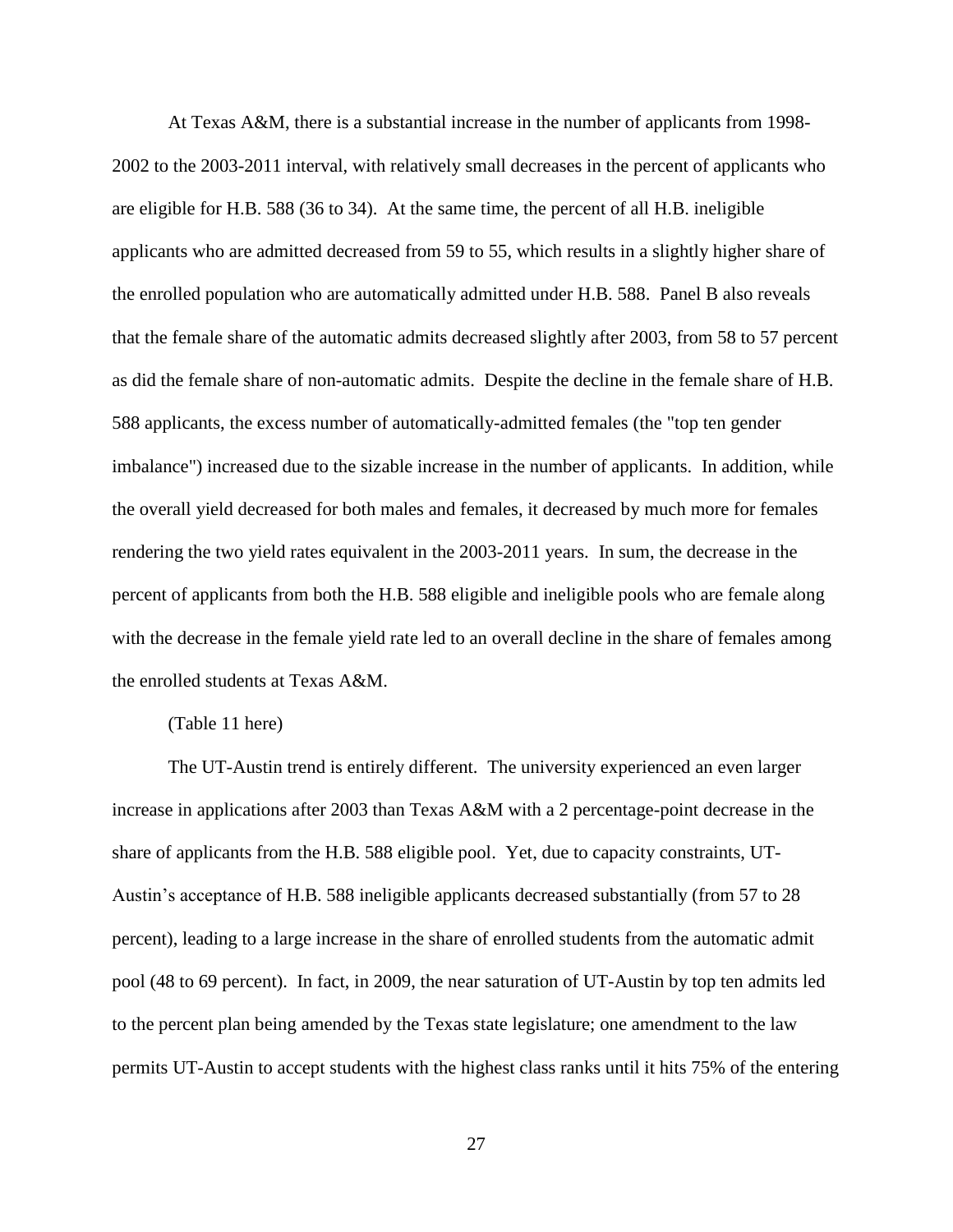freshman class. Moving down to Panel B, we see almost no change in the share of H.B. 588 eligible and ineligible applicants to UT-Austin who are female and no change in the male and female yield rates. Taken together, the increasing share of admits who are in the top ten (and disproportionately female) has led to an increase in the female composition of enrolled students at UT-Austin from 52 to 54 percent.

The trends reported in Table 11 indicate that while H.B. 588 may have increased the number of females that selective universities had to admit, it did not necessarily permanently alter their gender compositions. Texas A&M, for reasons we cannot explained, has experienced a decrease in the share of applicants who are female and the female yield rate. These two trends have reduced the share of females on campus. UT-Austin, in contrast, continues to experience increases in the share of females on campus because the automatically-admitted applicants have became a much larger share of the admitted pool.

## *Generalizability of the Findings*

This analysis focuses on a fixed window of time for two selective institutions that are constrained by a relatively uncommon policy. In this section, we discuss the implications of the results for postsecondary institutions generally.

As noted in the introduction, approximately 57% of college students in the US are female and this share is expected to grow. This is a trend felt in many developed countries across the world and several college educators have reported concerns about the growing imbalance (UNESCO, 2009; Tierney, 2006). Most colleges and universities have considerable control over their admissions policies and set their policies in ways that maximize the goals of the institution. For selective universities and those universities seeking to increase their national rankings, one of the main goals is to recruit and admit students with the best academic qualifications. If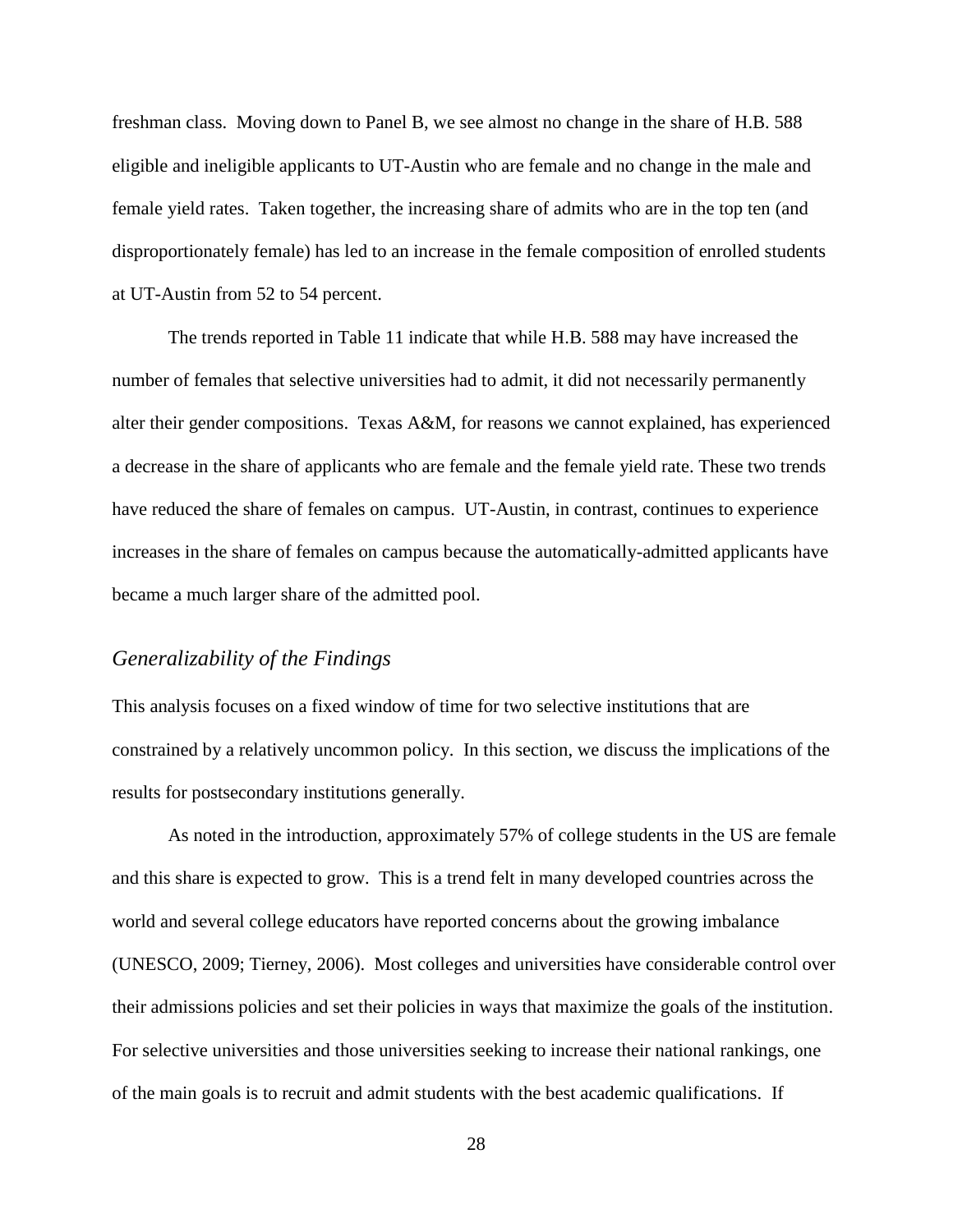females continue to receive higher GPAs and reach parity or exceed males in college-entrance exams, college admissions officers from selective institutions will increasingly admit more females and may encounter increasingly gender imbalanced enrollments. If the universities decide gender diversity is a goal, then they may choose to admit males with slightly lower academic qualifications. Our study focuses on two universities that are forced to admit more females than males due to a percent plan; only two other states in the nation, California and Florida, have similar percent plans. While the specific question we pose here may best generalize to selective universities in those states with similar constraints, the challenge of how best to achieve a highly qualified student body without sacrificing diversity is common to all colleges and universities. The analyses presented here merely show that the imposition of one standard for admitting students can have unintended consequences.<sup>12</sup> In this case, we show that a policy aimed at achieving racial diversity in admissions may have produced gender imbalance in admissions. We also reveal that at least one university may have responded to this imbalance by changing the probability of admissions for males so as to maintain gender diversity.

#### VI. Conclusion

 $\overline{a}$ 

Given the tremendous growth in female high school graduation and college enrollment rates over the past 30 years, concern is growing over the gender imbalance on college campuses across the country. Many college administrators have expressed concern over the new gender ratio and some in private colleges have conceded that they sometimes lower their admissions standards for

 $12$  Cullen, Long, and Reback (forthcoming) demonstrate the percent plan can also have the unintended consequence of students changing high schools so as to increase the probability of qualifying for admission under H.B. 588.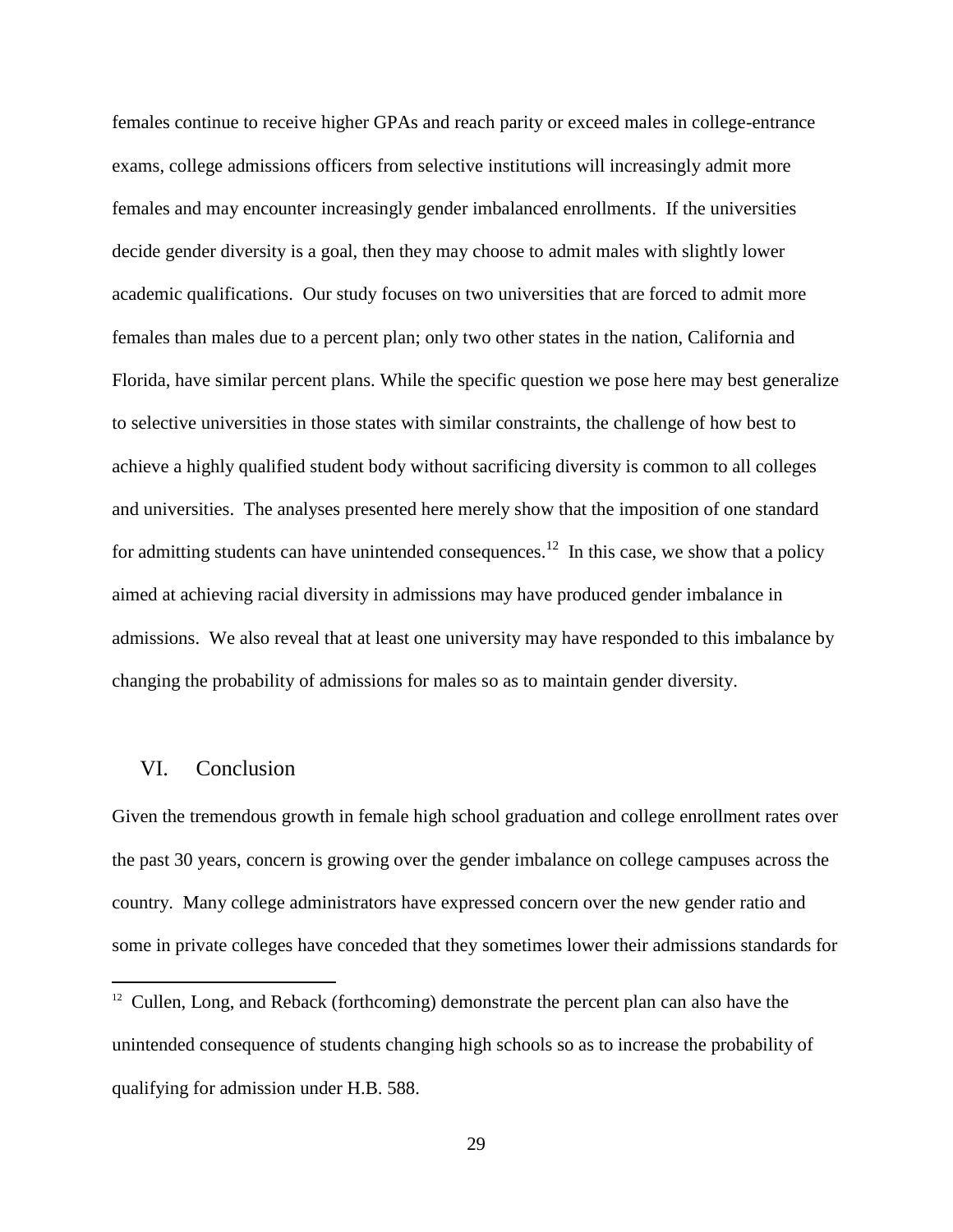male applicants in order to maintain gender balance in enrollments (Gibbs, 2008). One study also provides empirical evidence that admissions favor male applicants to historically-female colleges when the female applicant pool increases (Baum & Goodstein, 2005).

In this paper, we use administrative data from applicants to the two most selective public institutions in Texas to determine whether the universities give preference to males in the admissions process when they experience exogenous increases in the number of females on campus. Our estimation takes advantage of the passage of H.B. 588 (commonly called the Texas Top 10 plan), which guarantees students who graduate in the top decile of their high school class from a Texas high school acceptance to any public university in Texas. Since the automatic admits are disproportionately women (due to their higher high school grades), we investigate whether universities respond to the imbalance in automatic admits by boosting acceptance rates for male students who do not qualify for the policy. We find evidence of increased admissions at one of the two universities and suggestive signs that the higher rate of acceptance was driven by a lower male yield rate in prior years. Recent trends also suggest that decreases in the share of applicants who are female as well as the female yield rate at this university may have increased gender balance independent of the admissions policies.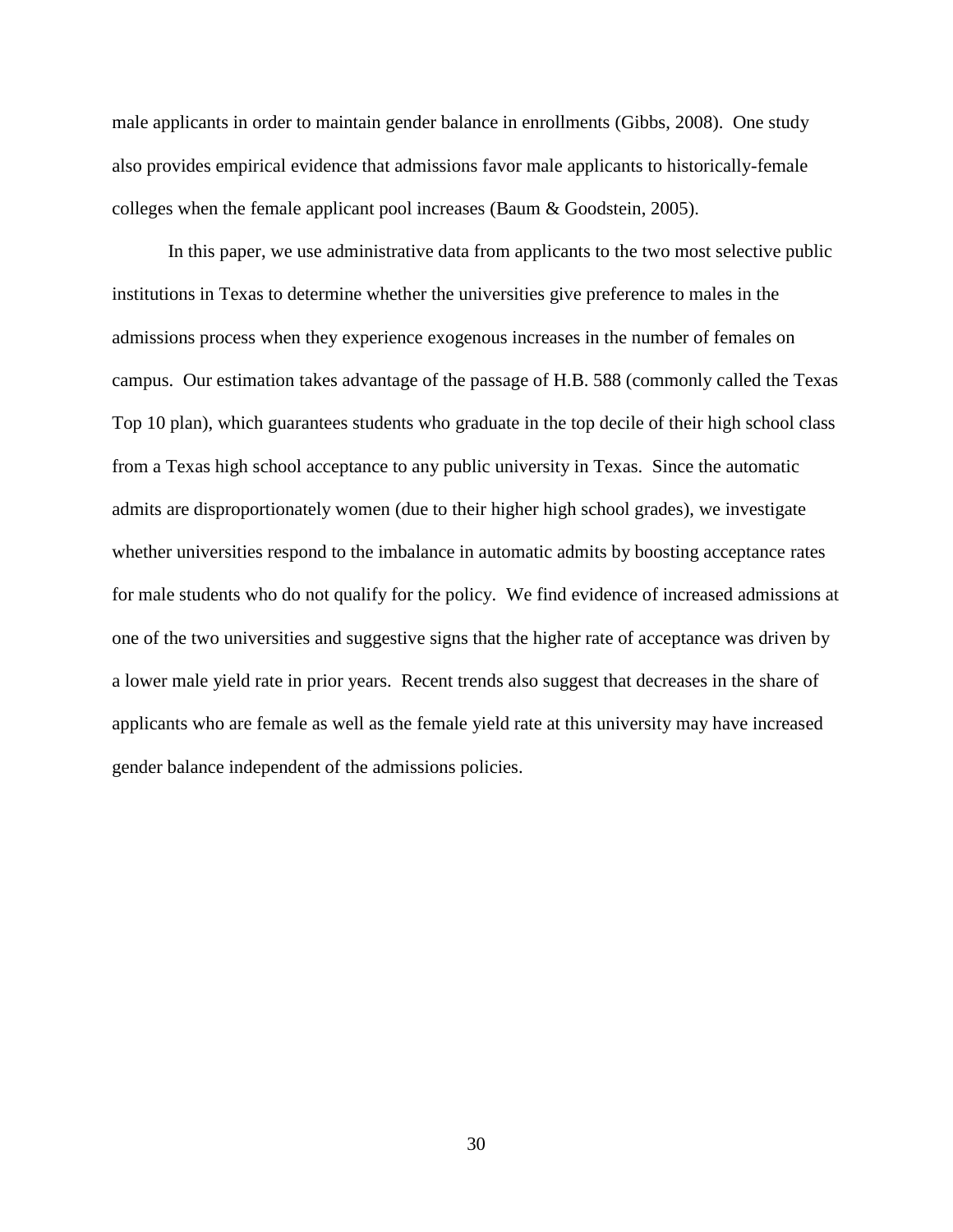#### References

- American Council on Education. 2006. *Gender Equity in Higher Education: 2006*. American Council on Education Center for Policy Analysis.
- Andrews, Rodney, Vimal Ranchod, and Viji Sathy. 2010. "Estimating the Responsiveness of College Applications to the Likelihood of Acceptance and Financial Assistance: Evidence from Texas." *Economics of Education Review*, 29(1): 104-115.
- Baum, Sandy, and Eban Goodstein. 2005. "Gender Imbalance in College Applications: Does it Lead to a Preference for Men in the Admissions Process?" *Economics of Education Review*, 24(6): 665-675.
- Bertrand, Marianne, Esther Duflo, and Sendhil Mullainathan. 2004. "How Much Should We Trust Differences-in-Differences Estimates?" Quarterly Journal of Economics 119(1): 249-75.
- Britz, Jennifer Delahunty. 2006, March 23. "To All the Girls I've Rejected." *New York Times*, Op-Ed. Accessed April 7, 2011. Available online at: http://www.nytimes.com /2006/03/23/opinion/23britz.html?\_r=1.
- Bronson, Po. 2009, November 13. "Do Male Students Need Affirmative Action?" *Newsweek,* Accessed April 7, 2011. Available online at [http://education.newsweek.com/2010/09/12/what-if-colleges-had-lower-standards-for](http://education.newsweek.com/2010/09/12/what-if-colleges-had-lower-standards-for-boys-to-achieve-gender-balance.html)[boys-to-achieve-gender-balance.html.](http://education.newsweek.com/2010/09/12/what-if-colleges-had-lower-standards-for-boys-to-achieve-gender-balance.html)
- Cameron, A. Colin, Jonah B. Gelbach, and Douglas L. Miller. 2008. "Bootstrap-Based Improvements for Inference with Clustered Errors." Review of Economics and Statistics, 90(3): 414-27.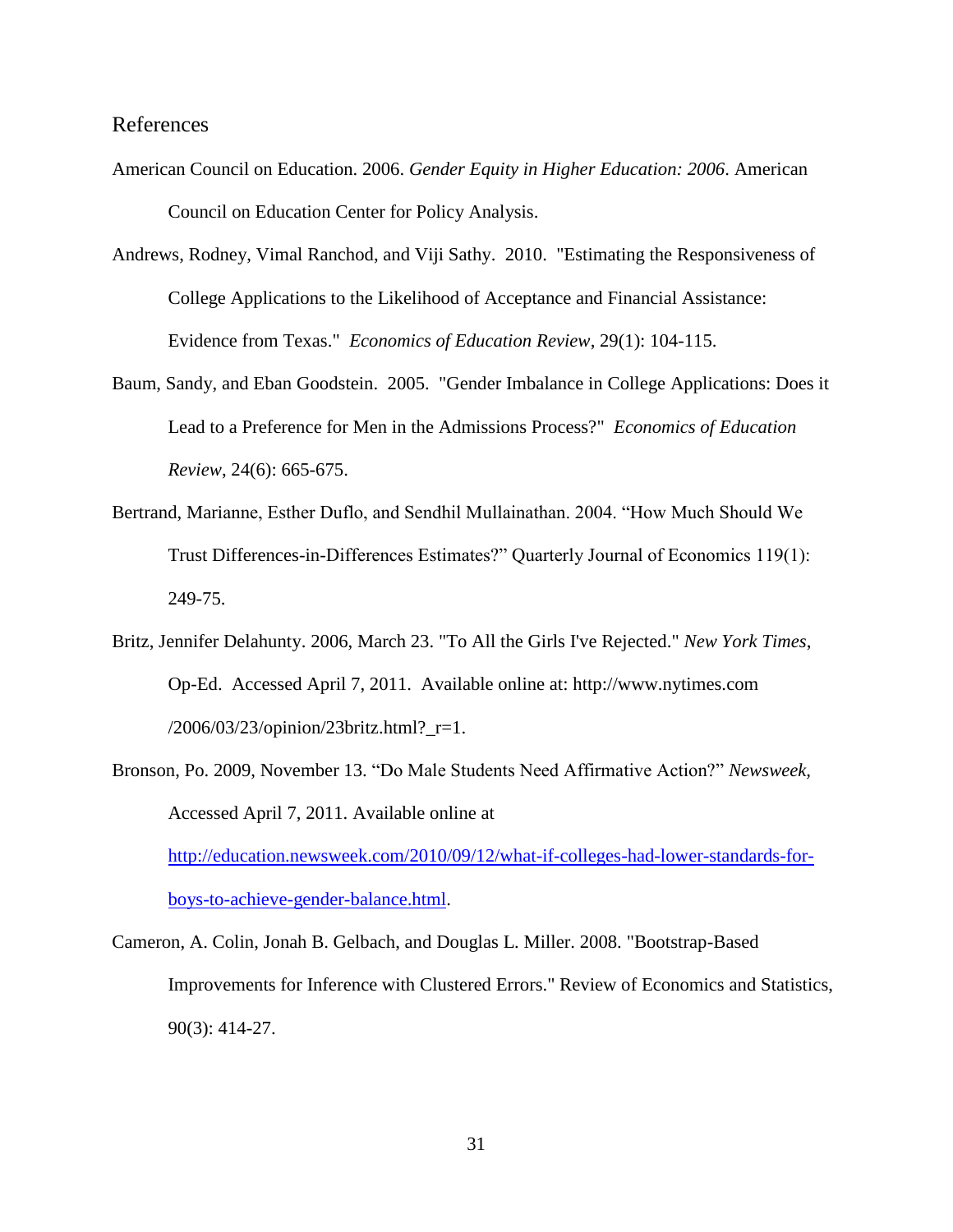Card, David, and Alan B. Krueger. 2005. "Would the Elimination of Affirmative Action Affect Highly Qualified Minority Applicants? Evidence from California and Texas." *Industrial and Labor Relations Review*, 58(3): 416-434.

Cardenas, Jose. 2007, February 5. "Where Are the College Guys?" *St. Petersburg Times (Florida),* pp. 1B. Accessed April 7, 2011.

[http://www.sptimes.com/2007/02/04/State/Where\\_are\\_the\\_college.shtml.](http://www.sptimes.com/2007/02/04/State/Where_are_the_college.shtml)

- Clayton, Mark. 2001, May 22. "Admissions Officers Walk a Fine Line in Gender-Balancing Act." *Christian Science Monitor*. Accessed March 30, 2011.
- Conger, Dylan and Mark Long. 2010. "Why Are Men Falling Behind? Explanations for the Gender Gap in College Outcomes." *The ANNALS of the American Academy of Political and Social Science*, 627(1): 184-214.
- Cullen, Julie Berry, Mark C. Long and Randall Reback. Forthcoming. "Jockeying for Position: Strategic High School Choice Under Texas' Top Ten Percent Plan." *Journal of Public Economics*
- Dickson, Lisa. 2006a. "Does Ending Affirmative Action in College Admissions Lower the Percent of Minority Students Applying to College? *Economics of Education Review,*  25(1): 109-119.
- Dickson, Lisa. 2006b. "The Changing Accessibility, Affordability and Quality of Higher Education in Texas." In *What's Happening to Public Higher Education?* ed., Ronald Ehrenberg, 229-250. Westport, CT: Praeger Publishers.
- Donald, Stephen G., and Kevin Lang. 2007. "Inference with Difference-in-Differences and Other Panel Data." Review of Economics and Statistics, 89(2): 221-33.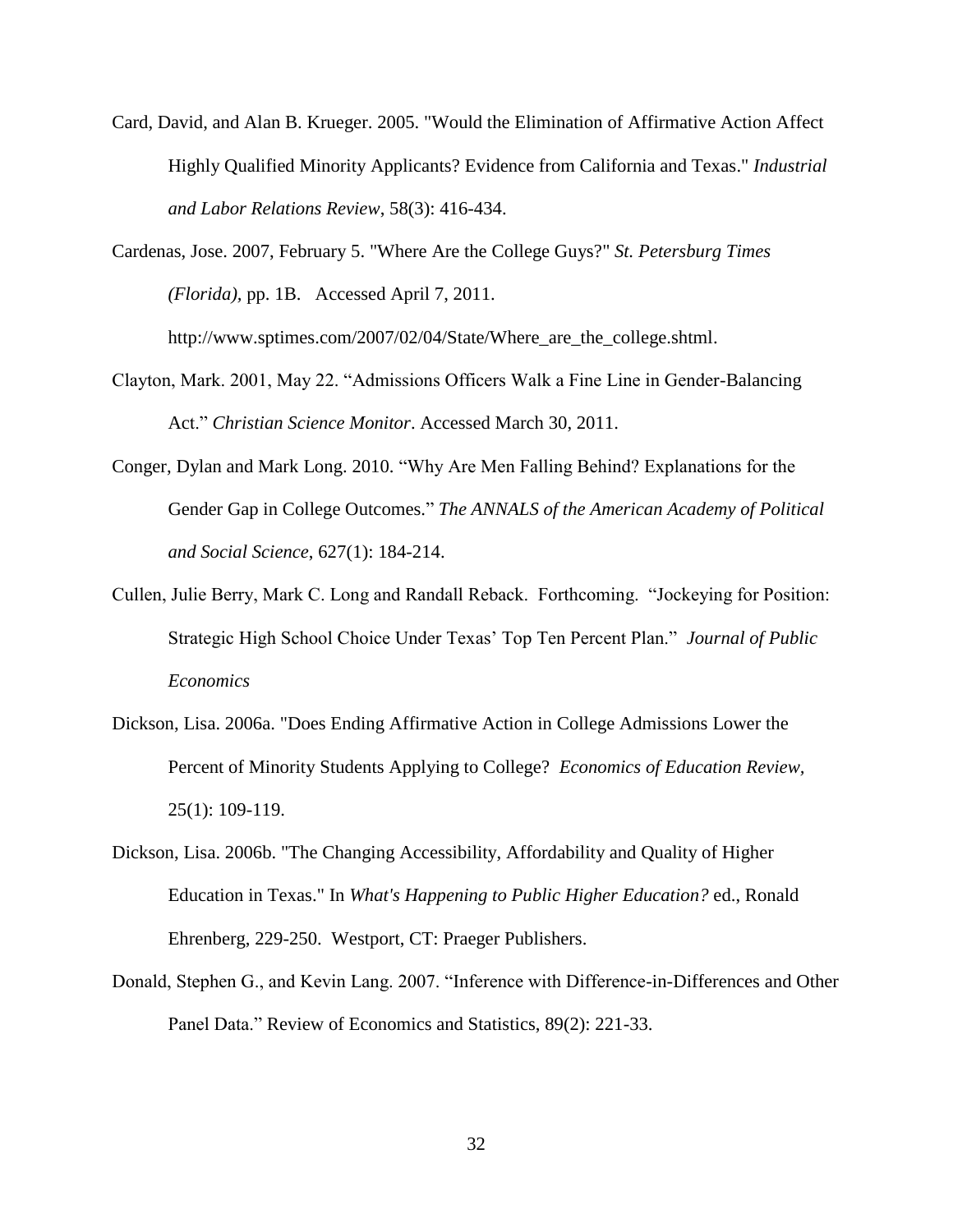- Dorans, Neil J. 2002. "The Recentering of SAT Scales and its Effects on Score Distributions and Score Interpretations." The College Board, NY, Research Report No. 2002-11.
- Franzese, Debra. 2007. "The Gender Curve: An Analysis of Colleges' Use of Affirmative Action Policies to Benefit Male Applicants." *American University Law Review*, 56(3): 729-750.

Gibbs, Nancy. 2008. "Affirmative Action for Boys." *Time* (Thursday April 3).

Accessed April 7, 2011.

[http://www.time.com/time/magazine/article/0,9171,1727693,00.html.](http://www.time.com/time/magazine/article/0,9171,1727693,00.html)

- Greisemer, Nancy. 2011. "Civil Rights Commission suspends investigation into admissions discrimination." *Examiner.com* Accessed April 15, 2011. Available online at: [http://www.examiner.com/college-admissions-in-washington-dc/civil-rights-commission](http://www.examiner.com/college-admissions-in-washington-dc/civil-rights-commission-suspends-investigation-into-admissions-discrimination)[suspends-investigation-into-admissions-discrimination.](http://www.examiner.com/college-admissions-in-washington-dc/civil-rights-commission-suspends-investigation-into-admissions-discrimination)
- Harris, Angel and Marta Tienda. 2010. "Minority Higher Education Pipeline: Consequences of Changes in College Admissions Policy in Texas." *ANNALS of the American Academy of Political and Social Science.* 627(1): 60-81.
- Hinrichs, Peter. 2012. "The Effects of Affirmative Action Bans on College Enrollment, Educational Attainment, and the Demographic Composition of Universities." *Review of Economics and Statistics.* 94(3): 712-722.
- Howell, Jessica. 2010. "Assessing the Impact of Eliminating Affirmative Action Bans in Higher Education." *Journal of Labor Economics* 28 (1): 113-166.
- Hussar, William J., Tabitha M. Bailey. 2011. *Projections of Education Statistics to 2019* (NCES 2011-017). National Center for Education Statistics, Institute of Education Sciences, U.S. Department of Education. Washington, DC.

Jacob, Brian A. 2002. "Where the Boys Aren't: Non-cognitive Skills, Returns to School and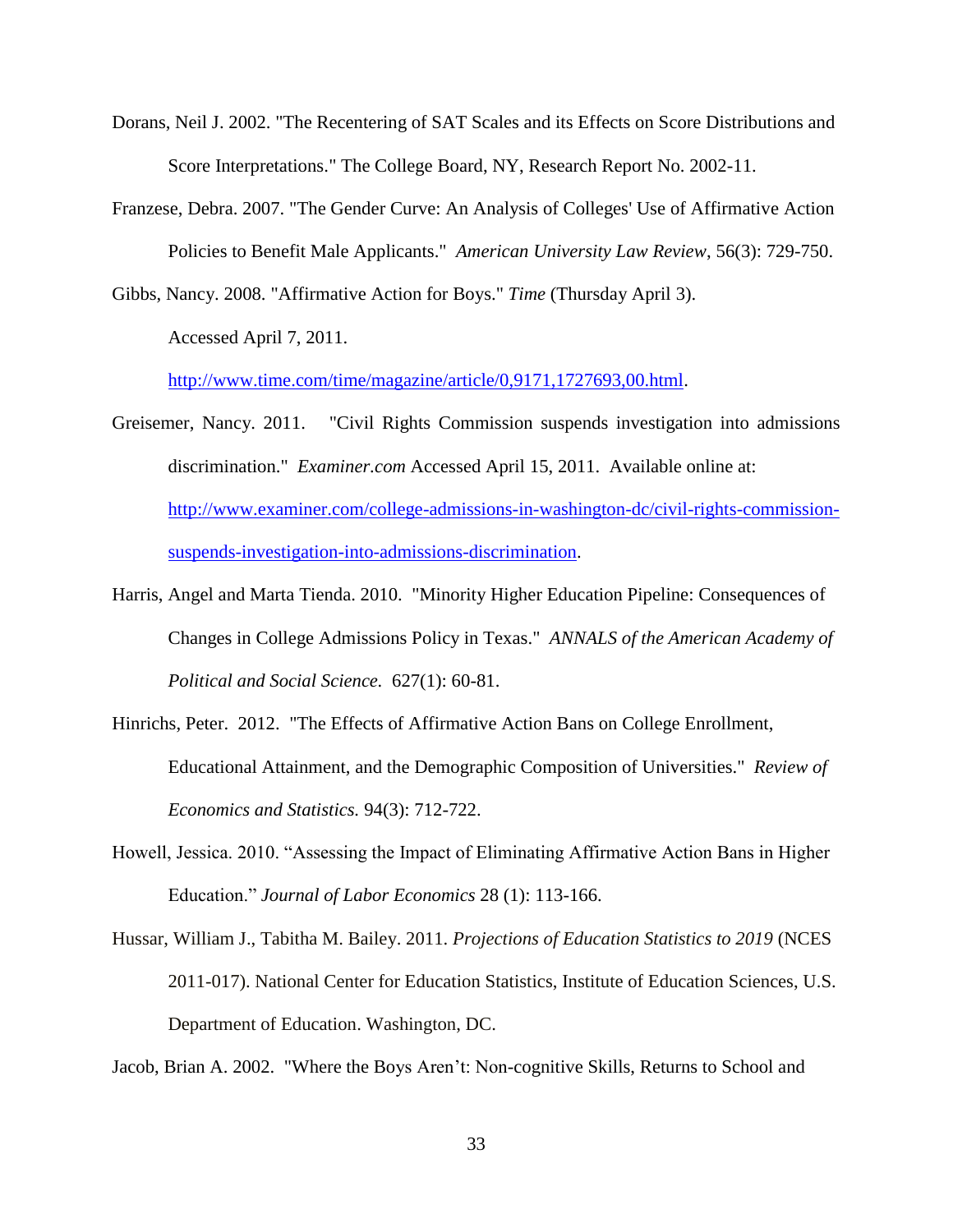Gender Gap in Higher Education." *Economics of Education Review*, 21(6): 589-598.

- Kane, Thomas J. 1998. "Racial and Ethnic Preferences in College Admissions." In *The Black White Test Score Gap*, eds. Christopher Jencks and Meredith Philips, 431-456. Brookings Institution Press: Washington DC.
- Kowarski, Ilana. 2010. "Civil-Rights Commission May Not Name Colleges in Admissions Report." *The Chronicle of Higher Education*. August 1, 2010 Accessed April 15, 2011. Available online at: http://chronicle.com/article/Civil-Rights-Commission-May/123737/
- Lewin, Tamar. 2006. "At Colleges, Women Are Leaving Men in the Dust." *The New York Times*. Accessed April 25, 2011. Available online at: http://www.nytimes.com /2006/07/09/education/09college.html?\_r=1.
- Long, Mark C. 2004a. "College Applications and the Effect of Affirmative Action," *Journal of Econometrics*, 121(1-2): 319-342.
- Long, Mark C. 2004b. "Race and College Admissions: An Alternative to Affirmative Action?" *The Review of Economics and Statistics*, 86(4): 1020-1033.
- Long, Mark C. 2007. "Affirmative Action and its Alternatives in Public Universities: What Do We Know?" *Public Administration Review*, 67(1): 311-325.
- Long, Mark C. and Marta Tienda. 2008. "Winners and Losers: Changes in Texas University Admissions Post-Hopwood." *Educational Evaluation and Policy Analysis*, 30(3): 255- 280.
- Long, Mark C. and Marta Tienda. 2010. "Changes in Texas Universities' Applicant Pools After the Hopwood Decision." *Social Science Research*, 39: 48-66.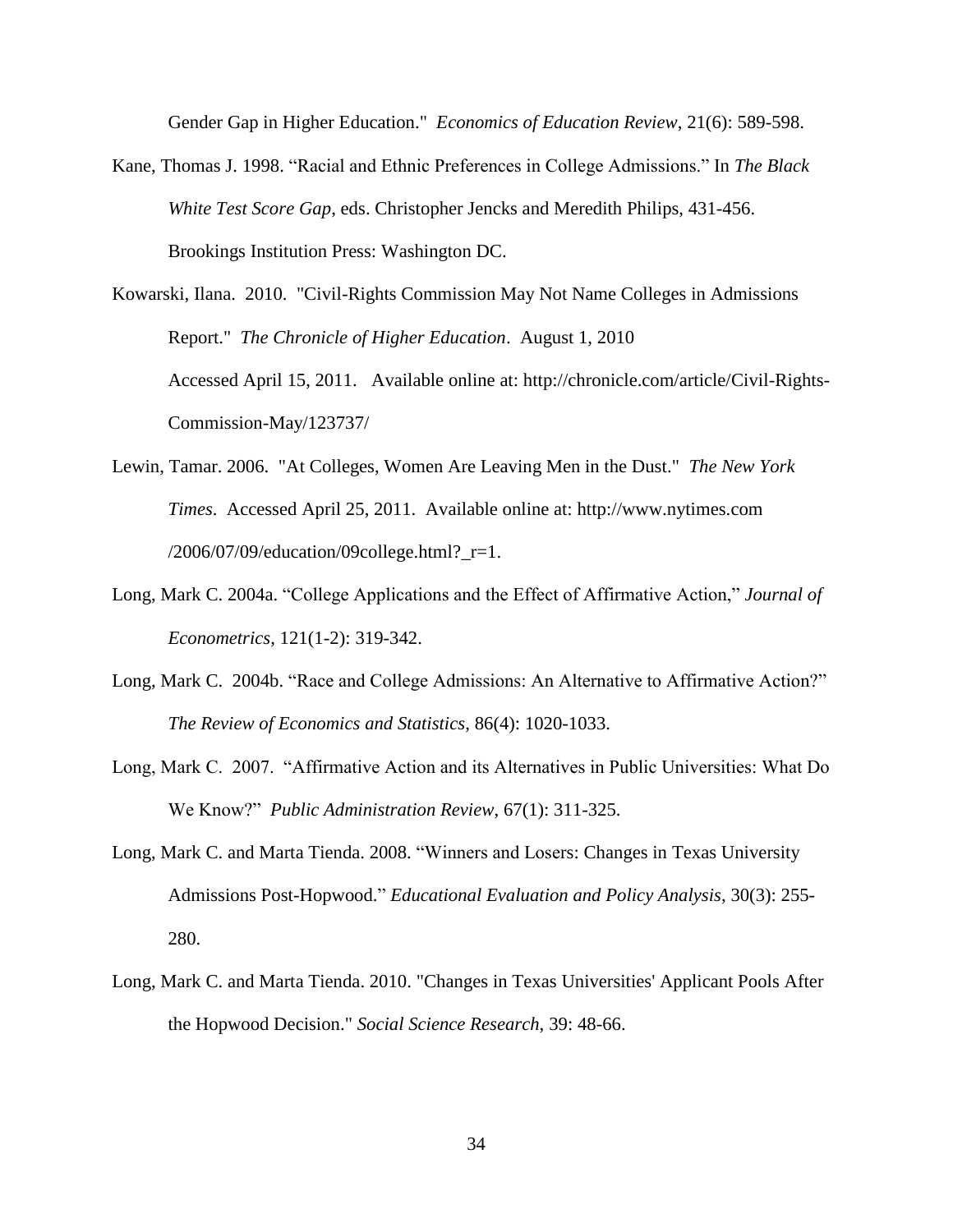Marklein, Mary Beth. 2005, October 19. "College Gender Gap Widens: 57% are Women." *USA Today.* Accessed April 7, 2011. Available on line at http://www.usatoday.com/news/education/2005-10-19-male-college-cover\_x.htm

National Center for Education Statistics. 2011. "Digest of Education Statistics 2011" Accessed February 5, 2013. Available on line at http://nces.ed.gov/programs/digest/d11/

- Niu, Sunny Xinchun, Teresa Sullivan, and Marta Tienda. 2008. "Minority Talent Loss and the Texas Top 10 Percent Law." *Social Science Quarterly* 89(4), 831-845.
- Niu, Sunny Xinchun and Marta Tienda. 2010. "The Impact of the Texas Top 10 Percent Law on College Enrollment: A Regression Discontinuity Approach." *Journal of Policy Analysis and Management* 29(1), 84-110.

Royston, Patrick. 2004. Multiple Imputation of Missing Values. *The Stata Journal*, 4, 227-241.

- Rubin, Donald B. 1987. Multiple Imputation for Nonresponse in Surveys. New York: John Wiley and Sons.
- Tienda, Marta and Sunny Xinchun Niu. 2006. "Capitalizing on Segregation, Pretending Neutrality: College Admission and the Texas Top 10% Law." *American Law & Economics Review* 8(2), 312-346.
- Tienda, Marta and Teresa. A. Sullivan. 2009. "The Promise and Peril of the Texas Uniform Admission Law." In Martin Hall, Marvin Krislov and David L. Feathermen (eds.), *The New Twenty Five Years? Affirmative Action and Higher Education in the United States and South Africa.* Ann Arbor: University of Michigan Press.

Tierney, John. 2006. "On Campus, A Good Man is Hard to Find." *The New York Times*.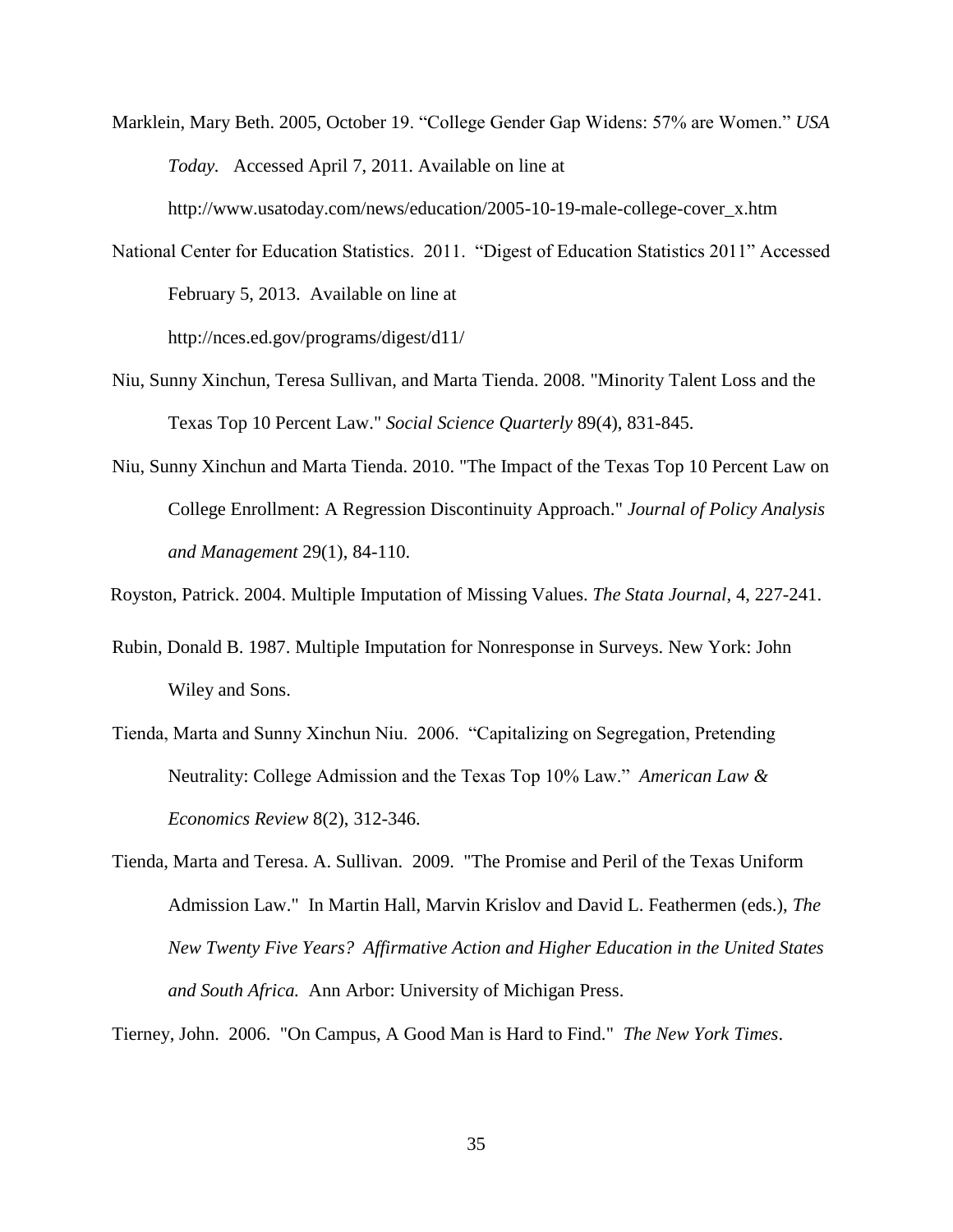Accessed April 25, 2011. Accessed February 12, 2011. Available online at:

http://select.nytimes.com/2006/03/25/

opinion/25tierney.html?n=Top%2fOpinion%2fEditorials%20and%20Op-Ed%2fOp-

Ed%2fColumnists%2fJohn%20Tierney.

(UNESCO) United Nations Educational, Scientific, and Cultural Organization. (2009). Trends in Global Higher Education: Tracking an Academic Revolution. Downloaded on Feb 01, 2013 from [http://unesdoc.unesco.org/images/0018/001832/183219e.pdf.](http://unesdoc.unesco.org/images/0018/001832/183219e.pdf)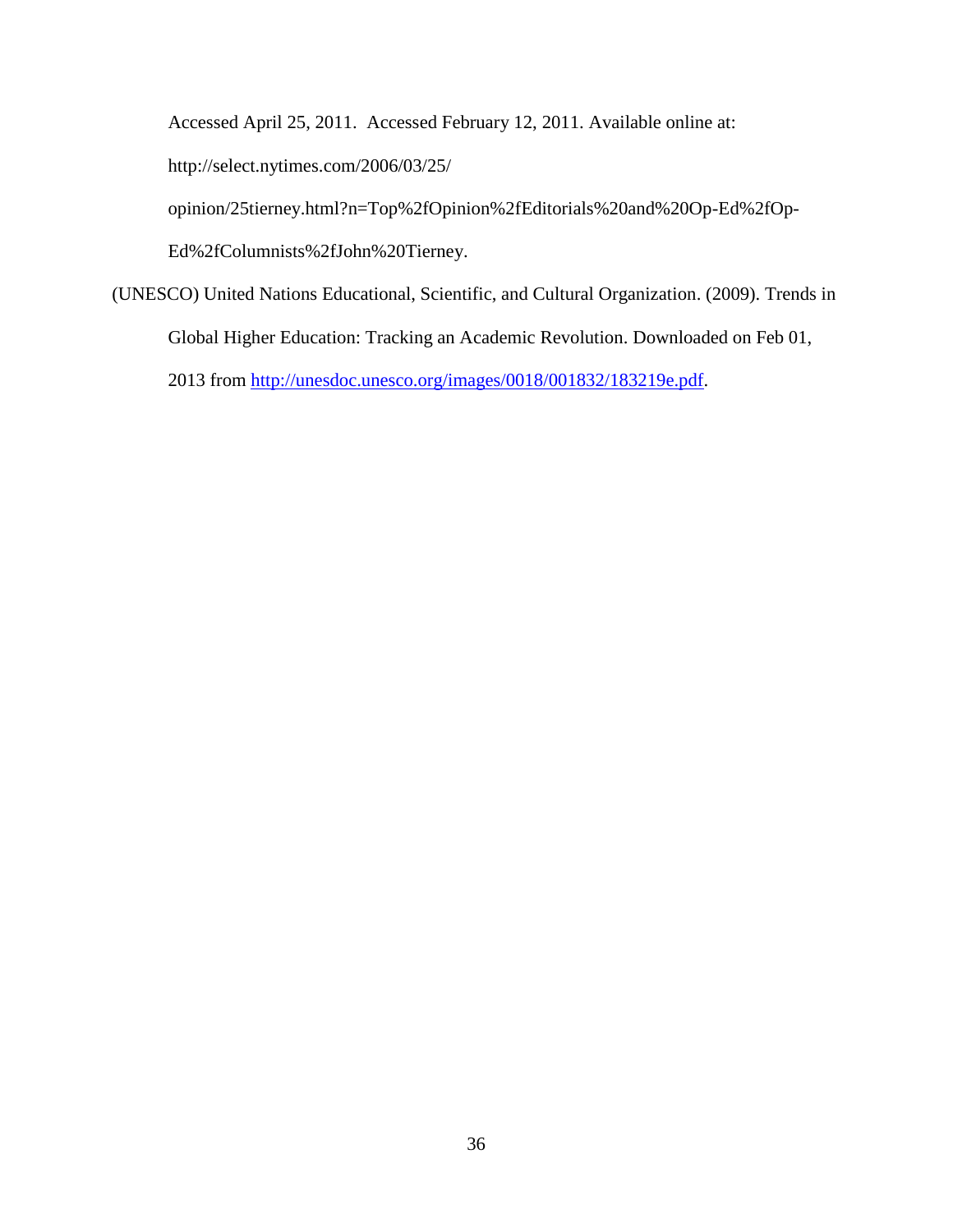|                                                                                                                               |                        | Texas A&M               |                        | UT-Austin               |
|-------------------------------------------------------------------------------------------------------------------------------|------------------------|-------------------------|------------------------|-------------------------|
|                                                                                                                               | Pre H.B. 588<br>policy | Post H.B. 588<br>policy | Pre H.B. 588<br>policy | Post H.B. 588<br>policy |
| Years available                                                                                                               | 1992-1997              | 1998-2002               | 1990-1997              | 1998-2003               |
| $\#$ of applicants (in 1,000s)                                                                                                | 14.1                   | 15.8                    | 14.8                   | 17.9                    |
| % of applicants who are in-state<br>and in the top decile                                                                     | 36.8                   | 36.1                    | 36.7                   | 39.8                    |
| % of applicants admitted                                                                                                      | 75.8                   | 72.3                    | 70.9                   | 67.6                    |
| % of enrolled who are female                                                                                                  | 49.3                   | 51.4                    | 48.4                   | 52.4                    |
| % of in-state, top decile applicants<br>who are female                                                                        | 55.1                   | 57.9                    | 54.5                   | 57.5                    |
| # of female $-$ # of males in-state,<br>top decile applicants (in 100s):<br>"Top ten gender imbalance"<br>(Minimum - Maximum) | 4.9<br>$(2.1 - 6.1)$   | 8.2<br>$(6.5 - 10.2)$   | 4.0<br>$(1.4 - 6.1)$   | 8.7<br>$(7.1 - 11.7)$   |

Table 1: Summary Statistics on Applications, Admissions, and Enrollments

Notes: i) Mean values across the years available are reported in cells. Minimum to maximum values across the years are reported in parentheses.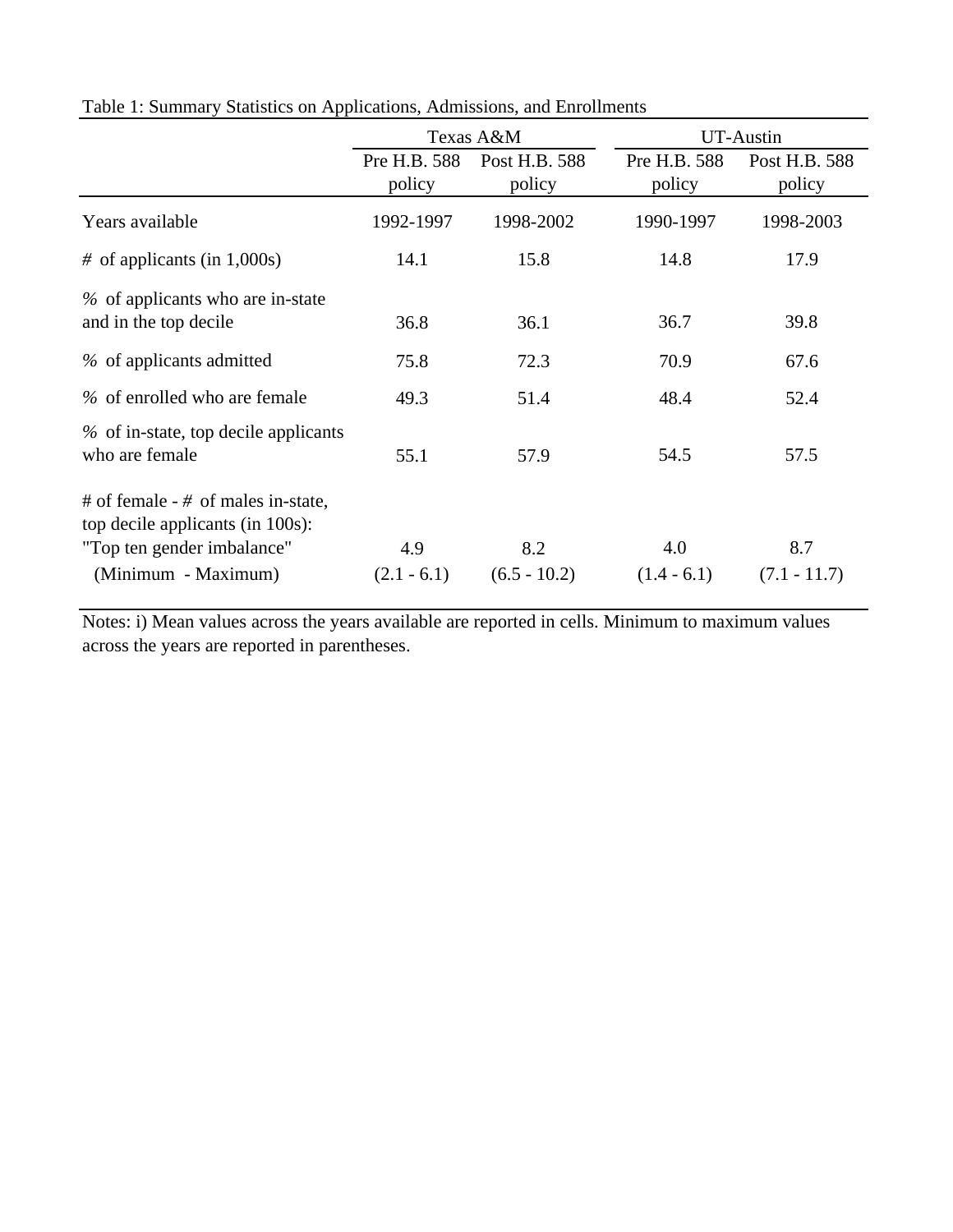|                            | Texas A& M                          |                                           |                                 |                            |                                    |                                 | <b>UT</b> Austin    |                                       |                                 |                       |                                    |                                 |  |
|----------------------------|-------------------------------------|-------------------------------------------|---------------------------------|----------------------------|------------------------------------|---------------------------------|---------------------|---------------------------------------|---------------------------------|-----------------------|------------------------------------|---------------------------------|--|
|                            | Combined SAT/ACT Score<br>(in 100s) |                                           |                                 |                            | Class Rank                         |                                 |                     | Combined SAT/ACT Score<br>(in 100s)   |                                 |                       | <b>Class Rank</b>                  |                                 |  |
|                            | All                                 | <b>Bottom</b><br>$10\%$ on<br>SAT/AC<br>T | <b>Bottom</b><br>10% on<br>Rank | All                        | <b>Bottom</b><br>10% on<br>SAT/ACT | <b>Bottom</b><br>10% on<br>Rank | All                 | <b>Bottom</b><br>$10\%$ on<br>SAT/ACT | <b>Bottom</b><br>10% on<br>Rank | All                   | <b>Bottom</b><br>10% on<br>SAT/ACT | <b>Bottom</b><br>10% on<br>Rank |  |
|                            | (1)                                 | (2)                                       | (3)                             | (4)                        | (5)                                | (6)                             | (7)                 | (8)                                   | (9)                             | (10)                  | (11)                               | (12)                            |  |
| Male $x$ admitted          | 0.08                                | $-0.02$                                   | $-0.11$                         | $0.92**$                   | 1.12                               | 0.89                            | $-0.08**$           | 0.06                                  | 0.16                            | 0.57                  | 1.60                               | $-0.92$                         |  |
| $x$ H.B. 588 year          | (0.06)                              | (0.08)                                    | (0.18)                          | (0.36)                     | (0.66)                             | (1.42)                          | (0.04)              | (0.05)                                | (0.14)                          | (0.50)                | (1.52)                             | (1.23)                          |  |
| Admitted $x$ H.B. 588 year | $-0.18$                             | $-0.02$                                   | $-0.01$                         | $-1.05$                    | $-2.72**$                          | $-1.39$                         | $-0.26***$          | $-0.26***$                            | $-1.23***$                      | 1.95                  | $5.57**$                           | $3.24**$                        |  |
|                            | (0.04)                              | (0.03)                                    | (0.14)                          | (0.65)                     | (0.87)                             | (0.99)                          | (0.05)              | (0.05)                                | (0.13)                          | (1.30)                | (2.14)                             | (1.12)                          |  |
| Male $x$ H.B. 588 year     | 0.00                                | 0.01                                      | $-0.06$                         | $-0.19$                    | 0.15                               | $-0.03$                         | $0.14***$           | $0.05*$                               | 0.06                            | $-0.82**$             | $-0.09$                            | $-0.22$                         |  |
|                            | (0.05)                              | (0.04)                                    | (0.09)                          | (0.31)                     | (0.69)                             | (0.54)                          | (0.03)              | (0.02)                                | (0.04)                          | (0.35)                | (0.69)                             | (0.64)                          |  |
| Male $x$ admitted          | 0.01                                | $-0.03$                                   | 0.07                            | $-2.74***$                 | $-2.71***$                         | 0.62                            | 0.01                | $-0.15***$                            | $-0.02$                         | $-2.11***$            | 0.32                               | $-0.35$                         |  |
|                            | (0.04)                              | (0.07)                                    | (0.08)                          | (0.30)                     | (0.45)                             | (1.21)                          | (0.03)              | (0.03)                                | (0.12)                          | (0.42)                | (1.00)                             | (0.87)                          |  |
| H.B. 588 Year              | $0.13***$                           | 0.02                                      | 0.14                            | $3.31***$                  | $2.68***$                          | $0.58*$                         | $0.56***$           | $0.10***$                             | $0.55***$                       | $-2.12*$              | $1.66***$                          | $-1.56**$                       |  |
|                            | (0.04)                              | (0.02)                                    | (0.09)                          | (0.52)                     | (0.60)                             | (0.27)                          | (0.03)              | (0.02)                                | (0.07)                          | (0.99)                | (0.55)                             | (0.58)                          |  |
| Admitted                   | $0.81***$<br>(0.04)                 | $0.30***$<br>(0.03)                       | (0.11)                          | $0.72***10.01**$<br>(0.60) | $-7.73***$<br>(0.79)               | $-3.96***$<br>(0.80)            | $1.21***$<br>(0.06) | $0.37***$<br>(0.04)                   | $1.46***$<br>(0.11)             | $-12.57***$<br>(0.87) | $-8.93***$<br>(0.82)               | $-2.55***$<br>(0.76)            |  |
| Male                       | $0.46***$                           | $0.11**$                                  | $0.58***$                       | $8.31***$                  | 8.98***                            | $2.77***$                       | $0.49***$           | $0.13***$                             | $0.64***$                       | $7.42***$             | $6.99***$                          | 3.39***                         |  |
|                            | (0.03)                              | (0.04)                                    | (0.06)                          | (0.22)                     | (0.45)                             | (0.35)                          | (0.03)              | (0.02)                                | (0.04)                          | (0.26)                | (0.47)                             | (0.41)                          |  |
| Number of observations     | 93097                               | 10350                                     | 9258                            | 93097                      | 10350                              | 9258                            | 102455              | 11108                                 | 10525                           | 102455                | 11108                              | 10525                           |  |

Notes: i) Sample restricted to applicants who do not meet the requirements of admission under H.B. 588. ii) Bottom 10% refers to being in the bottom 10% of the applicants to the university in the same year. iii) Higher scores on class rank indicate a lower (less qualified) ranking. iv) All regressions control for combined SAT/ACT score, class rank, Texas resident, race/ethnicity, desired major, year of desired admission, and high school fixed effects. v) \* p<0.10; \*\*p<0.05; \*\*\*p<0.01.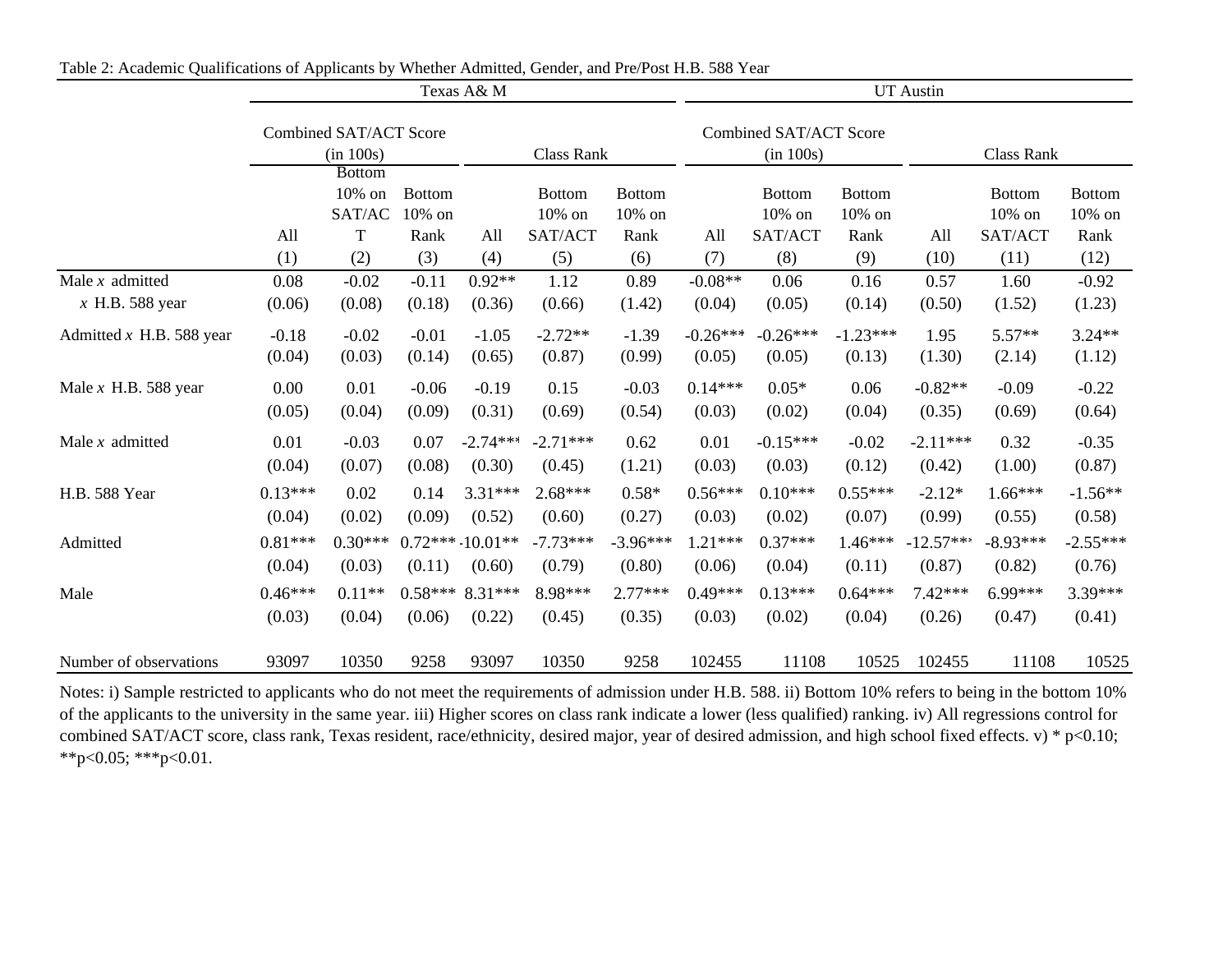|                                |             | Texas A&M       |             | UT-Austin       |
|--------------------------------|-------------|-----------------|-------------|-----------------|
|                                |             | Interacted with |             | Interacted with |
|                                | Main        | H.B. 588        | Main        | H.B. 588        |
| Male                           | $0.019*$    | 0.018           | $-0.008**$  | $-0.027***$     |
|                                | (0.010)     | (0.016)         | (0.003)     | (0.004)         |
| Combined SAT/ACT score         | $0.122***$  | $-0.031**$      | $0.164***$  | $-0.064***$     |
|                                | (0.010)     | (0.012)         | (0.011)     | (0.013)         |
| High school class rank         | $-0.012***$ | 0.000           | $-0.012***$ | $0.003*$        |
|                                | (0.001)     | (0.001)         | (0.000)     | (0.001)         |
| Hispanic                       | $0.232***$  | $-0.226***$     | $0.190***$  | $-0.188***$     |
|                                | (0.063)     | (0.067)         | (0.031)     | (0.032)         |
| Asian                          | $-0.016$    | $-0.038$        | $-0.023***$ | $0.052***$      |
|                                | (0.019)     | (0.030)         | (0.004)     | (0.016)         |
| <b>Black</b>                   | $0.287***$  | $-0.255**$      | $0.222***$  | $-0.191***$     |
|                                | (0.079)     | (0.085)         | (0.040)     | (0.041)         |
| Other non-international race   | $-0.023$    | 0.011           | $-0.019**$  | $-0.023$        |
|                                | (0.015)     | (0.021)         | (0.006)     | (0.019)         |
| International                  | 0.069       | $-0.137**$      | $0.126**$   | $-0.151*$       |
|                                | (0.043)     | (0.058)         | (0.058)     | (0.080)         |
| <b>Texas Resident</b>          | $0.197***$  | $-0.065**$      | $0.255***$  | $-0.091$        |
|                                | (0.012)     | (0.023)         | (0.027)     | (0.074)         |
| Desired Major = Engineering    | $-0.146***$ | $-0.097*$       | $0.042***$  | $0.131**$       |
|                                | (0.021)     | (0.047)         | (0.013)     | (0.059)         |
| Desired Major = $Nat/Phy$ Sci  | $-0.125***$ | $-0.101*$       | 0.025       | $0.147***$      |
|                                | (0.012)     | (0.046)         | (0.014)     | (0.039)         |
| Desired Major = Agriculture    | $-0.070***$ | $-0.026$        |             |                 |
|                                | (0.011)     | (0.029)         |             |                 |
| Desired Major = Architecture   | $-0.173***$ | $-0.173*$       | $-0.081*$   | $-0.029$        |
|                                | (0.019)     | (0.079)         | (0.042)     | (0.070)         |
| Desired Major = Business       | $-0.165**$  | 0.072           | $0.051**$   | $-0.126**$      |
|                                | (0.056)     | (0.080)         | (0.020)     | (0.048)         |
| Desired Major= Health          | $-0.134***$ | 0.015           | 0.015       | $0.169***$      |
|                                | (0.020)     | (0.028)         | (0.031)     | (0.045)         |
| Desired Major = Social Science | $-0.168***$ | 0.001           | $0.029***$  | $-0.123**$      |
|                                | (0.014)     | (0.034)         | (0.009)     | (0.046)         |
| Desired Major= Humanities      | $-0.157***$ | $-0.002$        | $-0.001$    | $-0.080*$       |
|                                | (0.015)     | (0.031)         | (0.012)     | (0.042)         |
| Desired Major= Fine Arts       | $-0.257***$ | 0.039           | $0.056**$   | $0.232***$      |
|                                | (0.027)     | (0.048)         | (0.022)     | (0.058)         |
| Desired Major=Tech/Voc         | $-0.166***$ | $-0.146$        |             |                 |

Table 3: Regression of Admission

Notes: i) Sample restricted to applicants who do not meet the requirements of admission under H.B. 588. ii) Regressions also control for year fixed effects and H.B. 588 *x* high school fixed effects. iii) The reference major group includes majors classified as "other", "general studies" (a major populated in some, but not all years for Texas A&M), "individualized", or "not listed". iv) \*  $p<0.10$ ; \*\* $p<0.05$ ;  $***p<0.01$ .

 $(0.016)$   $(0.085)$ 

(0.031) (0.076)

Desired Major= Education 0.010 0.294\*\*\*

Observations 93097 102455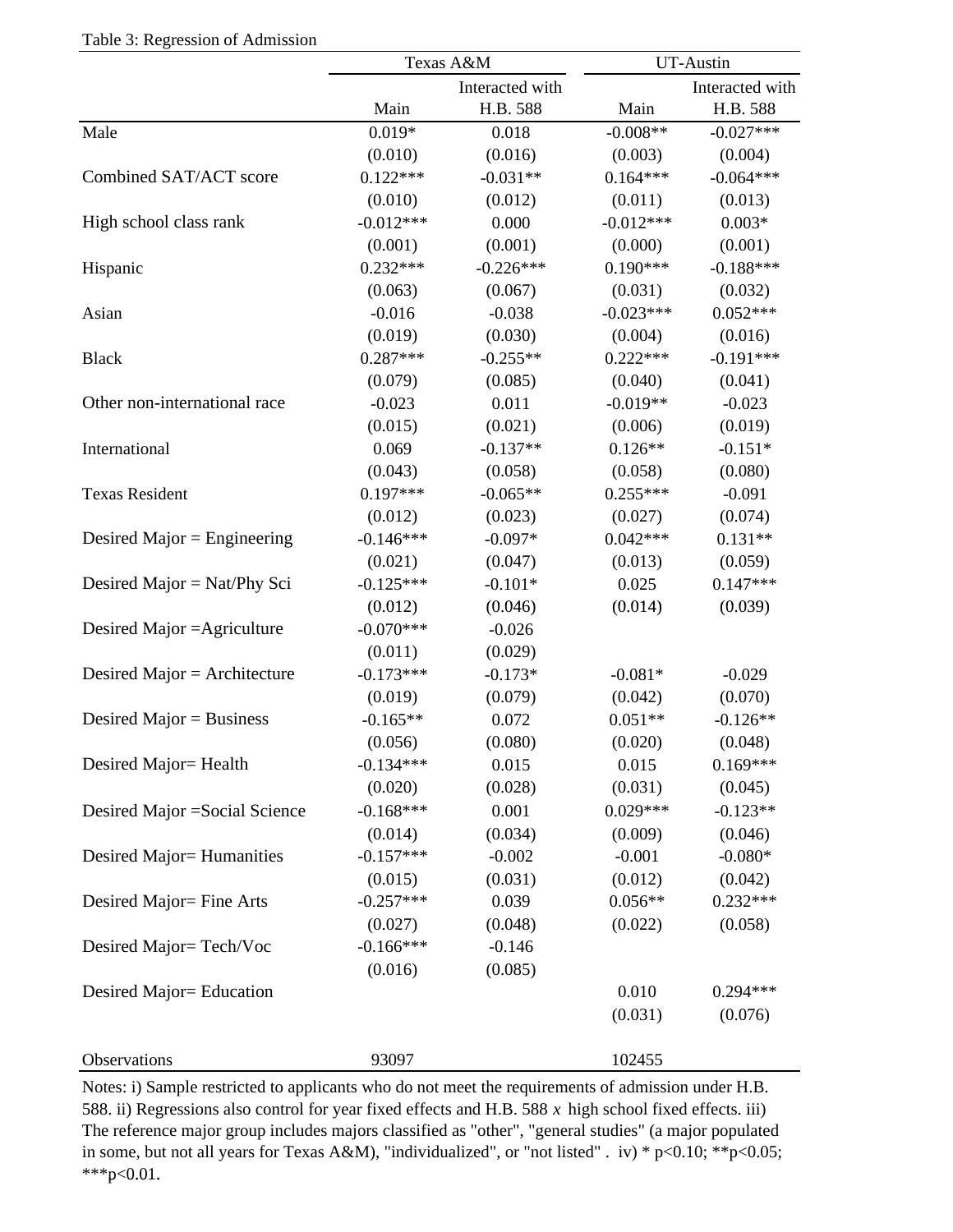|                                 | Post H.B. 588 | Pre H.B. 588 |
|---------------------------------|---------------|--------------|
| Panel A: Texas A&M              |               |              |
| Male $x$ gender imbalance       | 0.013         | $-0.011$     |
|                                 | (0.001)       | (0.007)      |
|                                 | [0.000]       | [0.197]      |
|                                 | ${0.068}$     | ${0.128}$    |
| Observations                    | 45544         | 47553        |
| Panel B: UT-Austin              |               |              |
| Male $x$ gender imbalance       | 0.005         | $-0.005$     |
|                                 | (0.003)       | (0.005)      |
|                                 | [0.204]       | [0.368]      |
|                                 | ${0.128}$     | ${0.444}$    |
| Observations                    | 50695         | 51760        |
| <b>Panel C: Rice University</b> |               |              |
| Male $x$ gender imbalance       | 0.001         |              |
|                                 | (0.019)       |              |
|                                 | [0.954]       |              |
|                                 | ${0.949}$     |              |
| Observations                    | 11624         |              |

Table 4: Regressions of Admission, Double Difference

Notes: i) Each cell provides the estimated coefficient on the interaction of male and gender imbalance, cluster-robust standard errors (in parentheses), cluster-robust p-values [in brackets], and wild bootstrap p-values {in curly brackets}. ii) All regressions also control for year fixed effects and a male indicator. Post H.B. 588 years for Rice University are 2000 through 2004; Pre H.B. 588 data were not available.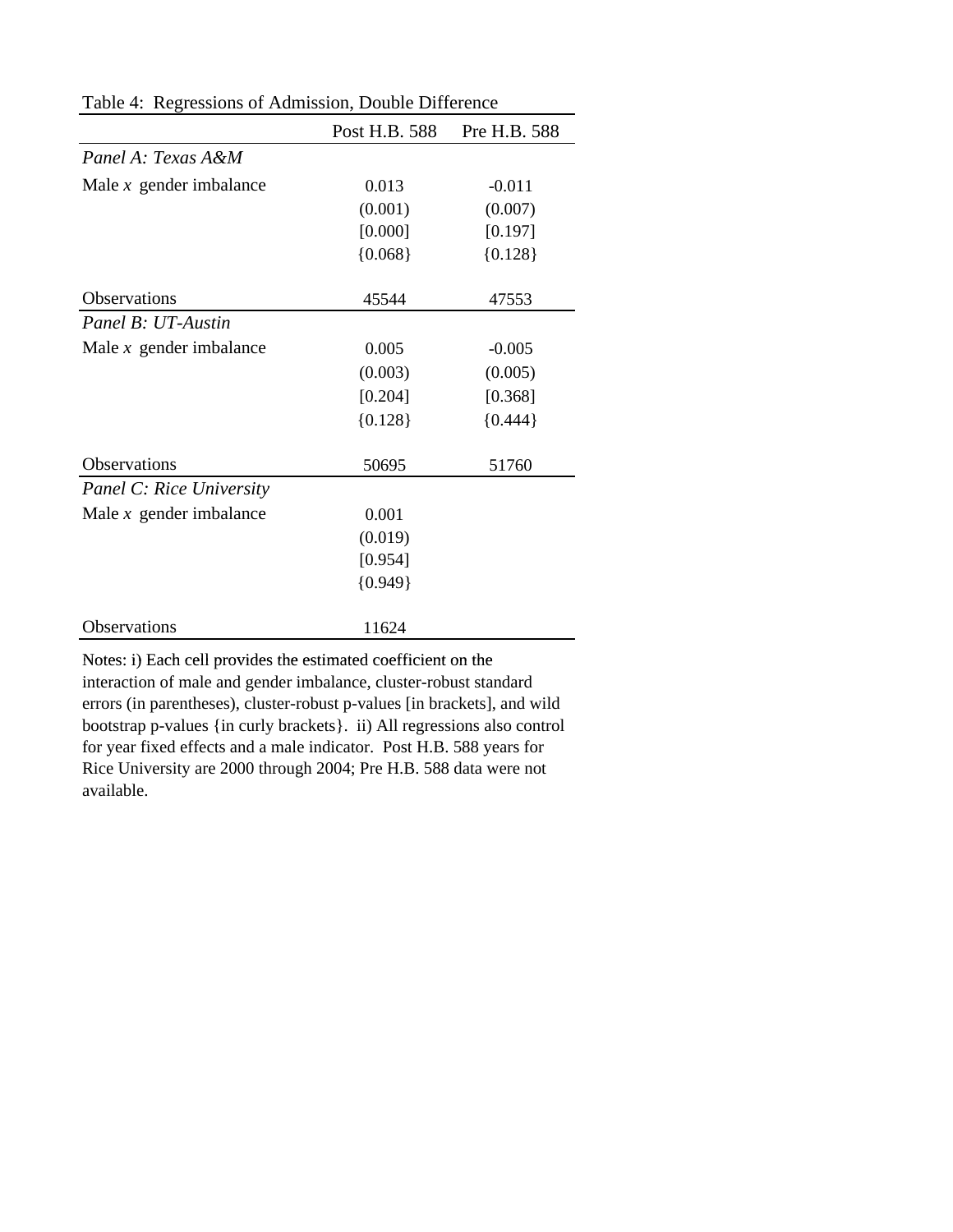|                                        | (1)            | (2)            | (3)            | (4)            | (5)       |
|----------------------------------------|----------------|----------------|----------------|----------------|-----------|
| Panel A: Texas A&M                     |                |                |                |                |           |
| Male $x$ gender imbalance              | 0.025          | 0.018          | 0.018          | 0.020          | 0.017     |
| $x$ H.B. 588 year                      | (0.007)        | (0.006)        | (0.006)        | (0.006)        | (0.006)   |
|                                        | [0.007]        | [0.010]        | [0.008]        | [0.006]        | [0.029]   |
|                                        | ${0.014}$      | ${0.018}$      | ${0.042}$      | ${0.040}$      | ${0.062}$ |
| Observations                           | 93097          | 93097          | 93097          | 68809          | 62392     |
| Panel B: UT-Austin                     |                |                |                |                |           |
| Male $x$ gender imbalance              | 0.009          | 0.007          | 0.007          | 0.003          | 0.002     |
| $x$ H.B. 588 year                      | (0.006)        | (0.005)        | (0.006)        | (0.003)        | (0.002)   |
|                                        | [0.122]        | [0.200]        | [0.226]        | [0.302]        | [0.528]   |
|                                        | ${0.210}$      | ${0.300}$      | ${0.332}$      |                |           |
| Observations                           | 102455         | 102455         | 102455         | 58264          | 52065     |
| Baseline controls                      | N <sub>o</sub> | Yes            | Yes            | Yes            | Yes       |
| Controls interacted with H.B. 588 year | N <sub>o</sub> | N <sub>o</sub> | Yes            | Yes            | Yes       |
| Additional student controls            | N <sub>o</sub> | N <sub>0</sub> | N <sub>o</sub> | Yes            | Yes       |
| Exclude 1997                           | No             | N <sub>o</sub> | N <sub>o</sub> | N <sub>o</sub> | Yes       |

Table 5: Regressions of Admission, Triple Difference

Notes: i) Each cell provides the estimated coefficient on the interaction of male, gender imbalance, and H.B. 588 year; cluster-robust standard errors (in parentheses); cluster-robust p-values [in brackets]; and wild bootstrap p-values {in curly brackets}. ii) All regressions also control for the following variables: male x gender imbalance, male x H.B. 588 year, gender imbalance x H.B. 588 year, year, and male. iii) Baseline controls include students' combined SAT/ACT score, class rank, race/ethnicity, Texas residency, and high school fixed effect. For Texas A&M, the "additional student controls" include in high school academics (whether took three or more years of math, two or more years of science, two or more years of foreign language) and extracurriculars (played sports, band,drama,student government,national honor society,yearbook, other hobby), and high school graduating quarter. For UT-Austin, the "additional student controls" include whether the student passed an Advanced Placement exam is math, science, foreign language, social sciences, or another subject as well as father and mother education level. There are substantial numbers of students missing values for these additional controls at UT-Austin, particularly before 1996. As a result, the bootstrap p-values are unestimable.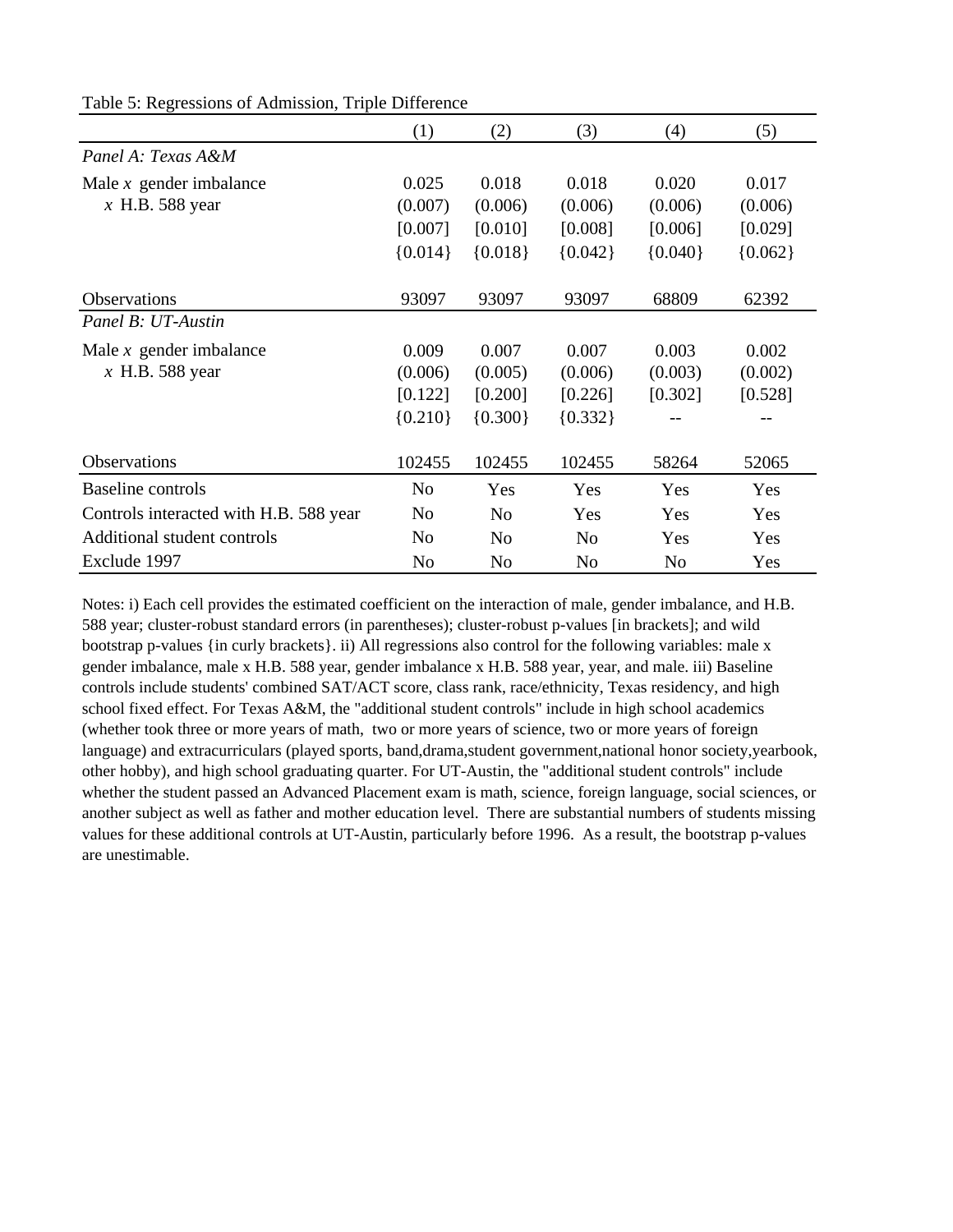|                                      | <b>Student Characteristics</b>              |                                             |                                             |                                             |                                             | <b>High School Characteristics</b>          |                             |                                                                                         |                                             |                                            |                                          |
|--------------------------------------|---------------------------------------------|---------------------------------------------|---------------------------------------------|---------------------------------------------|---------------------------------------------|---------------------------------------------|-----------------------------|-----------------------------------------------------------------------------------------|---------------------------------------------|--------------------------------------------|------------------------------------------|
| Dependent Variable                   | Combined<br>SAT/ACT<br>(1)                  | Class<br>rank<br>(2)                        | White<br>(3)                                | Texas<br>Resident<br>(4)                    | Engineeri<br>ng Major<br>(5)                | Natural/P<br>hys<br>Science<br>Major<br>(6) | Instate<br>(7)              | Private<br>(8)                                                                          | Feeder<br>(9)                               | Longhorn<br>Opportunity<br>Scholar<br>(10) | Century<br>Scholar<br>(11)               |
| Panel A: Texas A&M, Post<br>H.B. 588 |                                             |                                             |                                             |                                             |                                             |                                             |                             |                                                                                         |                                             |                                            |                                          |
| Male $x$ gender imbalance            | 0.002<br>(0.014)<br>[0.910]<br>${0.959}$    | $-0.07$<br>(0.102)<br>[0.529]<br>${0.767}$  | $-0.002$<br>(0.003)<br>[0.558]<br>${0.585}$ | $-0.006$<br>(0.003)<br>[0.123]<br>${0.462}$ | $-0.01$<br>(0.007)<br>[0.203]<br>${0.416}$  | 0.012<br>(0.004)<br>[0.037]<br>${0.112}$    | $-0.002$                    | $-0.001$<br>$(0.003)$ $(0.000)$<br>$[0.484]$ $[0.041]$<br>${0.767}$ ${0.114}$ ${0.238}$ | 0.002<br>(0.002)<br>[0.303]                 | 0.00002<br>(0.000)<br>[0.940]<br>${0.990}$ | 0.002<br>(0.001)<br>[0.099]<br>${0.292}$ |
| Panel B: Texas A&M, Pre<br>H.B. 588  |                                             |                                             |                                             |                                             |                                             |                                             |                             |                                                                                         |                                             |                                            |                                          |
| Male $x$ gender imbalance            | $-0.025$<br>(0.013)<br>[0.107]<br>${0.106}$ | 0.223<br>(0.066)<br>[0.020]<br>${0.028}$    | $-0.001$<br>(0.001)<br>[0.244]<br>${0.807}$ | 0.006<br>(0.003)<br>[0.083]<br>${0.633}$    | 0.015<br>(0.005)<br>[0.028]<br>${0.026}$    | $-0.009$<br>(0.002)<br>[0.013]<br>${0.054}$ | 0.007<br>(0.002)<br>[0.036] | $-0.003$<br>(0.001)<br>[0.064]<br>${0.557}$ ${0.372}$                                   | 0.004<br>(0.004)<br>[0.358]<br>${0.805}$    | 0.000<br>(0.001)<br>[0.891]<br>${0.903}$   | 0.000<br>(0.000)<br>[0.960]<br>${0.965}$ |
| Panel C: UT-Austin, Post<br>H.B. 588 |                                             |                                             |                                             |                                             |                                             |                                             |                             |                                                                                         |                                             |                                            |                                          |
| Male $x$ gender imbalance            | $-0.006$<br>(0.003)<br>[0.124]<br>${0.434}$ | $-0.096$<br>(0.116)<br>[0.447]<br>${0.509}$ | $-0.002$<br>(0.002)<br>[0.362]<br>${0.589}$ | 0.003<br>(0.003)<br>[0.268]<br>${0.793}$    | $-0.01$<br>(0.007)<br>[0.203]<br>${0.416}$  | 0.012<br>(0.004)<br>[0.037]<br>${0.112}$    | 0.002<br>(0.002)<br>[0.294] | $-0.002$<br>(0.001)<br>[0.131]<br>$\{0.771\}$ $\{0.460\}$                               | $-0.004$<br>(0.003)<br>[0.263]<br>${0.246}$ | 0.001<br>(0.000)<br>[0.092]<br>${0.496}$   | 0.001<br>(0.000)<br>[0.115]<br>${0.240}$ |
| Panel D: UT-Austin, Pre<br>H.B. 588  |                                             |                                             |                                             |                                             |                                             |                                             |                             |                                                                                         |                                             |                                            |                                          |
| Male $x$ gender imbalance            | $-0.011$<br>(0.009)<br>[0.269]<br>${0.364}$ | 0.098<br>(0.033)<br>[0.021]<br>${0.026}$    | $-0.004$<br>(0.001)<br>[0.017]<br>${0.060}$ | 0.002<br>(0.000)<br>[0.001]<br>${0.012}$    | $-0.005$<br>(0.001)<br>[0.010]<br>${0.042}$ | $-0.002$<br>(0.020)<br>[0.285]<br>${0.314}$ | 0.000<br>(0.000)<br>[0.324] | $-0.003$<br>(0.002)<br>[0.127]<br>${0.378}$ {0.166}                                     | 0.004<br>(0.003)<br>[0.216]<br>${0.258}$    | 0.000<br>(0.001)<br>[0.754]<br>${0.839}$   | 0.001<br>(0.001)<br>[0.070]<br>${0.090}$ |

Table 6: Falsification on Covariates, Double Difference

Notes: i) The dependent variable in each of the regressions is presented in the column headings. ii) Each cell provides the estimated coefficient on the coefficient on the interaction of male and gender imbalance; cluster-robust standard errors (in parentheses); cluster-robust p-values [in brackets]; and wild bootstrap p-values {in curly brackets}. iii) All regressions also control year fixed effects and a male indicator.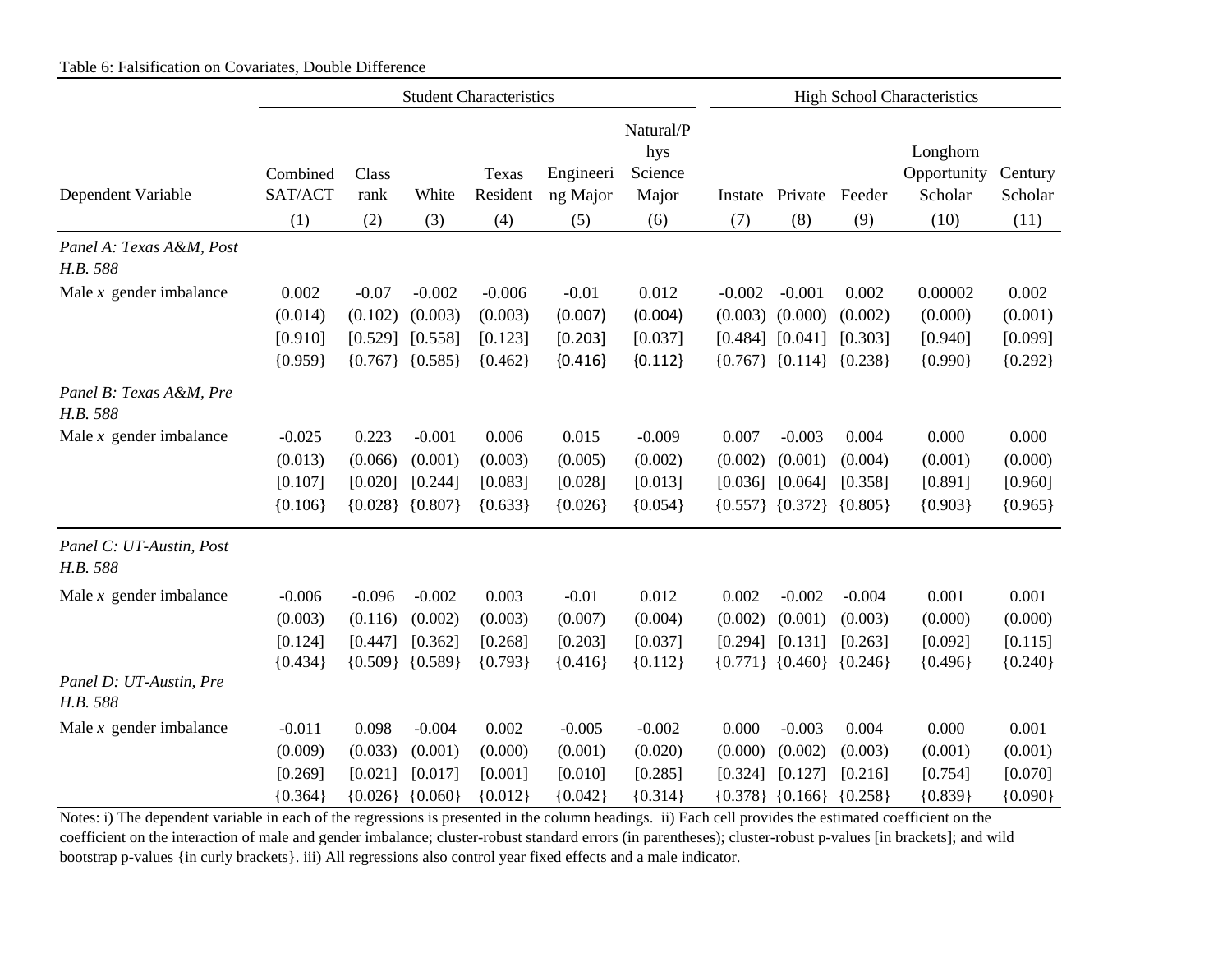|                                                                      | <b>Student Characteristics</b>           |                                |                                                            |                                               |                                             | <b>High School Characteristics</b>       |                                |                                              |                                                        |                                               |                                             |
|----------------------------------------------------------------------|------------------------------------------|--------------------------------|------------------------------------------------------------|-----------------------------------------------|---------------------------------------------|------------------------------------------|--------------------------------|----------------------------------------------|--------------------------------------------------------|-----------------------------------------------|---------------------------------------------|
| Dependent Variable                                                   | Combined<br>SAT/ACT<br>(1)               | Class<br>rank<br>(2)           | White<br>(3)                                               | Texas<br>Resident<br>(4)                      | Engineer<br>ing<br>Major<br>(5)             | Nat/Phys<br>Science<br>Major<br>(6)      | Instate<br>(7)                 | (8)                                          | Private Feeder<br>(9)                                  | Longhorn<br>Opportunity<br>Scholar<br>(10)    | Century<br>Scholar<br>(11)                  |
|                                                                      |                                          |                                |                                                            |                                               |                                             |                                          |                                |                                              |                                                        |                                               |                                             |
| Panel A: Texas A&M<br>Male $x$ gender imbalance<br>$x$ H.B. 588 year | 0.026<br>(0.018)<br>[0.167]<br>${0.398}$ | $-0.293$<br>(0.115)<br>[0.028] | $-0.0005$<br>(0.003)<br>[0.877]<br>$\{0.154\}$ $\{0.887\}$ | $-0.012$<br>(0.004)<br>[0.012]<br>$\{0.186\}$ | $-0.026$<br>(0.008)<br>[0.009]<br>${0.022}$ | 0.022<br>(0.005)<br>[0.001]<br>${0.004}$ | $-0.009$<br>(0.003)<br>[0.026] | 0.002<br>${0.240}$ ${0.362}$ ${0.778}$       | $-0.002$<br>$(0.001)$ $(0.004)$<br>$[0.178]$ $[0.667]$ | $-0.0001$<br>(0.0001)<br>[0.916]<br>${0.935}$ | 0.002<br>(0.001)<br>[0.052]<br>${0.382}$    |
| Panel B: UT-Austin                                                   |                                          |                                |                                                            |                                               |                                             |                                          |                                |                                              |                                                        |                                               |                                             |
| Male $x$ gender imbalance<br>$x$ H.B. 588 year                       | 0.005<br>(0.009)<br>[0.597]<br>${0.607}$ | $-0.193$<br>(0.114)<br>[0.115] | 0.001<br>(0.003)<br>[0.596]<br>${0.254}$ {0.685}           | 0.001<br>(0.002)<br>[0.653]<br>${0.773}$      | $-0.01$<br>(0.004)<br>[0.018]<br>${0.084}$  | 0.007<br>(0.002)<br>[0.003]<br>${0.114}$ | 0.002<br>(0.002)<br>[0.367]    | 0.002<br>$\{0.560\}$ $\{0.458\}$ $\{0.086\}$ | $-0.008$<br>$(0.002)$ $(0.004)$<br>$[0.424]$ $[0.078]$ | 0.0003<br>(0.0009)<br>[0.781]<br>${0.823}$    | $-0.001$<br>(0.001)<br>[0.254]<br>${0.398}$ |

## Table 7: Falsification on Covariates, Triple Difference

Notes: i) The dependent variable in each of the regressions is presented in the column headings. ii) Each cell provides the estimated coefficient on the interaction of male, gender imbalance, and H.B. 588 year; cluster-robust standard errors (in parentheses); clusterrobust p-values [in brackets]; and wild bootstrap p-values {in curly brackets}. iii) All regressions also control for the following variables: male *x* gender imbalance*,* male *x* H.B. 588 year, gender imbalance x H.B. 588 year, male, and year fixed effects.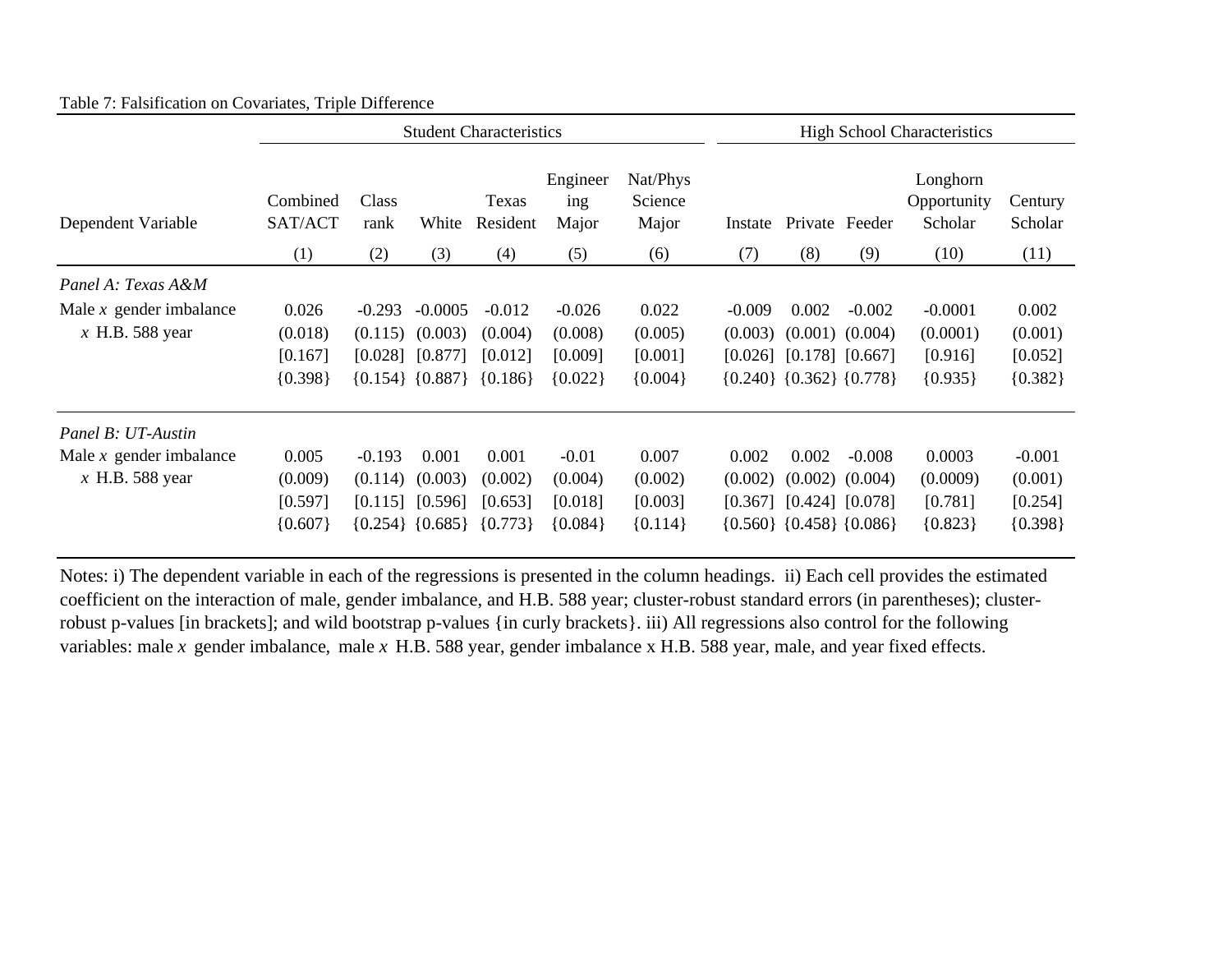|                          | Share of H.B. 588<br>female | applicants who are Share of applicants<br>in top ten | Share of<br>applicants who<br>are Hispanic | Share of<br>applicants who<br>are black |
|--------------------------|-----------------------------|------------------------------------------------------|--------------------------------------------|-----------------------------------------|
|                          | (1)                         | (2)                                                  | (3)                                        | (4)                                     |
| Panel A: Texas A&M       |                             |                                                      |                                            |                                         |
| Male $x$ column variable | 0.033                       | $-0.009$                                             | $-0.001$                                   | $-0.005$                                |
| $x$ H.B. 588 year        | (0.008)                     | (0.014)                                              | (0.019)                                    | (0.036)                                 |
|                          | [0.002]                     | [0.550]                                              | [0.950]                                    | [0.900]                                 |
|                          | ${0.032}$                   | ${0.639}$                                            | ${0.911}$                                  | ${0.909}$                               |
| Observations             | 93097                       | 93097                                                | 93097                                      | 93097                                   |
| Panel B: UT-Austin       |                             |                                                      |                                            |                                         |
| Male $x$ column variable | $-0.007$                    | $-0.001$                                             | $-0.025$                                   | 0.013                                   |
| $x$ H.B. 588 year        | (0.014)                     | (0.008)                                              | (0.012)                                    | (0.019)                                 |
|                          | [0.637]                     | [0.893]                                              | [0.066]                                    | [0.499]                                 |
|                          | ${0.691}$                   | ${0.901}$                                            | ${0.310}$                                  | ${0.539}$                               |
| Observations             | 102455                      | 102455                                               | 102455                                     | 102455                                  |

#### Table 8: Regression of Admission, Falsification on Other Applicant Characteristics

Notes: i) The dependent variable in each of the regressions is whether the student was admitted to the university. ii) Each cell provides the estimated coefficient, standard error, and p-values on the interaction of male, H.B. 588 year, and the variable shown in the column along with all relevant interaction terms. For instance, column (1) provides the results from a regression of admission on the following variables: male *x* share of H.B. 588 applicants who are female *x* H.B. 588 year, male *x* share of H.B. 588 applicants who are female, male *x* H.B. 588 year, share of H.B. 588 applicants who are female *x* H.B. 588 year, male, and year fixed effects. Cells also provide cluster-robust standard errors (in parentheses); clusterrobust p-values [in brackets]; and wild bootstrap p-values {in curly brackets}.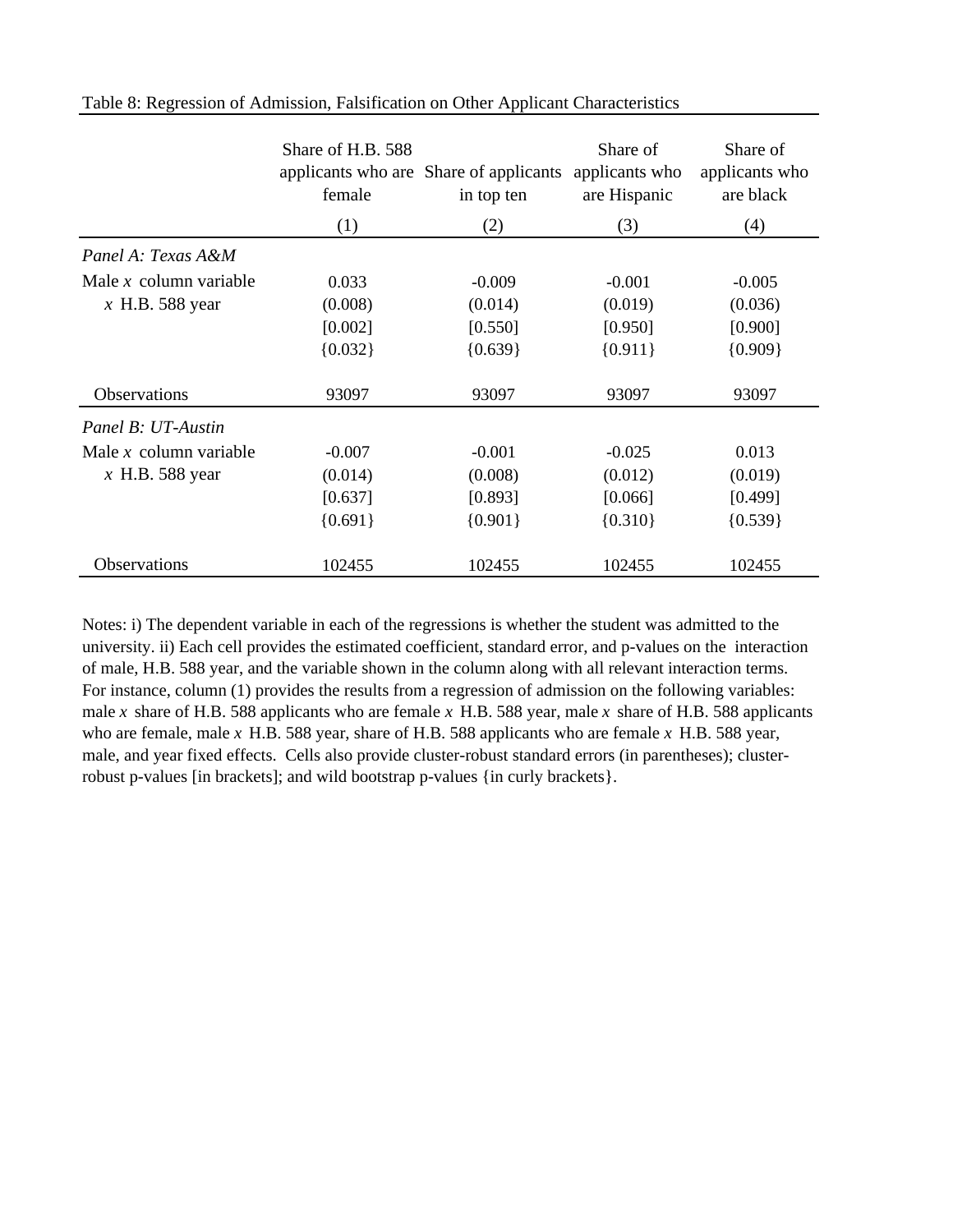|                     |                 | Texas A&M        | UT-Austin       |                  |  |  |  |  |
|---------------------|-----------------|------------------|-----------------|------------------|--|--|--|--|
|                     | Pre H.B.<br>588 | Post H.B.<br>588 | Pre H.B.<br>588 | Post H.B.<br>588 |  |  |  |  |
| Overall Yield       | 56.90           | 60.01            | 53.08           | 58.55            |  |  |  |  |
| Male Yield          | 56.43           | 59.39            | 53.21           | 58.69            |  |  |  |  |
| Female Yield        | 57.54           | 60.45            | 52.80           | 58.23            |  |  |  |  |
| Male / Female Yield | 0.98            | 0.98             | 1.01            | 1.01             |  |  |  |  |

Table 9: Enrollment Yields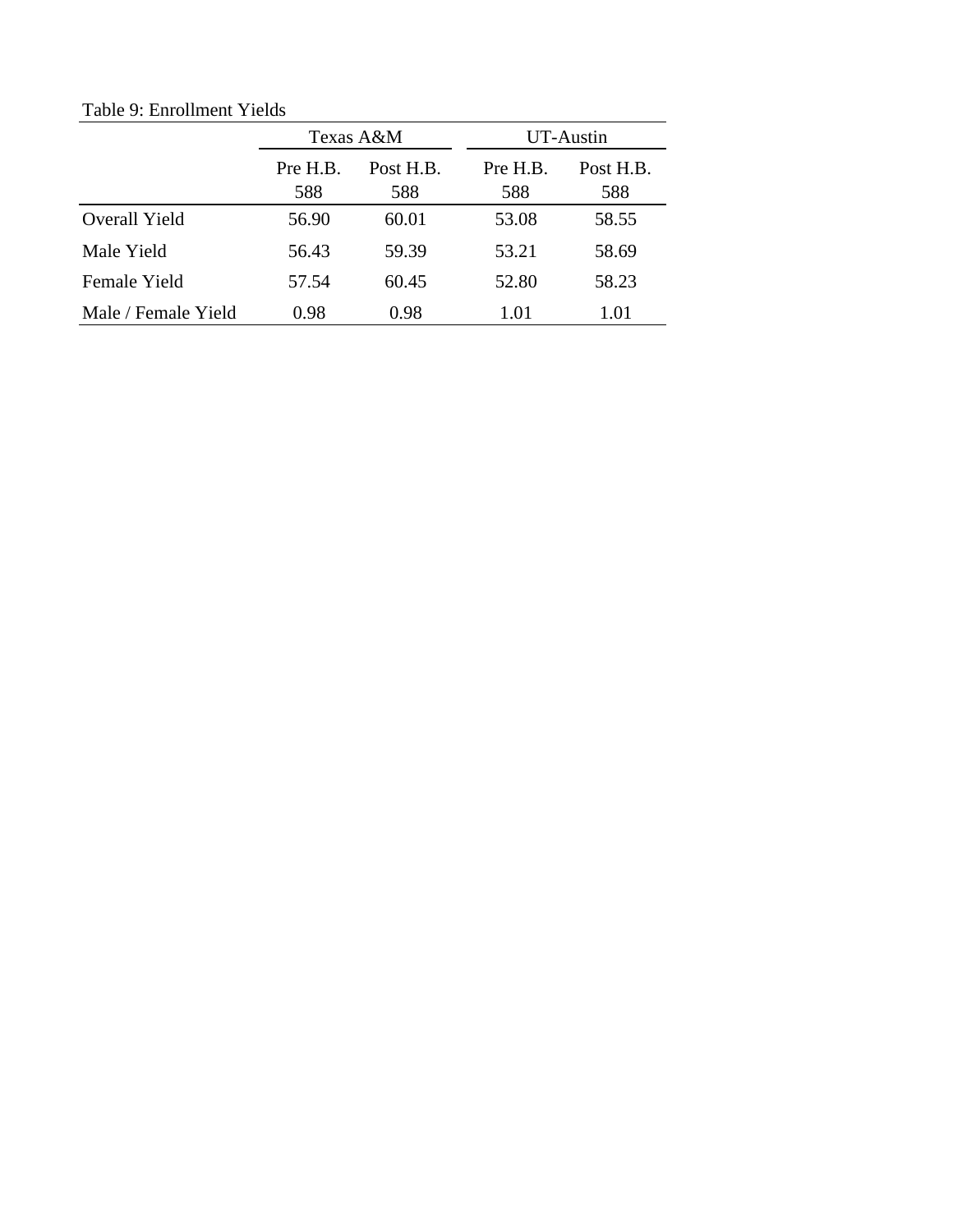|                                |           | Texas A&M | <b>UT</b> Austin |           |  |
|--------------------------------|-----------|-----------|------------------|-----------|--|
|                                | (1)       | (2)       | (1)              | (2)       |  |
| Male $x$ gender imbalance      | 0.043     | 0.004     | 0.010            | 0.0004    |  |
| $x$ H.B. 588 year              | (0.011)   | (0.012)   | (0.007)          | (0.007)   |  |
|                                | [0.003]   | [0.739]   | [0.151]          | [0.953]   |  |
|                                | ${0.048}$ | ${0.771}$ | ${0.232}$        | ${0.953}$ |  |
| One year lag of male-to-female |           | $-0.019$  |                  | $-0.005$  |  |
| yield ratio $x$ male           |           | (0.006)   |                  | (0.003)   |  |
|                                |           | [0.010]   |                  | [0.192]   |  |
| <b>Observations</b>            | 86026     | 86026     | 96977            | 96977     |  |

Table 10: Regression of Admission with Lag Male/Female Yield Ratio

Notes: i) Cells provides the estimated coefficient and cluster-robust standard errors (in parentheses), cluster-robust p-values [in brackets], and wild bootstrap p-values {in curly brackets}. ii) All regressions also control for the following variables: male x gender imbalance, male x H.B. 588 year, gender imbalance x H.B. 588 year, year, and male. Regressions exclude first year observations (1990 for Texas A&M and 1992 for UT-Austin) because lag yields were not observed.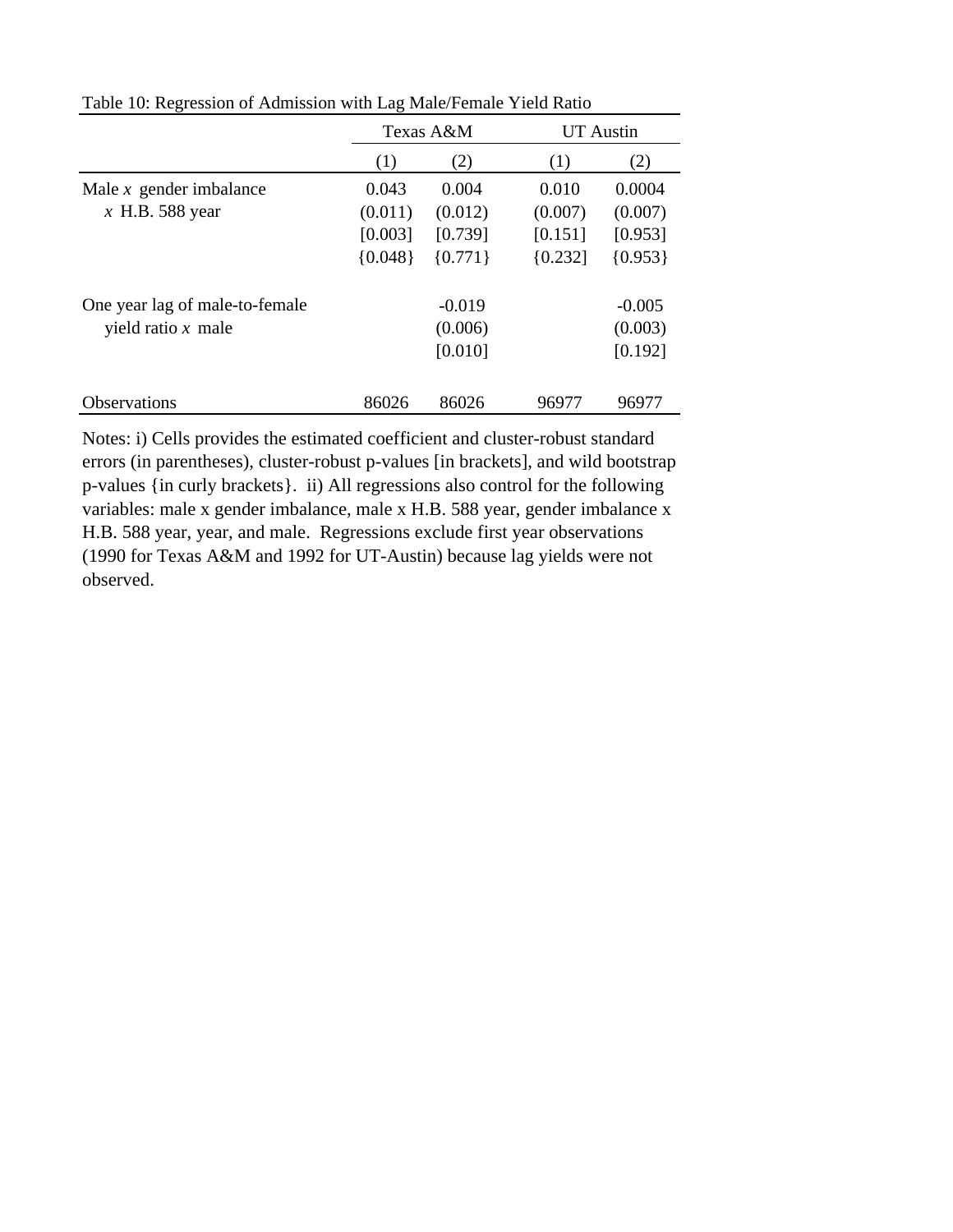|                                                  |                | Texas A&M        |                | UT-Austin       |  |  |
|--------------------------------------------------|----------------|------------------|----------------|-----------------|--|--|
| Years                                            | 1998-2002      | 2003-2011        | 1998-2003      | 2004-2011       |  |  |
| Panel A: Overall                                 |                |                  |                |                 |  |  |
| $\#$ of applicants (in 1,000s)                   | 15.8           | 20.2             | 17.9           | 24.8            |  |  |
| % of applicants who are H.B. 588 eligible        | 36             | 34               | 40             | 38              |  |  |
| % of H.B. 588 ineligible applicants who are      |                |                  |                |                 |  |  |
| admitted                                         | 59             | 55               | 57             | 28              |  |  |
| % of enrolled students who are H.B. 588 eligible | 46             | 48               | 49             | 70              |  |  |
| Panel B: Gender                                  |                |                  |                |                 |  |  |
| % of H.B. 588 eligible applicants who are female | 58             | 57               | 58             | 57              |  |  |
| "Top ten gender imbalance"                       | 8.2            | 9.5              | 8.7            | 13.4            |  |  |
| (Minimum - Maximum)                              | $(6.5 - 10.2)$ | $(7.97 - 11.21)$ | $(7.1 - 11.7)$ | $(12.7 - 15.4)$ |  |  |
| % of non H.B. 588 eligible applicants who are    |                |                  |                |                 |  |  |
| female                                           | 46             | 45               | 48             | 48              |  |  |
| male yield                                       | 59             | 55               | 59             | 53              |  |  |
| female yield                                     | 61             | 55               | 58             | 52              |  |  |
| % of enrolled who are female                     | 52             | 51               | 52             | 54              |  |  |

Table 11: Summary Statistics on Applications, Admissions, and Enrollments, Post H.B. 588

Notes: Data obtained from the Texas Higher Education Coordinating Board.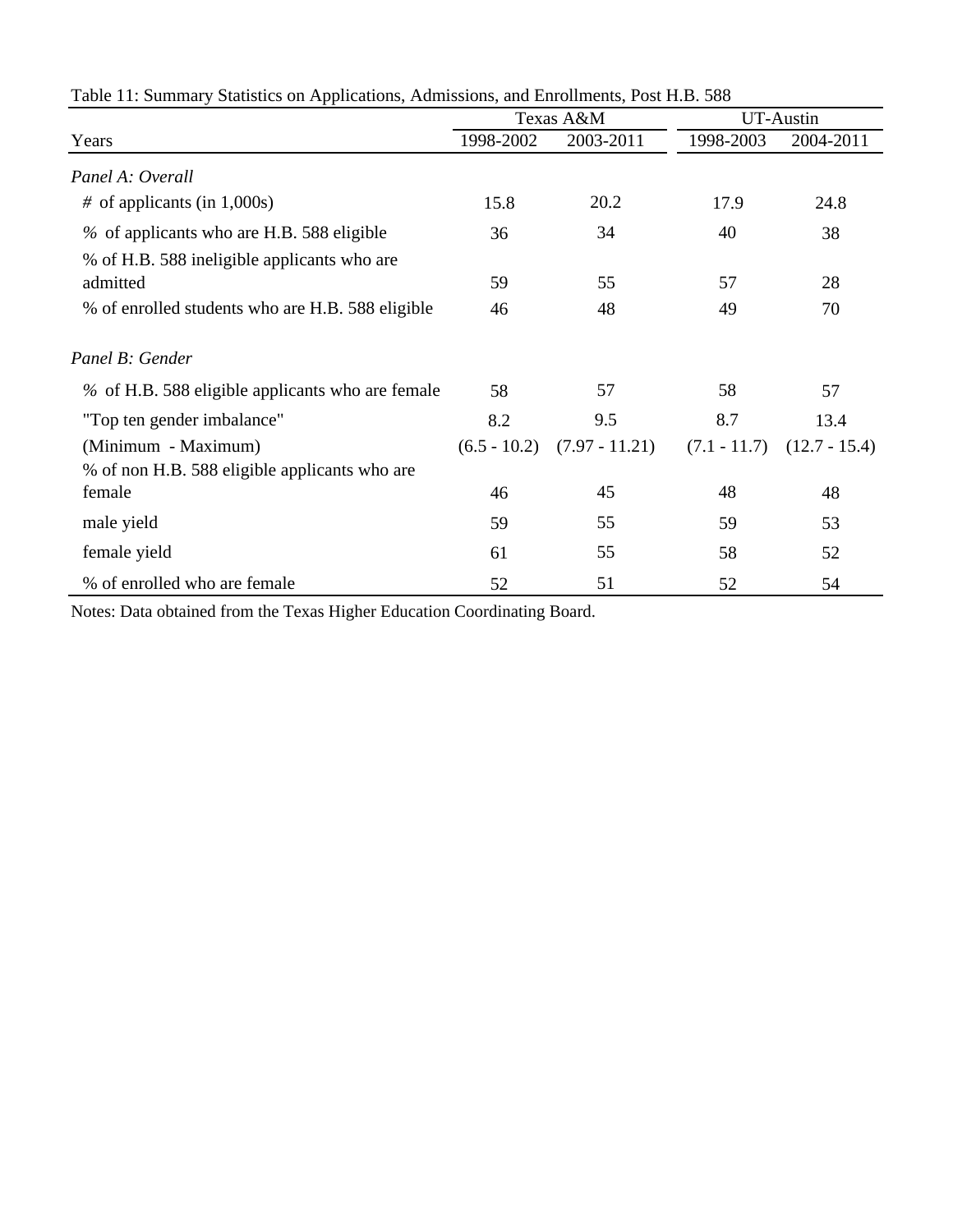| $\mu$ reponding Tubic 1. Turnible Funnes and Descriptions<br>Variable Name | Description                                                            | Texas A&M      | Available for Available for<br>UT-Austin |
|----------------------------------------------------------------------------|------------------------------------------------------------------------|----------------|------------------------------------------|
| Application                                                                |                                                                        |                |                                          |
| Characteristics                                                            |                                                                        |                |                                          |
| Year Desired                                                               | A variable indicated the year the applicant desired admission          | Yes            | Yes                                      |
| Admit                                                                      | An indicator for whether the applicant is admitted                     | Yes            | Yes                                      |
|                                                                            | An indicator for whether the applicant enrolls at the                  |                |                                          |
| Enroll                                                                     | university                                                             | Yes            | Yes                                      |
| Male                                                                       | An indicator for whether the applicant is male or female               | Yes            | Yes                                      |
| Hispanic                                                                   | An indicator for whether the applicant is Hispanic                     | Yes            | Yes                                      |
| Asian                                                                      | An indicator for whether the applicant is Asian                        | Yes            | Yes                                      |
| <b>Black</b>                                                               | An indicator for whether the applicant is Black                        | Yes            | Yes                                      |
|                                                                            | An indicator for whether the applicant is American Indian or           |                |                                          |
| American Indian or Other                                                   | in another ethnic category                                             | Yes            | Yes                                      |
|                                                                            | An indicator for whether the applicant is an international             |                |                                          |
| International                                                              | student                                                                | Yes            | Yes                                      |
| <b>Texas Resident</b>                                                      | An indicator for whether the applicant is a Texas resident             | Yes            | Yes                                      |
| <b>Applicant Qualifications</b>                                            |                                                                        |                |                                          |
|                                                                            | The applicant's college admissions test score on the SAT               |                |                                          |
| <b>College Admissions Test</b>                                             | scale. If the applicant took the ACT, we converted their               |                |                                          |
| Score                                                                      | score to the SAT scale.                                                | Yes            | Yes                                      |
|                                                                            | The applicant's high school class rank where 1 indicates the           |                |                                          |
|                                                                            | student graduated in the top 1 percent of their high school            |                |                                          |
|                                                                            | and a value of 100 means the student is in the bottom 1                |                |                                          |
| <b>Class Rank</b><br>2 or more years of foreign                            | percent.<br>An indicator for whether the student completed two or more | Yes            | Yes                                      |
| language                                                                   | years of a foreign language in high school                             | Yes            | N <sub>o</sub>                           |
|                                                                            | An indicator for whether the student completed two or more             |                |                                          |
| 2 or more years of science                                                 | years of science in high school.                                       | Yes            | N <sub>o</sub>                           |
| 3 or more years of social                                                  | An indicator for whether the student completed 3 or more               |                |                                          |
| science                                                                    | years of social science in high school.                                | Yes            | N <sub>o</sub>                           |
| AP math test                                                               | An indicator for whether the student passed an AP math test            | N <sub>o</sub> | Yes                                      |
|                                                                            | An indicator for whether the student passed an AP science              |                |                                          |
| AP science test                                                            | test                                                                   | No             | Yes                                      |
|                                                                            | An indicator for whether the student passed an AP social               |                |                                          |
| AP social science test                                                     | science test                                                           | No             | Yes                                      |
|                                                                            | An indicator for whether the student passed an AP foreign              |                |                                          |
| AP foreign language test                                                   | language test                                                          | N <sub>0</sub> | Yes                                      |
|                                                                            | An indicator for whether the student passed another AP test            |                |                                          |
| AP other                                                                   | not listed above                                                       | No             | Yes                                      |
| Major Choice                                                               |                                                                        |                |                                          |
| Agriculture                                                                | Student indicated they wish to major in an agricultural field          | Yes            | N <sub>0</sub>                           |
| Architecture                                                               | Student indicated they wish to major in architecture                   | Yes            | Yes                                      |
| <b>Business</b>                                                            | Student indicated they wish to major in business                       | Yes            | Yes                                      |
| Education                                                                  | Student indicated they wish to major in education                      | Yes            | Yes                                      |

# Appendix Table 1: Variable Names and Descriptions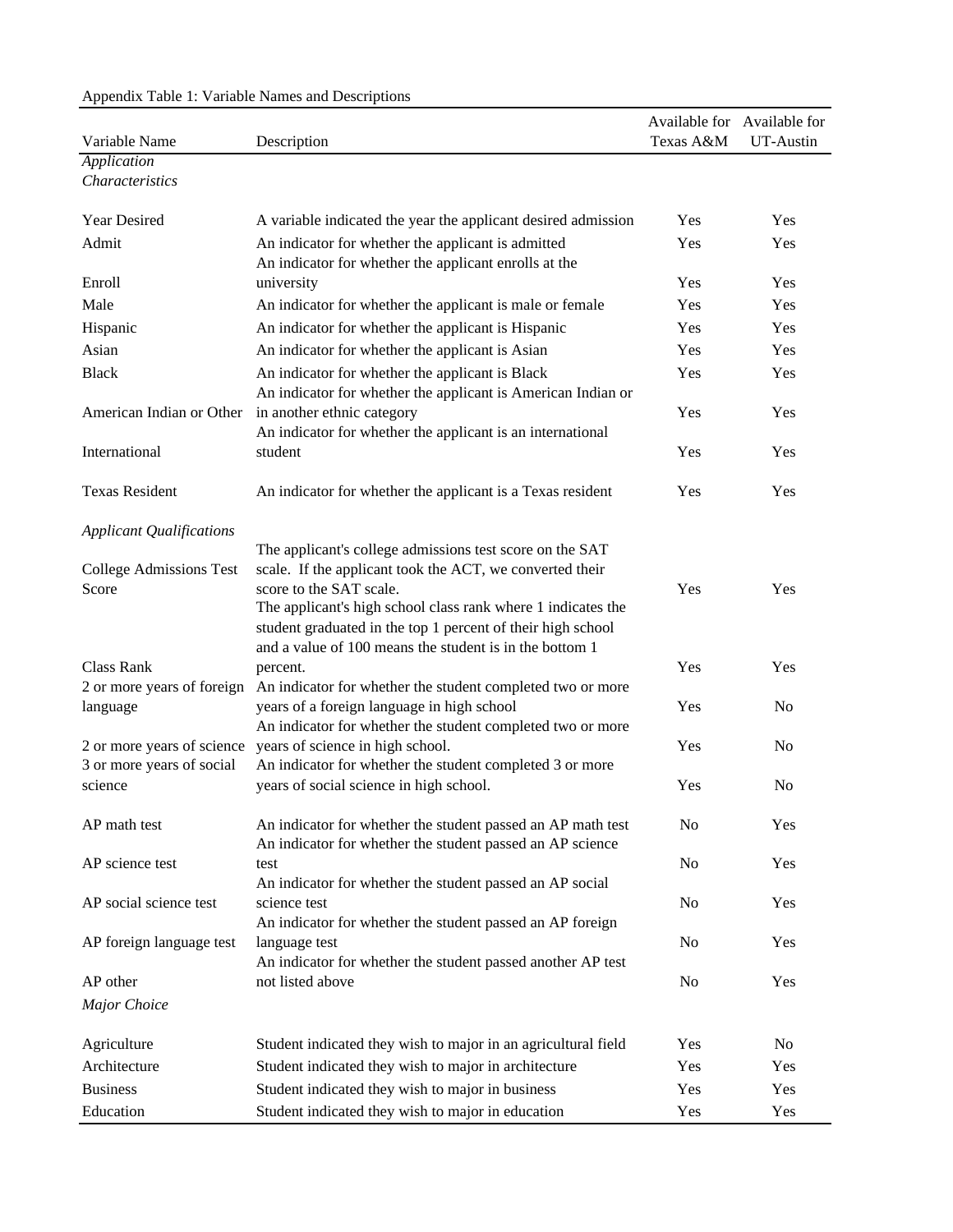#### Appendix Table 1 Continued: Variable Names and Descriptions

|                                                        | Engineering and Computer Student indicated they wish to major in engineering or                                                                                                                                                                                                                                                                                                                                                                                                                                                                            |     |                |
|--------------------------------------------------------|------------------------------------------------------------------------------------------------------------------------------------------------------------------------------------------------------------------------------------------------------------------------------------------------------------------------------------------------------------------------------------------------------------------------------------------------------------------------------------------------------------------------------------------------------------|-----|----------------|
| Science                                                | computer sciences                                                                                                                                                                                                                                                                                                                                                                                                                                                                                                                                          | Yes | Yes            |
| Fine Arts                                              | Student indicated they wish to major in fine arts                                                                                                                                                                                                                                                                                                                                                                                                                                                                                                          | Yes | Yes            |
| Health                                                 | Student indicated they wish to major in a health-related field                                                                                                                                                                                                                                                                                                                                                                                                                                                                                             | Yes | Yes            |
| Humanities<br>Natural and physical<br>sciences         | Student indicated they wish to major in the humanities<br>Student indicated they wish to major in the natural or<br>physical sciences                                                                                                                                                                                                                                                                                                                                                                                                                      | Yes | Yes            |
| Social Science                                         | Student indicated they wish to major in the social sciences                                                                                                                                                                                                                                                                                                                                                                                                                                                                                                | Yes | Yes            |
| Other<br><b>High School</b><br>Characteristics         | Student indicated they wanted to major in another field                                                                                                                                                                                                                                                                                                                                                                                                                                                                                                    | Yes | Yes            |
| High School name                                       | The name of the applicant's high school.                                                                                                                                                                                                                                                                                                                                                                                                                                                                                                                   | Yes | Yes            |
| <b>Longhorn Opportunity</b><br>Scholarship High School | The Longhorn Opportunity Scholarship program is offered<br>for students who graduate from specific high schools in<br>Texas that traditionally did not send many students to UT-<br>Austin. This variable indicates whether the student attended<br>a high school that was eligible for this program at one time.<br>The Century Scholar program is offered for students who<br>graduate from specific high schools in Texas that<br>traditionally did not send many students to Texas A&M.<br>This variable indicates whether the student attended a high | Yes | Yes            |
| Century Scholar Program                                | school that was eligible for this program at one time.<br>The size of the graduating high school class at the applicant's                                                                                                                                                                                                                                                                                                                                                                                                                                  | Yes | Yes            |
| Class Size                                             | high school.                                                                                                                                                                                                                                                                                                                                                                                                                                                                                                                                               | Yes | Yes            |
| <b>High School Activities</b>                          |                                                                                                                                                                                                                                                                                                                                                                                                                                                                                                                                                            |     |                |
| High School Athlete                                    | An indicator for whether the student played a sport in high<br>school.<br>An indicator for whether the student played in the high                                                                                                                                                                                                                                                                                                                                                                                                                          | Yes | No             |
| High School Band                                       | school band.<br>An indicator for whether the student performed in plays or                                                                                                                                                                                                                                                                                                                                                                                                                                                                                 | Yes | No             |
| High School Drama                                      | musicals or other theater projects.<br>An indicator for whether the student was a member of a club                                                                                                                                                                                                                                                                                                                                                                                                                                                         | Yes | No             |
| High School Hobby Club<br>High School Honor            | in high school.<br>An indicator for whether the student was a member of the                                                                                                                                                                                                                                                                                                                                                                                                                                                                                | Yes | N <sub>0</sub> |
| Society                                                | National Honor Society<br>An indicator for whether the student was a member of their                                                                                                                                                                                                                                                                                                                                                                                                                                                                       | Yes | No             |
| <b>Student Government</b>                              | high school student government.<br>An indicator for whether the student helped to assemble the                                                                                                                                                                                                                                                                                                                                                                                                                                                             | Yes | No             |
| High School Year Book                                  | high school year book.                                                                                                                                                                                                                                                                                                                                                                                                                                                                                                                                     | Yes | No             |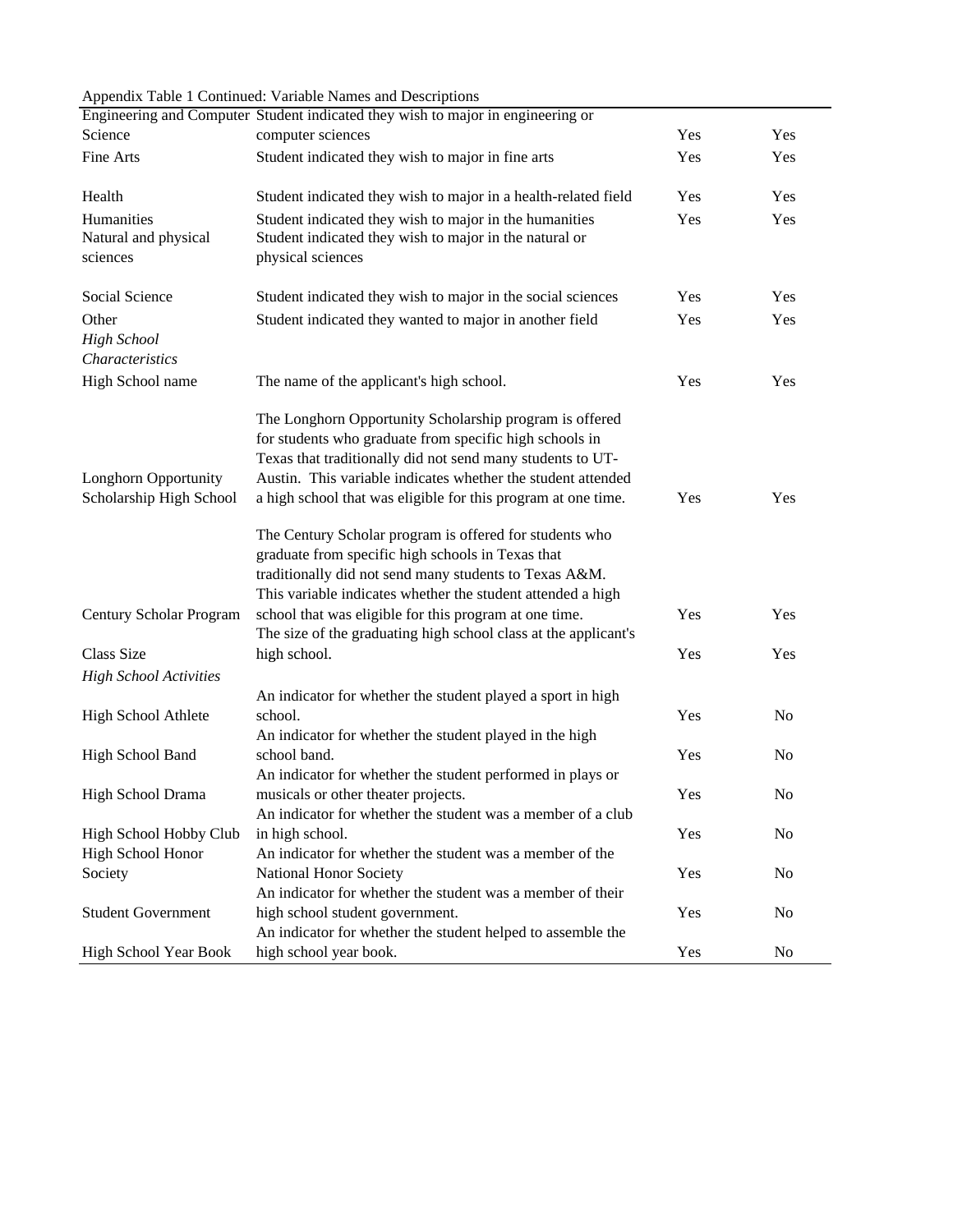|  | Appendix Table 2: Characteristics of Applicants Who Do Not Meet the Requirements of H.B. 588 |  |  |  |
|--|----------------------------------------------------------------------------------------------|--|--|--|
|  |                                                                                              |  |  |  |

|                                           | UT-Austin<br>Texas A&M |         |         |         |         |         |
|-------------------------------------------|------------------------|---------|---------|---------|---------|---------|
|                                           | All                    | Male    | Female  | All     | Male    | Female  |
| Male                                      | 0.55                   | 1.00    | 0.00    | 0.53    | 1.00    | 0.00    |
| Combined SAT/ACT score (in 100s)          | 11.07                  | 11.29   | 10.82   | 11.42   | 11.69   | 11.12   |
|                                           | (1.42)                 | (1.43)  | (1.36)  | (1.49)  | (1.48)  | (1.44)  |
| High school class rank                    | 27.15                  | 29.09   | 24.80   | 27.09   | 28.91   | 25.03   |
|                                           | (16.38)                | (17.27) | (14.88) | (16.44) | (17.24) | (15.21) |
| White                                     | 0.76                   | 0.75    | 0.77    | 0.66    | 0.65    | 0.67    |
| Hispanic                                  | 0.11                   | 0.11    | 0.11    | 0.15    | 0.15    | 0.15    |
| Asian                                     | 0.06                   | 0.06    | 0.05    | 0.13    | 0.13    | 0.12    |
| <b>Black</b>                              | 0.05                   | 0.04    | 0.05    | 0.05    | 0.05    | 0.06    |
| Other non-international race              | 0.02                   | 0.02    | 0.02    | 0.01    | 0.01    | 0.01    |
| International                             | 0.01                   | 0.01    | 0.01    | 0.01    | 0.01    | 0.01    |
| <b>Texas Resident</b>                     | 0.83                   | 0.83    | 0.84    | 0.89    | 0.90    | 0.88    |
| Desired Major = Engineering               | 0.22                   | 0.33    | 0.08    | 0.14    | 0.22    | 0.04    |
| Desired Major = Natural/Physical Sciences | 0.32                   | 0.30    | 0.35    | 0.10    | 0.09    | 0.11    |
| Desired Major = Agriculture               | 0.04                   | 0.04    | 0.04    | 0.00    | 0.00    | 0.00    |
| Desired Major = Architecture              | 0.01                   | 0.02    | 0.01    | 0.01    | 0.01    | 0.00    |
| Desired Major = Business                  | 0.00                   | 0.00    | 0.00    | 0.07    | 0.08    | 0.06    |
| Desired Major= Education                  | 0.00                   | 0.00    | 0.00    | 0.01    | 0.00    | 0.03    |
| Desired Major= Health                     | 0.03                   | 0.03    | 0.04    | 0.02    | 0.01    | 0.03    |
| Desired Major = Social Sciences           | 0.11                   | 0.07    | 0.16    | 0.13    | 0.10    | 0.16    |
| Desired Major= Humanities                 | 0.01                   | 0.01    | 0.02    | 0.03    | 0.02    | 0.04    |
| Desired Major= Fine Arts                  | 0.00                   | 0.00    | 0.00    | 0.04    | 0.03    | 0.05    |
| Desired Major=Technical/Vocation          | 0.01                   | 0.01    | 0.00    | 0.00    | 0.00    | 0.00    |
| Desired Major=Other                       | 0.24                   | 0.21    | 0.29    | 0.46    | 0.45    | 0.48    |
| In state high school                      | 0.85                   | 0.85    | 0.85    | 0.88    | 0.89    | 0.88    |
| Private high school                       | 0.08                   | 0.09    | 0.06    | 0.07    | 0.08    | 0.06    |
| Feeder high school                        | 0.22                   | 0.21    | 0.24    | 0.28    | 0.27    | 0.28    |
| Longhorn Opportunity Scholar high school  | 0.02                   | 0.02    | 0.02    | 0.02    | 0.02    | 0.02    |
| Century Scholar high school               | 0.02                   | 0.02    | 0.02    | 0.02    | 0.02    | 0.02    |
| Number of applicants                      | 93,097                 | 51,026  | 42,071  | 102,455 | 54,460  | 47,995  |

Notes: i) Students do not meet the requirements of admission under H.B. 588 if they are not in the top decile or if they are from out-of-state. ii) Means are reported in cells. Standard deviations are reported in parentheses. iii) International is a racial/ethnic category.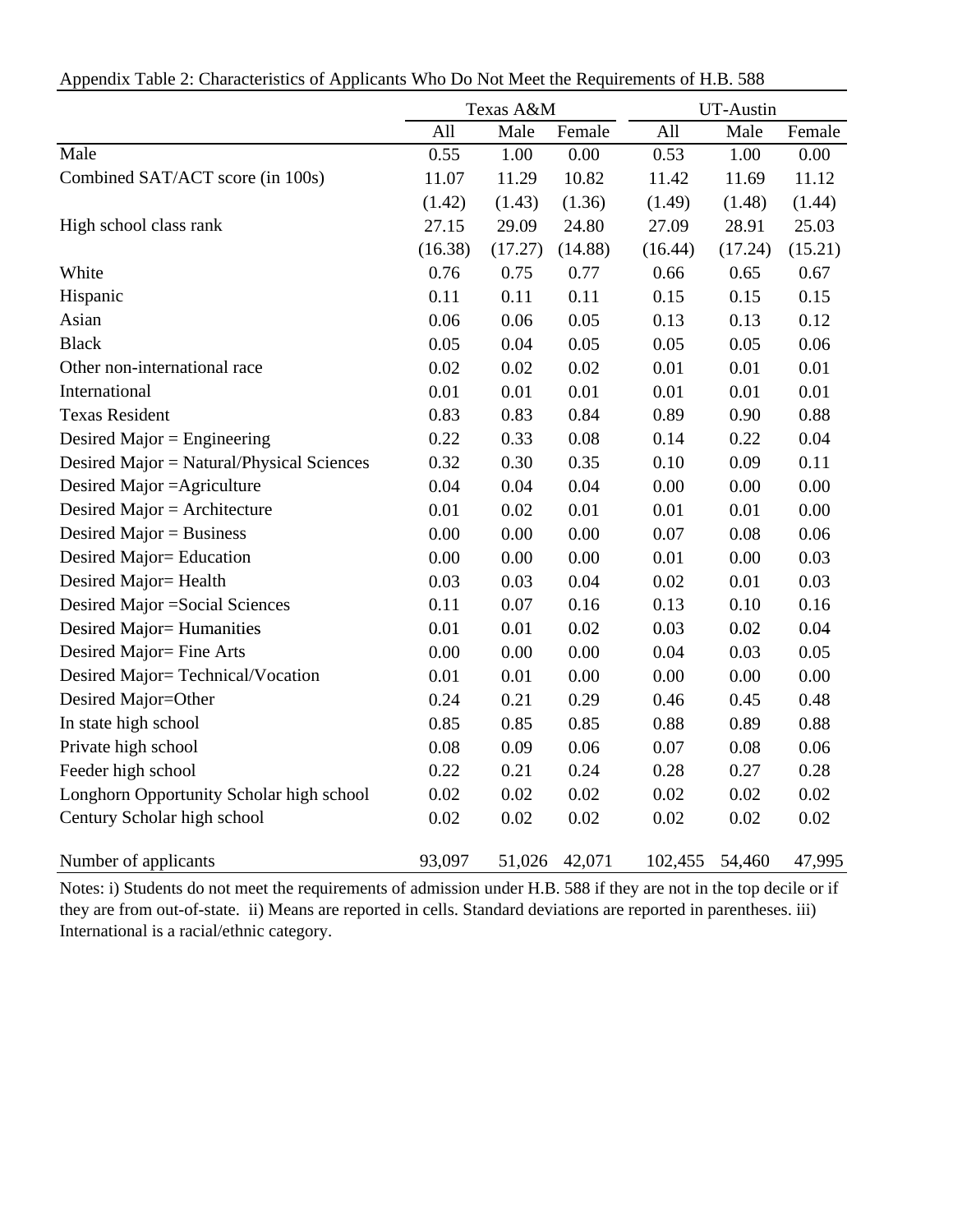|                        | <b>Student Characteristics</b> |               |                         |                   |                          | <b>High School Characteristics</b> |         |                               |                     |                                    |                    |
|------------------------|--------------------------------|---------------|-------------------------|-------------------|--------------------------|------------------------------------|---------|-------------------------------|---------------------|------------------------------------|--------------------|
| Dependent Variable     | Combined<br>SAT/ACT            | Class<br>rank | White                   | Texas<br>Resident | Engineer<br>ing<br>Major | Nat/Phys<br>Science<br>Major       | Instate | Private Feeder                |                     | Longhorn<br>Opportunity<br>Scholar | Century<br>Scholar |
|                        | (1)                            | (2)           | (3)                     | (4)               | (5)                      | (6)                                | (7)     | (8)                           | (9)                 | (10)                               | (11)               |
| Panel A: Texas A&M     |                                |               |                         |                   |                          |                                    |         |                               |                     |                                    |                    |
| Male $x$ H.B. 588 year | 0.047                          | 0.943         | $-0.003$                | 0.006             | 0.01                     | $-0.007$                           | 0.009   | 0.005                         | 0.006               | $-0.001$                           | 0.002              |
|                        | (0.031)                        | (0.208)       | (0.004)                 | (0.008)           | (0.016)                  | (0.011)                            | (0.006) |                               | $(0.003)$ $(0.007)$ | (0.001)                            | (0.002)            |
|                        | [0.155]                        | [0.001]       | [0.510]                 | [0.445]           | [0.548]                  | [0.563]                            |         | $[0.191]$ $[0.091]$ $[0.356]$ |                     | [0.429]                            | [0.293]            |
|                        | ${0.170}$                      |               | ${0.002}$ {0.510}       | ${0.488}$         | ${0.573}$                | ${0.599}$                          |         | ${0.202}$ {0.116} {0.378}     |                     | ${0.444}$                          | ${0.420}$          |
| Panel B: UT-Austin     |                                |               |                         |                   |                          |                                    |         |                               |                     |                                    |                    |
| Male $x$ H.B. 588 year | 0.036                          | 0.631         | $-0.016$                | 0.017             | $-0.003$                 | $-0.013$                           | 0.014   | 0.018                         | 0.009               | 0.001                              | 0.001              |
|                        | (0.019)                        | (0.275)       | (0.006)                 | (0.006)           | (0.015)                  | (0.005)                            | (0.004) | (0.005)                       | (0.008)             | (0.002)                            | (0.002)            |
|                        | [0.074]                        | [0.039]       | [0.013]                 | [0.009]           | [0.860]                  | [0.015]                            | [0.004] | $[0.003]$ $[0.307]$           |                     | [0.547]                            | [0.546]            |
|                        | ${0.088}$                      |               | $\{0.054\}$ $\{0.016\}$ | ${0.022}$         | ${0.837}$                | ${0.014}$                          |         | ${0.014}$ {0.006} {0.326}     |                     | ${0.607}$                          | ${0.523}$          |

Appendix Table 3: Falsification on Covariates, Pre and Post H.B. 588

Notes: i) The dependent variable in each of the regressions is presented in the column headings. ii) Each cell provides the estimated coefficient on the interaction of male and H.B. 588 year; cluster-robust standard errors (in parentheses); cluster-robust p-values [in brackets]; and wild bootstrap p-values {in curly brackets}. iii) The regressions also control for student gender and year fixed effects.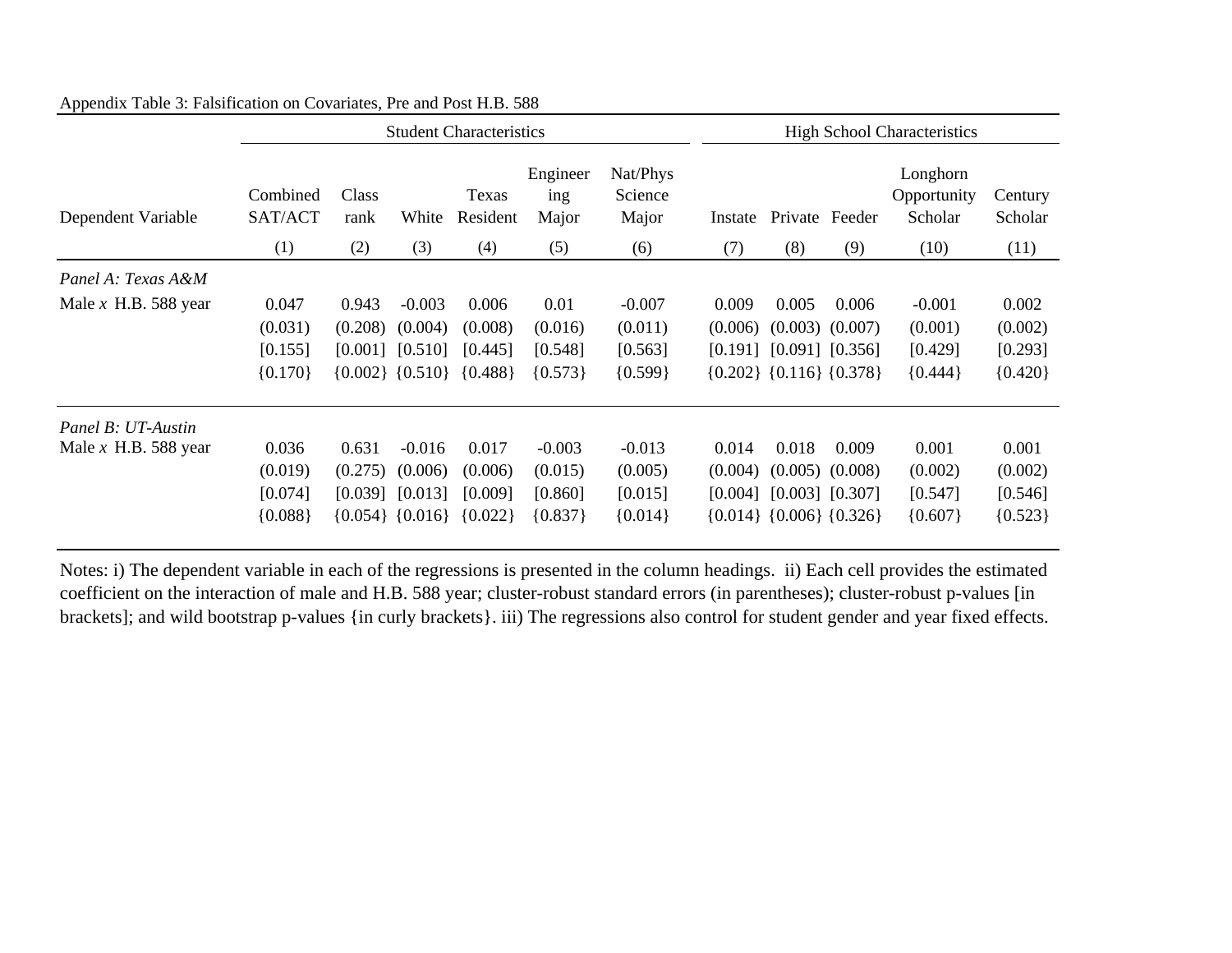